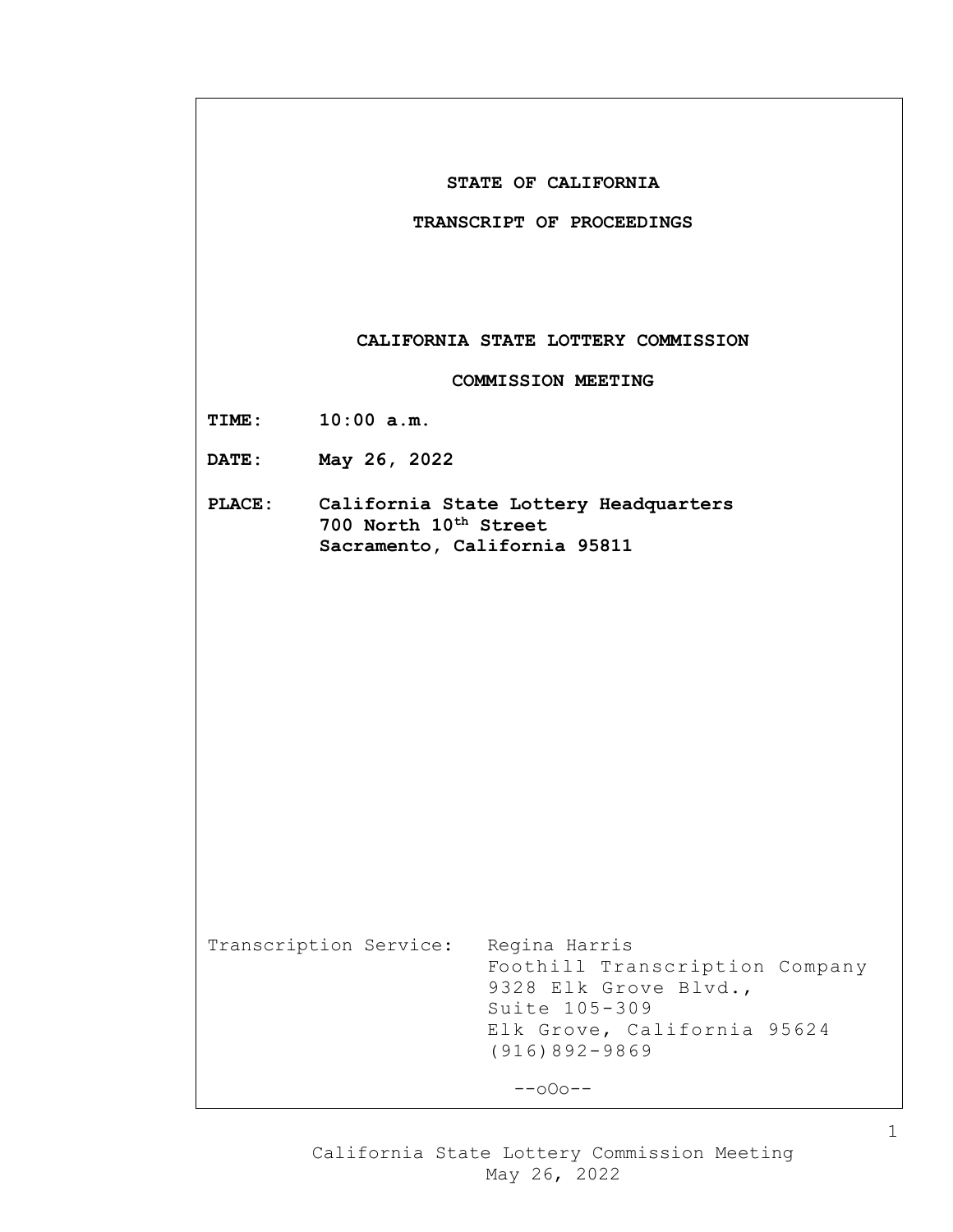## **A P P E A R A N C E S**

## **California State Lottery Commission**

GREGORY AHERN Chair of the Commission Commissioner

PETER STERN Vice Chair of the Commission Commissioner

> KEETHA MILLS Commissioner

TIFFANI ALVIDREZ Commissioner

## **Participating Lottery Commission Staff**

Harjinder Chima Chief Deputy Director

> Fernando Aceves Chief Counsel

Jim Hasegawa Deputy Director of Business Planning

> Nicholas Buchen Deputy Director of Finance

Sara Sheikholislam Deputy Director of Internal Affairs

Jennifer Chan Deputy Director of Information Technology

Sharon Allen Deputy Director of Sales & Marketing

Tiffany Donohue Deputy Director of Operations

///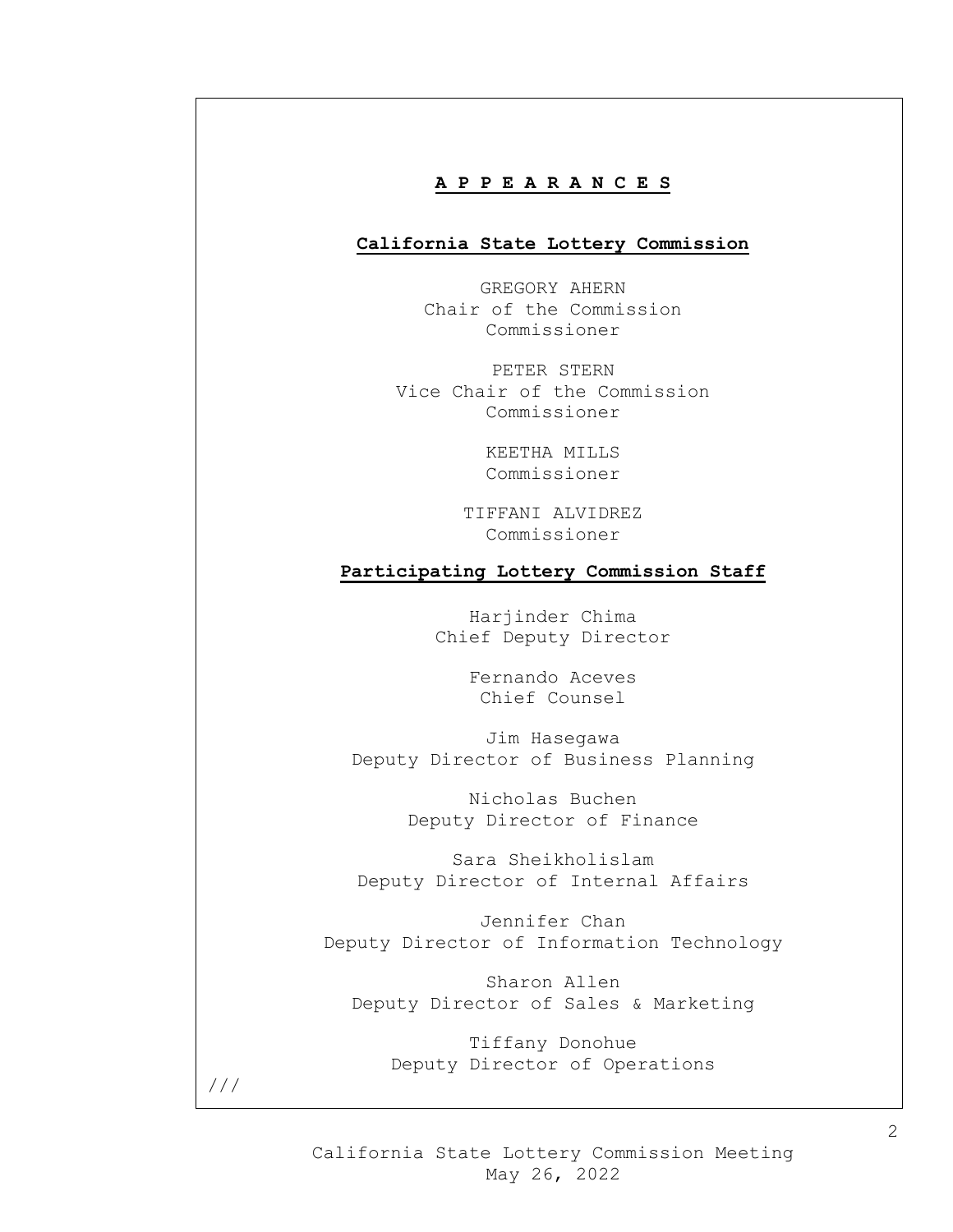# **Participating Lottery Commission Staff - (continued)**

Elisa Topete Assistant to the Commission

> Rebecca Estrella Recording Secretary

> > --oOo--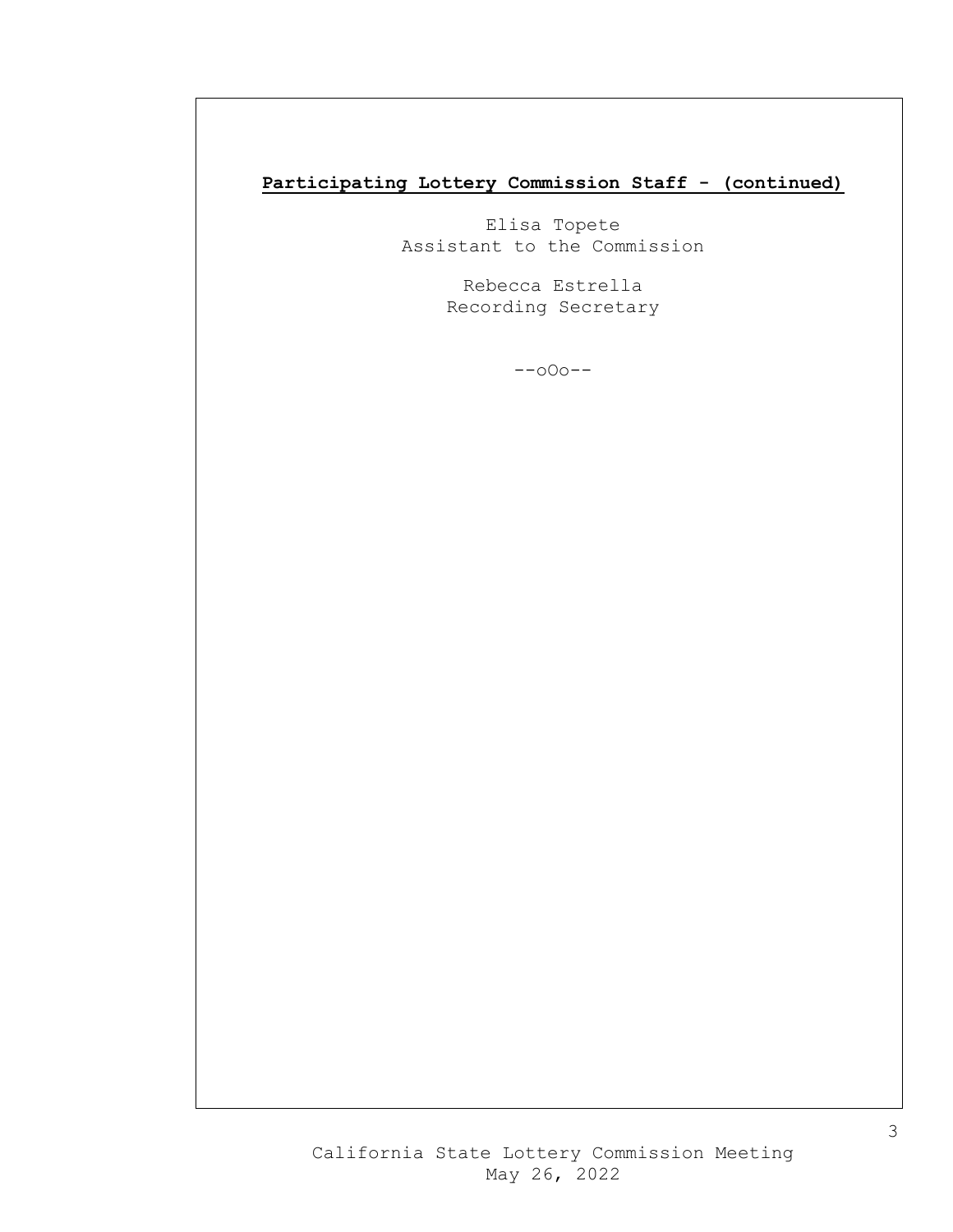| INDEX                                                                    |      |  |  |
|--------------------------------------------------------------------------|------|--|--|
| Description                                                              | Page |  |  |
| 1. Call to Order                                                         | 6    |  |  |
| 2. Pledge of Allegiance                                                  | 6    |  |  |
| 3. Roll Call of Commissioners                                            | 6    |  |  |
| 4. Consider Approval of the Agenda                                       | 7    |  |  |
| 5. Approval of the Minutes of the March 17, 2022<br>Commission Meeting   | 8    |  |  |
| 6. DIRECTOR'S REPORT:                                                    |      |  |  |
| a. Director's Comments                                                   | 9    |  |  |
| b. Draft Fiscal Year 2022-23 Business Plan                               | 12   |  |  |
| c. Draft Fiscal Year 2022-23 Budget                                      | 40   |  |  |
| 7. CONSENT CALENDAR                                                      | 56   |  |  |
| 8. ACTION ITEMS                                                          |      |  |  |
| a. Contract Amendments Concerning Scratcher Printing<br>Services         | 56   |  |  |
| 1.<br>Scientific Games International, Inc.                               | 58   |  |  |
| Pollard Banknote Limited<br>2.                                           | 63   |  |  |
| IGT Global Solutions Corporation<br>3.                                   | 64   |  |  |
| b. Amendment of Agreement with Department of<br>Rehabilitation           | 66   |  |  |
| c. Microsoft Unified Performance Support Level                           | 69   |  |  |
| d. Construction Services Contract - Otto                                 |      |  |  |
| Construction                                                             | 73   |  |  |
| e. Amendment to Statewide Modular Systems Furniture<br>Services Contract | 74   |  |  |
| f. Contract Amendments concerning Bulk Delivery                          | 79   |  |  |
| Mytess Designated Bulk Carrier<br>1.                                     | 81   |  |  |
| PacTrack Designated Bulk Carrier<br>2.                                   | 83   |  |  |
| GG Delivery Designated Bulk Carrier<br>3.                                | 84   |  |  |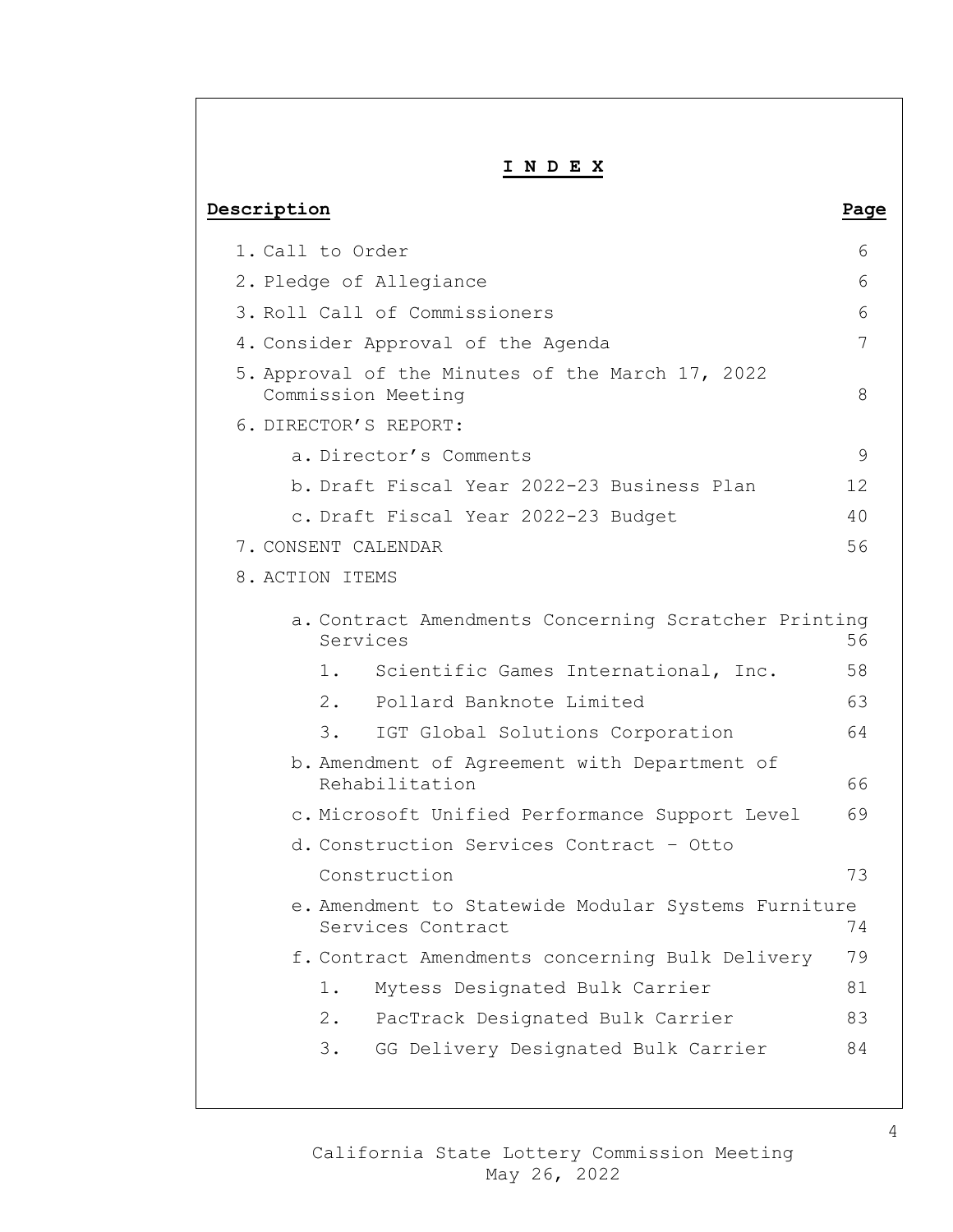# **I N D E X (continued)**

## **Description Page**

| 9. Commissioner General Discussion          | 85 |
|---------------------------------------------|----|
| 10. Scheduling Next Meeting - June 30, 2022 | 87 |
| 11. Public Discussion                       |    |
| 12.Adjournment                              |    |

--oOo--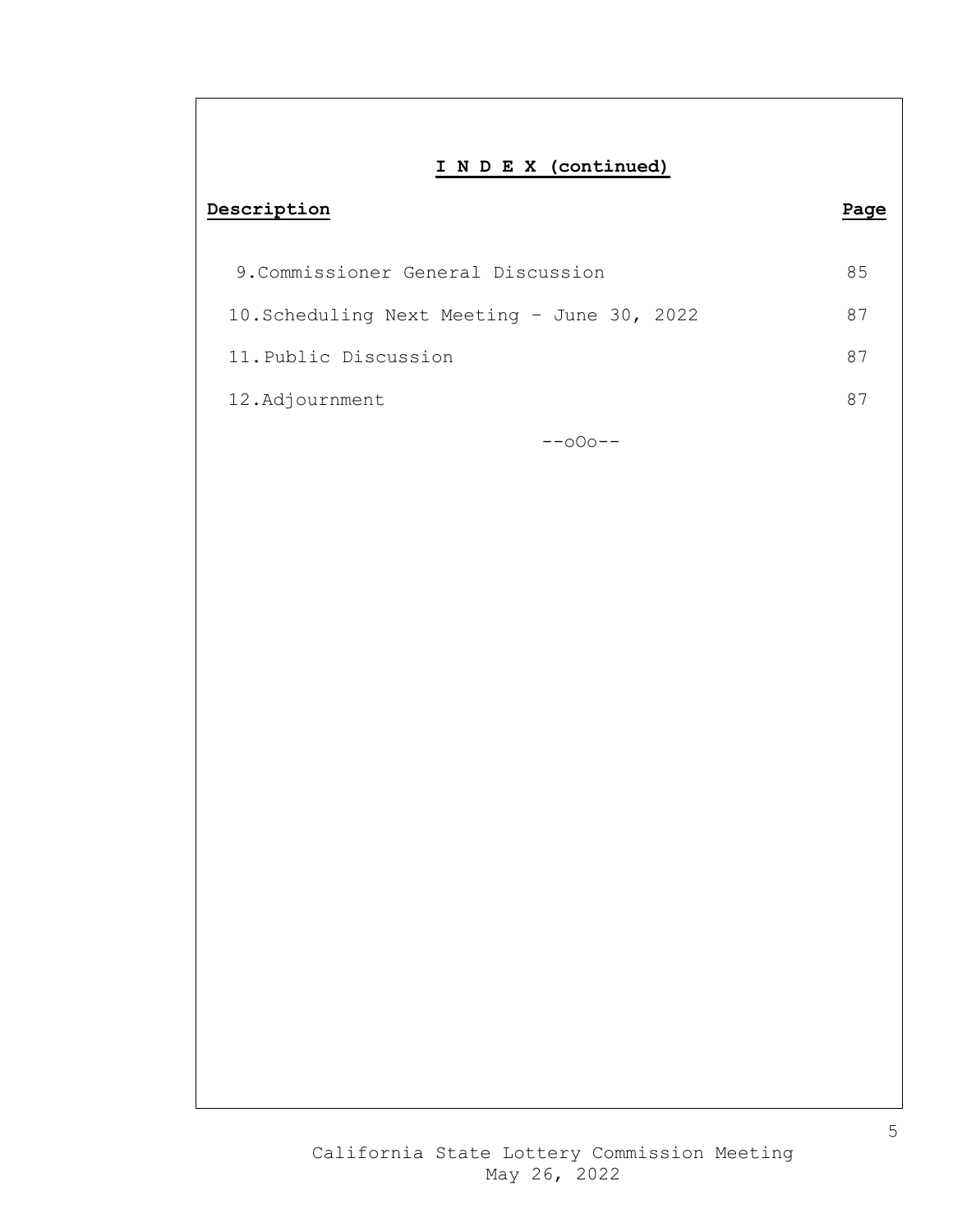**Thursday, May 26, 2022 Sacramento, California** 

**--oOo--**

**CHAIR AHERN:** Good morning, everyone. Wonderful. Thank you. So, we'll call our Commission Meeting to order, and we'll start with the Pledge of Allegiance. If you'd all please join me.

(*The Pledge of Allegiance was recited.)*

**CHAIR AHERN**: All righty. And how's the volume, okay? You hear me in the back all right? We're all good? All right. Thank you very much. I think it would only be appropriate if we remembered those people that have been murdered in Texas, and I'd like to take just one moment of silence. I know it is just a symbolic thing, but when we say the Pledge of Allegiance and remember about our freedoms, we also have to remember those people that were tragically killed. So, please.

*(Moment of silence.)*

**CHAIR AHERN:** Pray for the families and all of those involved. Will the secretary please call the role?

**MS. TOPETE:** Commissioner Kirtman? Commissioner Stern?

> **COMMISSIONER STERN:** Here. **MS. TOPETE:** Commissioner Mills? **COMMISSIONER MILLS:** Present.

California State Lottery Commission Meeting May 26, 2022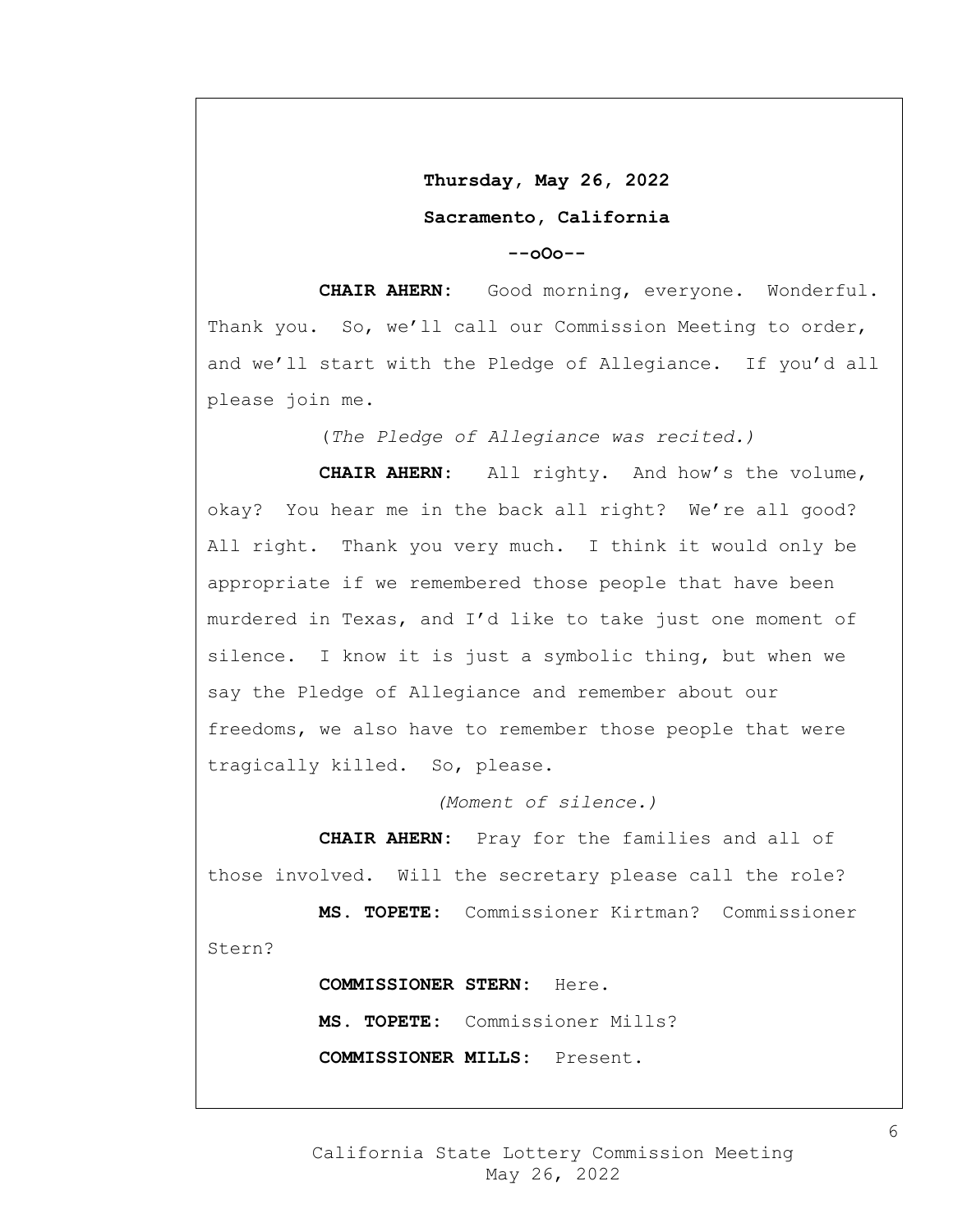**MS. TOPETE:** Commissioner Alvidrez? **COMMISSIONER ALVIDREZ:** Here. **MS. TOPETE:** Chairman Ahern?

**CHAIR AHERN:** Here. And I'd like to take this opportunity to welcome our newest commissioner, Tiffani Alvidrez. She is a Regional Policy Manager at Instacart and we are happy to have you here join us at the Lottery Commission and actually in person. So, welcome.

**COMMISSIONER ALVIDREZ:** Thank you, Mr. Chair.

**CHAIR AHERN:** Most of the time everyone we see is this small on the -- it is nice to see real people, and almost see your faces, so.

We'll look at the -- Item Number 4 is Consider Approval of the Agenda. I was notified that staff request that Action Item 8d, the Construction Services Contract with Otto Construction, be removed from the agenda and tabled to a future meeting. Are there any objections to that?

**COMMISSIONERS:** No.

**CHAIR AHERN:** All right. And do any Commissioners have any additional changes to the agenda for today?

### **COMMISSION MILLS:** No.

**CHAIR AHERN:** All right. Do we have a motion to adopt the amended agenda?

> **COMMISSIONER STERN:** Motion to approve as amended. **CHAIR AHERN:** All right. We have a motion and is

7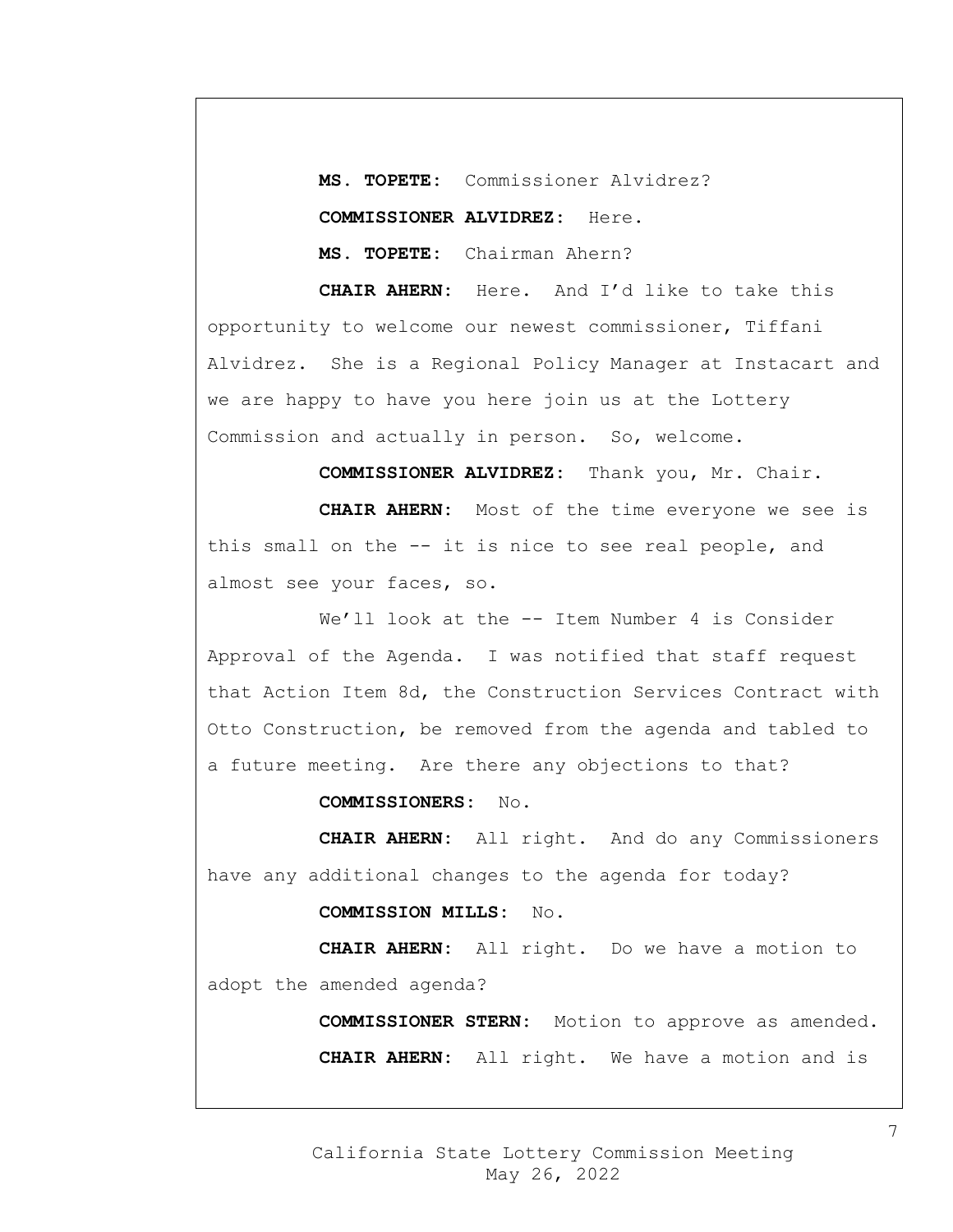there a second.

**COMMISSIONER MILLS:** I'll second.

**CHAIR AHERN:** And will the secretary please call the roll.

> **MS. TOPETE:** Commissioner Stern? **COMMISSIONER STERN:** Yes. **MS. TOPETE:** Commissioner Mills? **COMMISSIONER MILLS:** Yes. **MS. TOPETE:** Commissioner Alvidrez? **COMMISSIONER ALVIDREZ:** Yes. **MS. TOPETE:** Chairman Ahern?

**CHAIR AHERN:** Yes. All right. Moving on to Item Number 5. That's the approval of the minutes. Are there any corrections to the minutes? Seeing none, do I hear a motion to approve the minutes from the March 17th, 2022 Commission Meeting?

> **COMMISSIONER MILLS:** I'll move to approve. **COMMISSIONER STERN:** Second.

**CHAIR AHERN:** We have a motion and a second. Will the secretary please call the roll?

> **MS. TOPETE:** Commissioner Stern? **COMMISSIONER STERN:** Yes. **MS. TOPETE:** Commissioner Mills? **COMMISSIONER MILLS:** Yes. **MS. TOPETE:** Commissioner Alvidrez?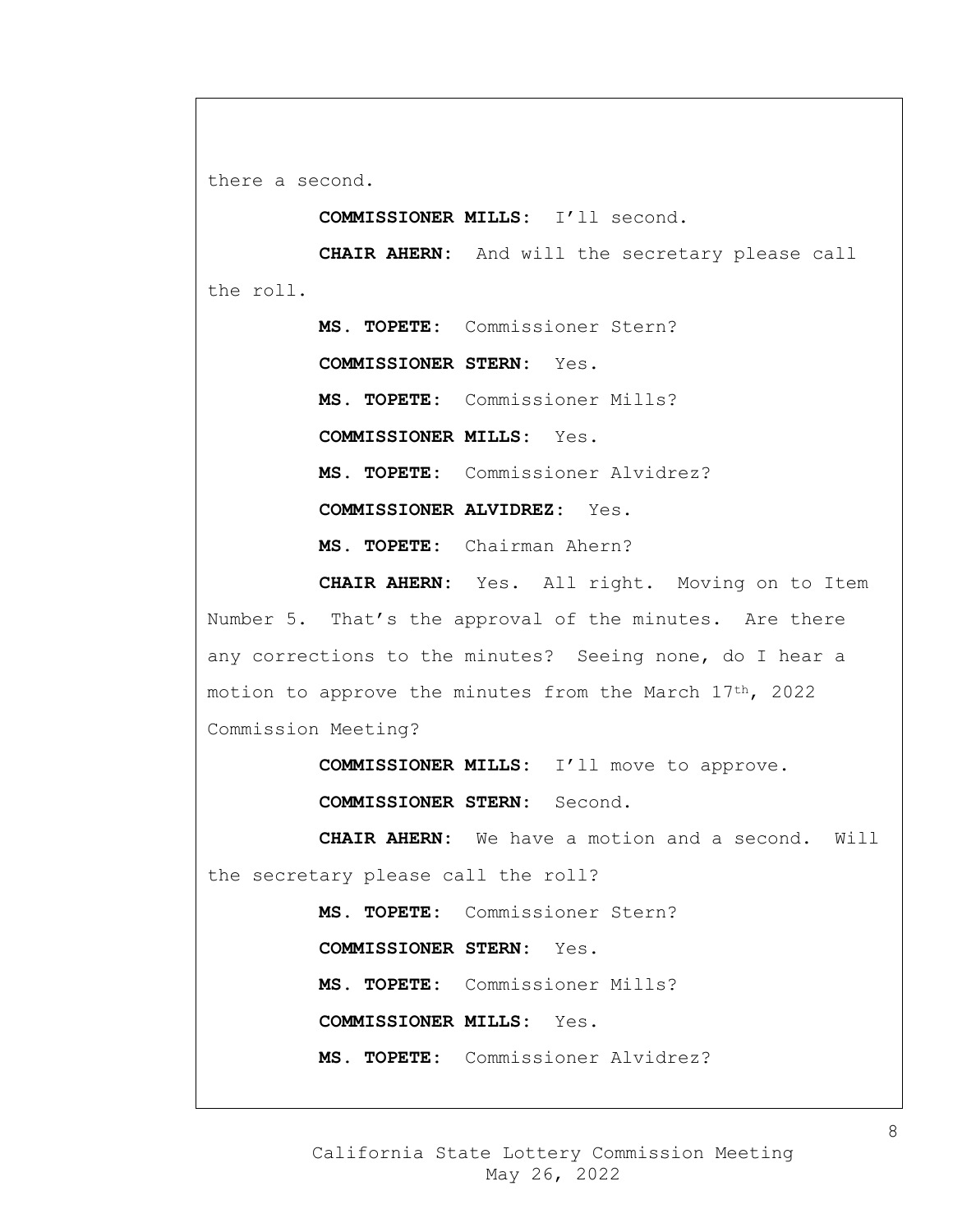## **COMMISSIONER ALVIDREZ:** Yes.

**MS. TOPETE:** Chairman Ahern?

**CHAIR AHERN:** Yes. All righty. Item Number 6 is the Informational Items. And we have Director Alva Johnson unable to join us today, and so we have Chief Deputy Director, that's Harjinder Chima, and she'll be giving us the report. So, welcome.

**CHIEF DEPUTY DIRECTOR CHIMA:** Thank you, Commissioners. Good morning. Total Lottery sales through Saturday, May 14<sup>th</sup> are over \$7.8 billion. This is 6 percent above the sales goal and 7 percent higher than Lottery sales mid-May of last year. At this pace, we expect yearend sales for fiscal year 2022 to be one of our highest to date.

Scratcher's distribution sales are over \$6 billion. Since January, scratchers have regularly contributed over \$130 million in sales per week. Much of this year's success can be attributed to the popular \$10, \$20, and \$30 games. Currently, total scratcher sales are pacing 9 percent ahead of last year's sales and 6 percent over goal.

The multi-state games, which include Powerball and Mega Millions have sales of over \$830 million combined. These sales are 2 percent behind last year's sales because of a lack of a billion-dollar jackpot this year. Last year, Mega Millions had a \$1 billion jackpot in January. Yet this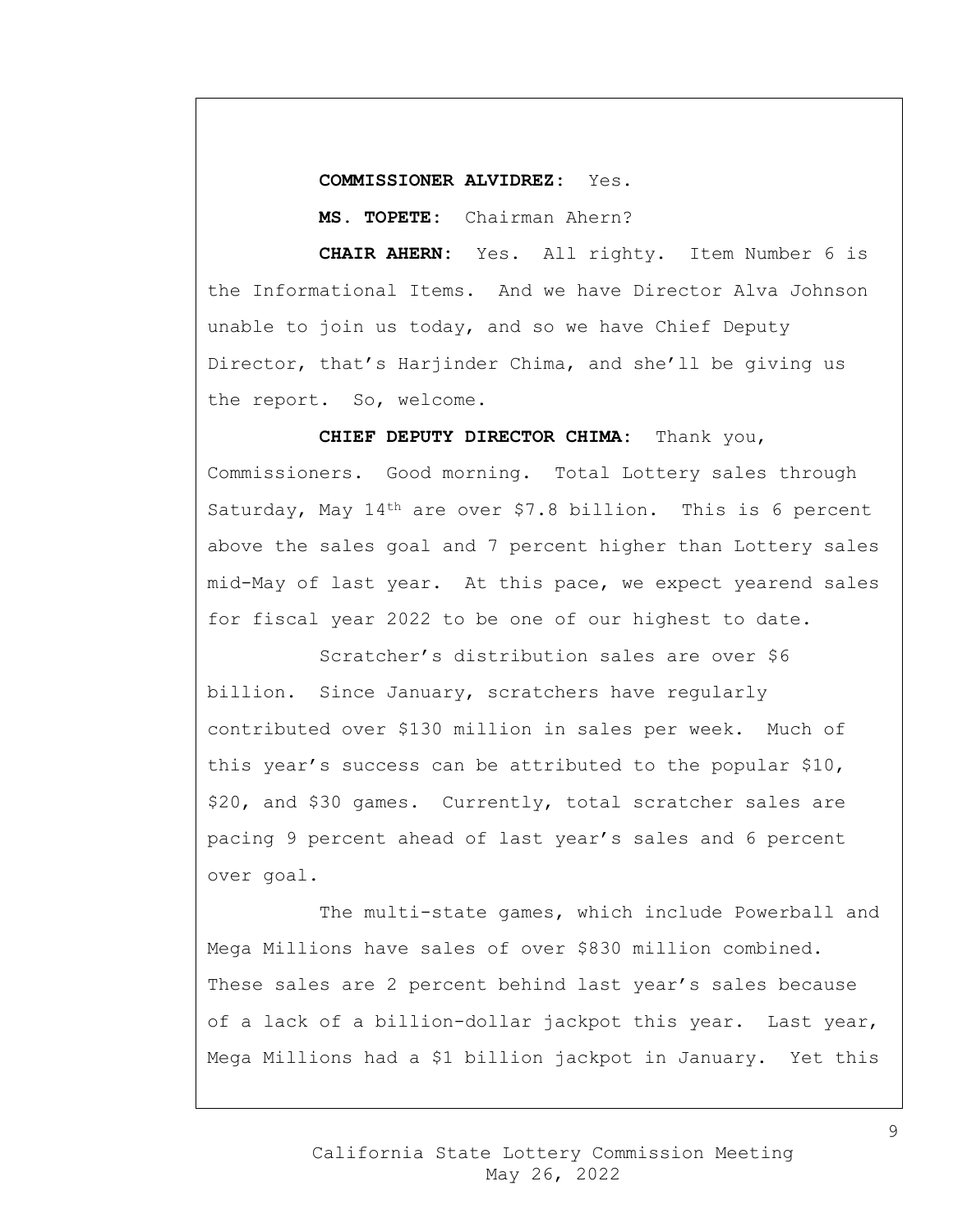year Mega Millions highest jackpot was for \$432 million back in September of 2021. This has led to Mega Millions sales lagging last year's sales and this year's goal.

Powerball, on the other hand, seems to have benefitted from the change to three draws a week. Powerball has had nine jackpots over \$400 million this year compared to only five in fiscal year 2021. This has resulted in year-to-date sales to be around 40 percent higher than goal and last year's sales. Powerball's success has offset much of Mega Millions' performance this year bringing our total multi-state game sales to 14 percent above goal.

Super Lotto Plus is pacing very close to goal for this year and last year's sales. Another lucky California millionaire was made in April when a ticket sold in San Diego matched all six numbers for the \$38 million jackpot. This is the sixth California millionaire Super Lotto Plus has created in this fiscal year alone.

Sales for the Daily games, which include Daily 3, Daily 4, Fantasy 5, and Daily Derby are pacing on par with the goal and last year's fiscal sales.

Hotspot sales through mid-May continue to exceed goal with sales exceeding \$350 million so far this year. Even higher than Mega Millions and Super Lotto Plus. After it was hit hard by the pandemic in 2020, Hotspot has since rebounded and continues to bring in strong sales each year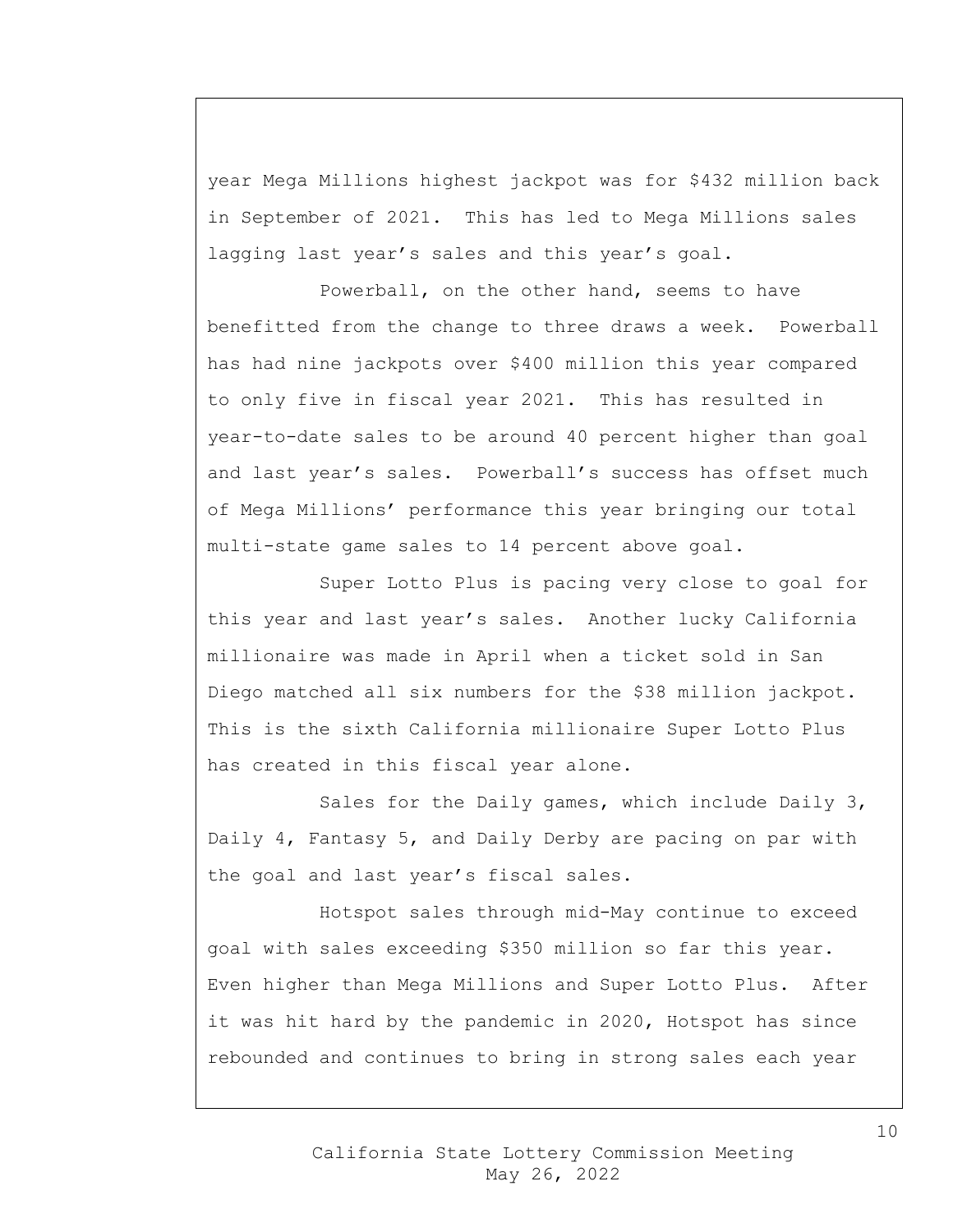-- each week. Excuse me. Year-to-date sales are tracking 9 percent ahead of last year's fiscal sales.

We also assess how the Lottery is performing in terms of its most important measure, the contributions to Public Education. These figures are based on the Lottery's monthly cumulative financial sales report through April  $30<sup>th</sup>$ . At that time, total sales were running 7 percent of goal, while contributions to education were tracking 17 percent ahead of goal. Currently, total estimated contributions to education are over \$1.7 billion. This is \$245 million greater than goal, and \$150 million more than estimated contributions to education through April of last fiscal year.

Additional information about yearend projections and the reasons behind our sales trends will be part of the next two presentations on the draft business plan and draft budget for fiscal year 2022 and 2023. Thank you. Any questions?

**CHAIR AHERN:** No questions. So, thank you very much. Thank you. Our next item is Item Number 7, and that's the Consent Calendar. There are no items under Consent Calendar, so we will proceed to Action Items. We have a fairly busy schedule today. We will start with Action Item 8a. Pardon me? Oh, excuse me. We are cleaning -- I thought we were going on.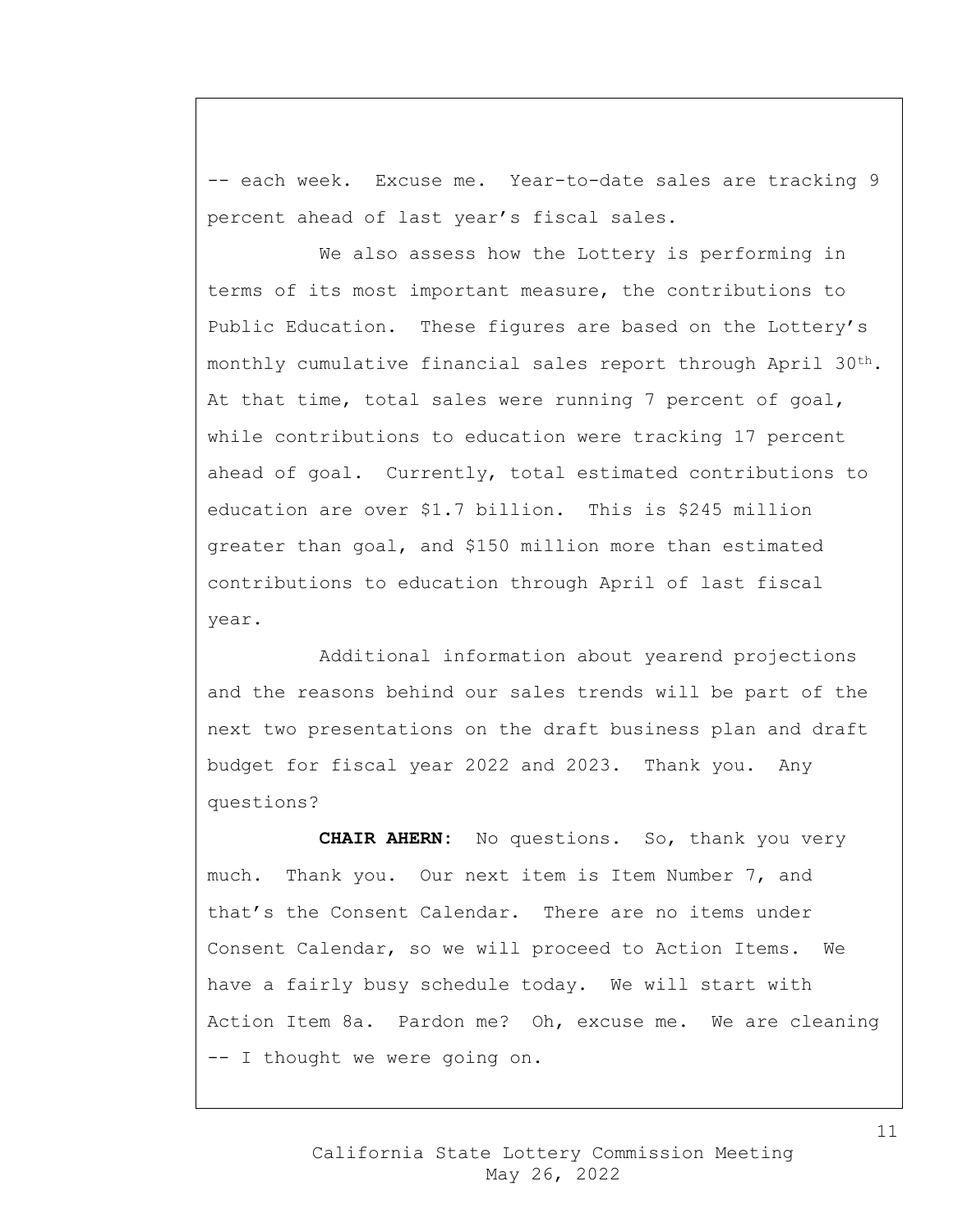**CHIEF DEPUTY DIRECTOR CHIMA**: We are just doing that after every presenter.

**CHAIR AHERN:** Okay. I think we're hygiene ready. We'll go our Draft Fiscal Year 2022-2023 Business Plan with Jim. Cleaned up. Ready to go. I feel like I'm at a boxing match.

**DEPUTY DIRECTOR HASEGAWA:** All right. So, I'll be going through the Draft Business Plan for the upcoming fiscal year. And in just in terms of an outline, I'll start with the strategic objectives that you adopted back in 2020. The bulk of the presentation will deal with highlights from our business review showing about recent sales trends not only for Lottery but for some other industries in the leisure and entertainment field. And then finally, the proposed objectives for next fiscal year.

So, our six strategic objectives that you approved back in March of 2020 form the foundation for developing the Annual Business Plan. These six strategic objectives were the result of an extensive assessment and discussion by the executive team, and these objectives represent the best path for continued growth in the Lottery's contributions to California Public Education with a goal of surpassing the \$2 billion threshold. So, you can see the six objectives include modifying operations to ensure the health and safety and to recover from depressed sales, visit retail strategies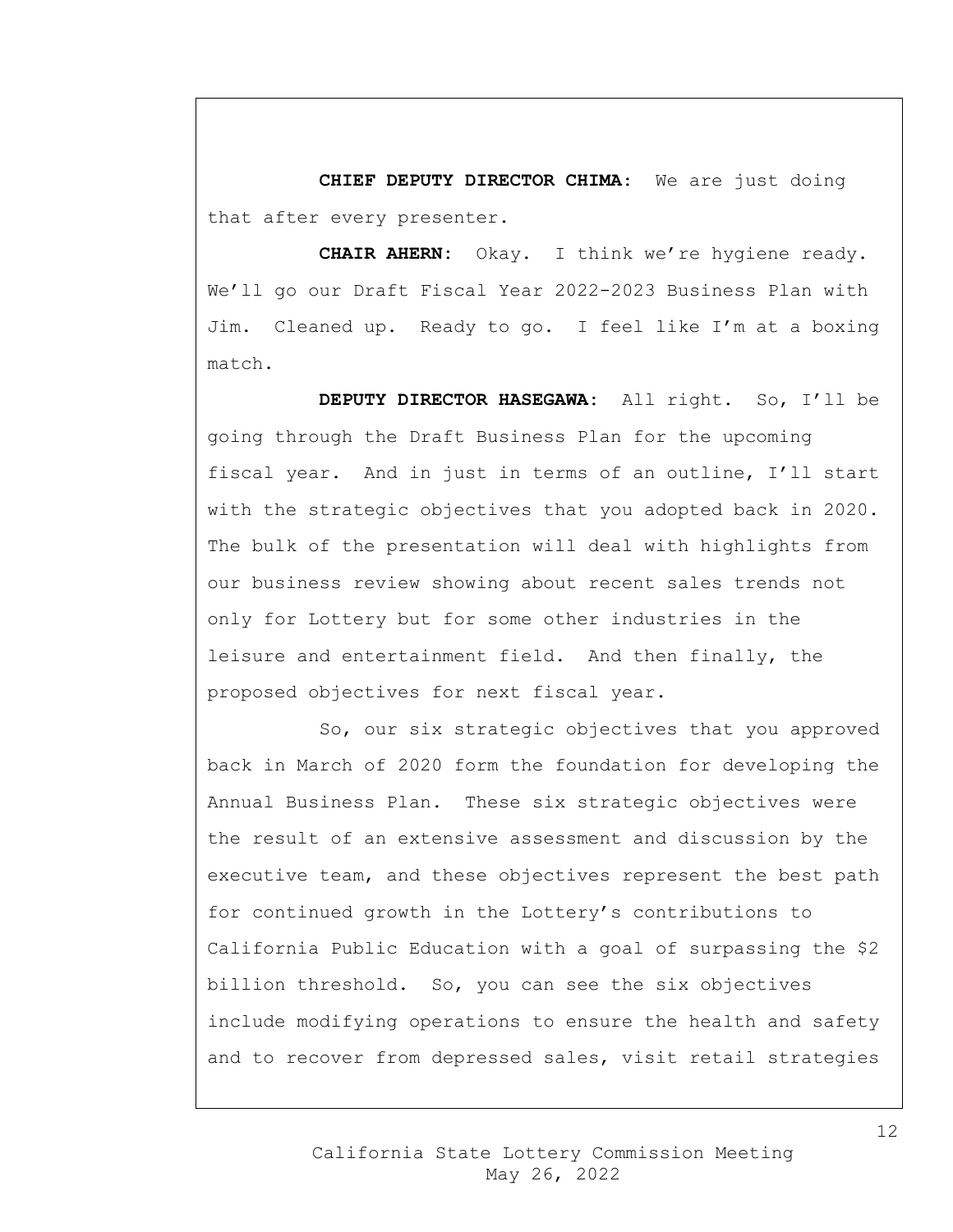to adapt to new consumer preferences, growing draw game sales particularly jackpot games and Hotspot. You might recall that jackpot games, particularly jackpot games have the best profit margin of all of our Lottery products.

The fourth one is diffuse the barriers to play by changing consumer perceptions. Better inform the public and stakeholders about the Lottery is our fifth strategic objective. And finally, transform the corporate culture in the Lottery Organization.

So, as that is the foundation, however, our business plan needs to be dynamic and needs to have the ability to, you know, address new issues that emerge and that's why we conduct a business review each year. And so, let me present some of those highlights.

So, first off, in Fiscal 2018-19, the first full -- the last full fiscal year prior to the pandemic, we did see record sales and contributions to education that year. And you can see our sales were at \$7.388 billion. Now, the following fiscal and fiscal year '20, we had lower sales due to a combination of both the pandemic that started in March and also historically low jackpots. We had significantly fewer big jackpots in that fiscal year than at any time in recent history.

Then, the last two fiscal years, however, we have seen tremendous growth with sale totals far exceeding the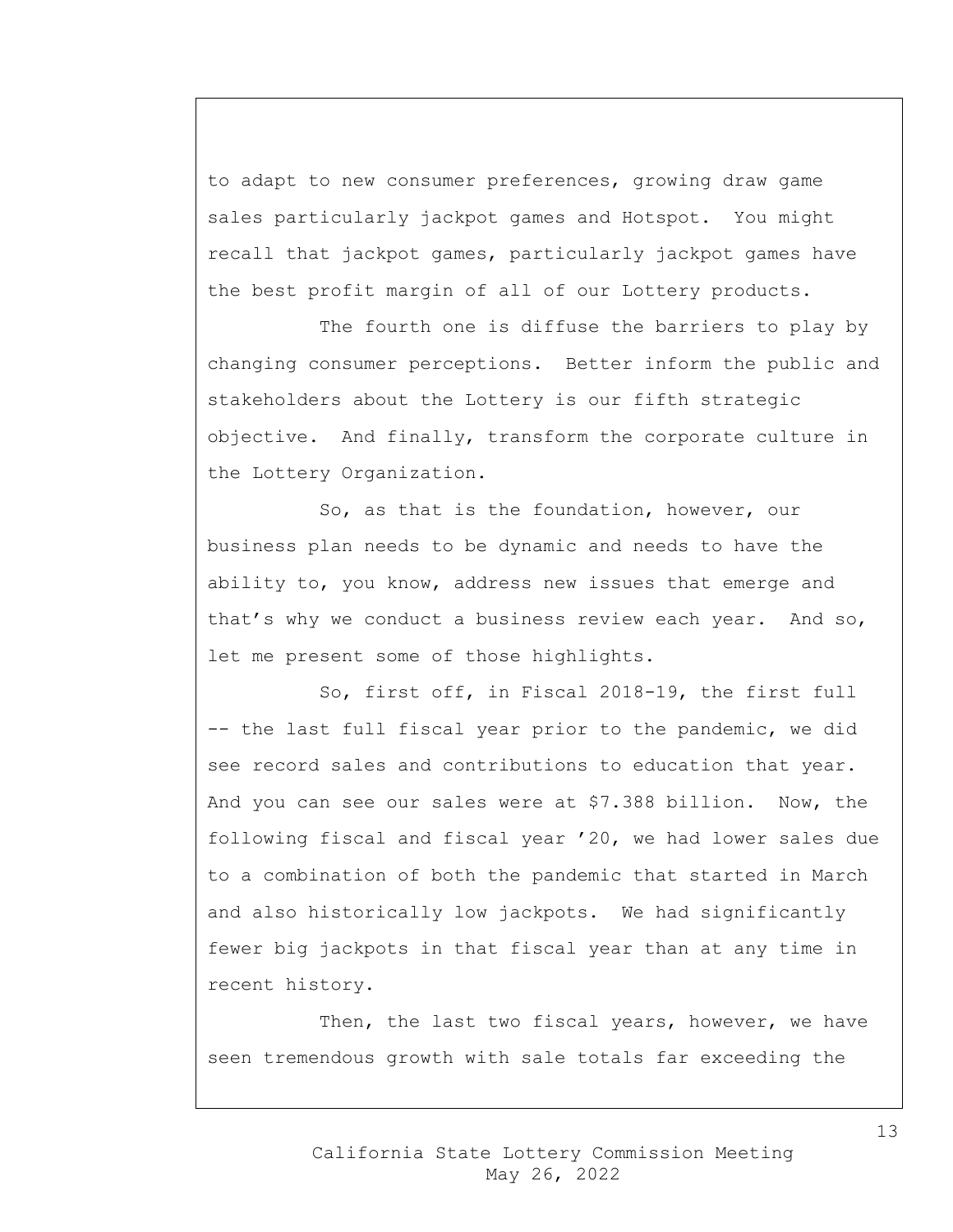pre-pandemic levels. And, so, I'm going to go into talking about, you know, the reasons behind the recent sales growth.

It is primarily with Scratcher's that because it is also our largest product, but we did see gains across all of our games. Here are weekly Scratcher sales from March of 2019 through early May of this current year. So, you can see in mid-March of 2020, the early days of the pandemic, and the introduction of stay-at-home orders, Scratcher sales fell about \$20 million or 20 percent. You can see that one first big dip.

For this product, however, sales are impacted not only by lower consumer demand but also by issues with -- our issues distributing ticket inventory to our retailers because our distribution centers had to modify procedures to include social distancing, and to, you know, protect our employees. So, you can see sales fell -- were below the pre-pandemic levels all the way through September.

Then beginning in January 2021, you see surges in sales and sales rising well above pre-pandemic levels, and actually to some historic highs. But we also want to look at some of the other products in our mix.

The first one I am going to show you here is Daily 3, and the reason why Daily 3 is picked is because this is a product that's really not influenced by things like ticket distribution issues, and it is also one of our few products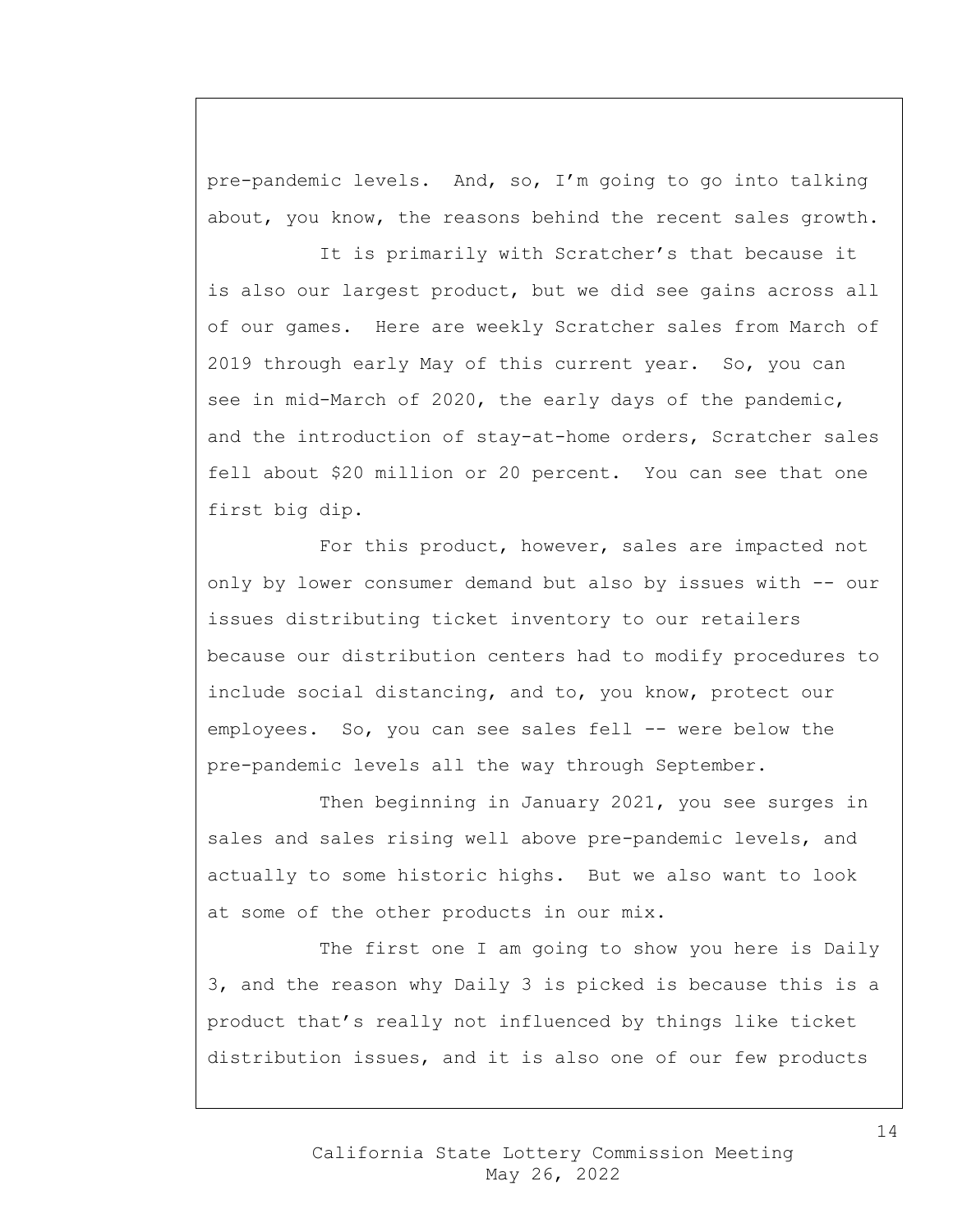that's not influenced by the rise and fall due to jackpots. And so, it really is a good measure, a good measuring stick for us. So, you can see over the first month of the pandemic, sales -- weekly sales fell between about 9 percent and 14 percent. However, by May, sales had rebounded to their pre-pandemic levels. So, it had a much quicker recovery than say Scratchers.

At the other extreme, I wanted to show Hotspot because Hotspot is a game where much of its sales comes from locations where patrons spend more time and socialize such as restaurants, bars, and bowling centers. So, as such, you can see that, you know, many of these retailers were closed at the start of the pandemic, and as such, Hotspot sales fell by as much as 50 percent during March and April.

Now, sales began to recover as more Hotspot players started purchasing their tickets at more traditional Lottery locations like convenience stores and grocery stores. And players could now watch the draw results on the website and our mobile app. That was a feature that was launched prior to the pandemic, but the pandemic really made a big difference for that game in terms of its sales as players adapted to this Hotspot to go.

This game also benefitted from other Lottery players starting to try Hotspot in these traditional locations partly again out of, you know, trying to find a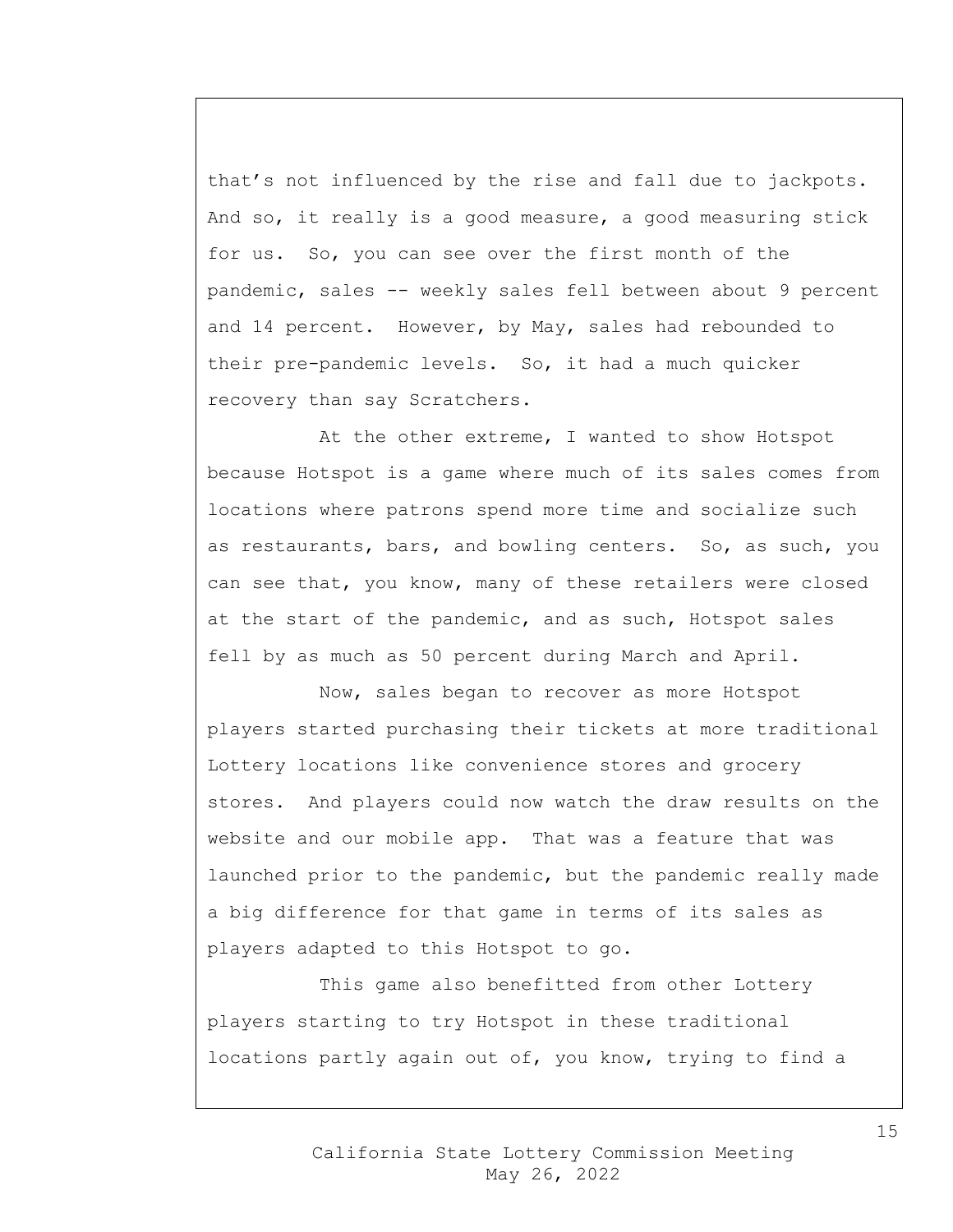little more fun and entertainment and this is a different product that is a little different than some of our traditional games.

Now, we believe that the strong sales that you saw in Lottery products in '21 and running into '22 is a result of Californians seeking, you know, some type of fun and entertainment, you know, maybe to be a temporary distraction from the pandemic. And yet, you know, people were not comfortable, you know, traveling on an airplane, going to movie theaters, dining in restaurants, or going to concerts as forms of entertainment. And so, for many people, Lottery became the outlet for some additional fun and entertainment. And we'll look at the sales curves for some other leisure and entertainment categories and compare them to the Lottery to kind of test out that hypothesis.

So, here we have the domestic box office revenue for movie theaters. And you can see that in the spring of 2020, they pretty much lost all revenue as movie theaters were essentially closed as a result of the pandemic. And you can see it had a very immediate impact on them, but they also had a much slower recovery than the curves I showed you for Lottery tickets. Even a year later in the spring of 2021, revenue was 75 percent down from the spring of 2019, and in the fall of 2021, the last bar on the chart, revenue was down 28 percent compared to the fall of 2019. So, they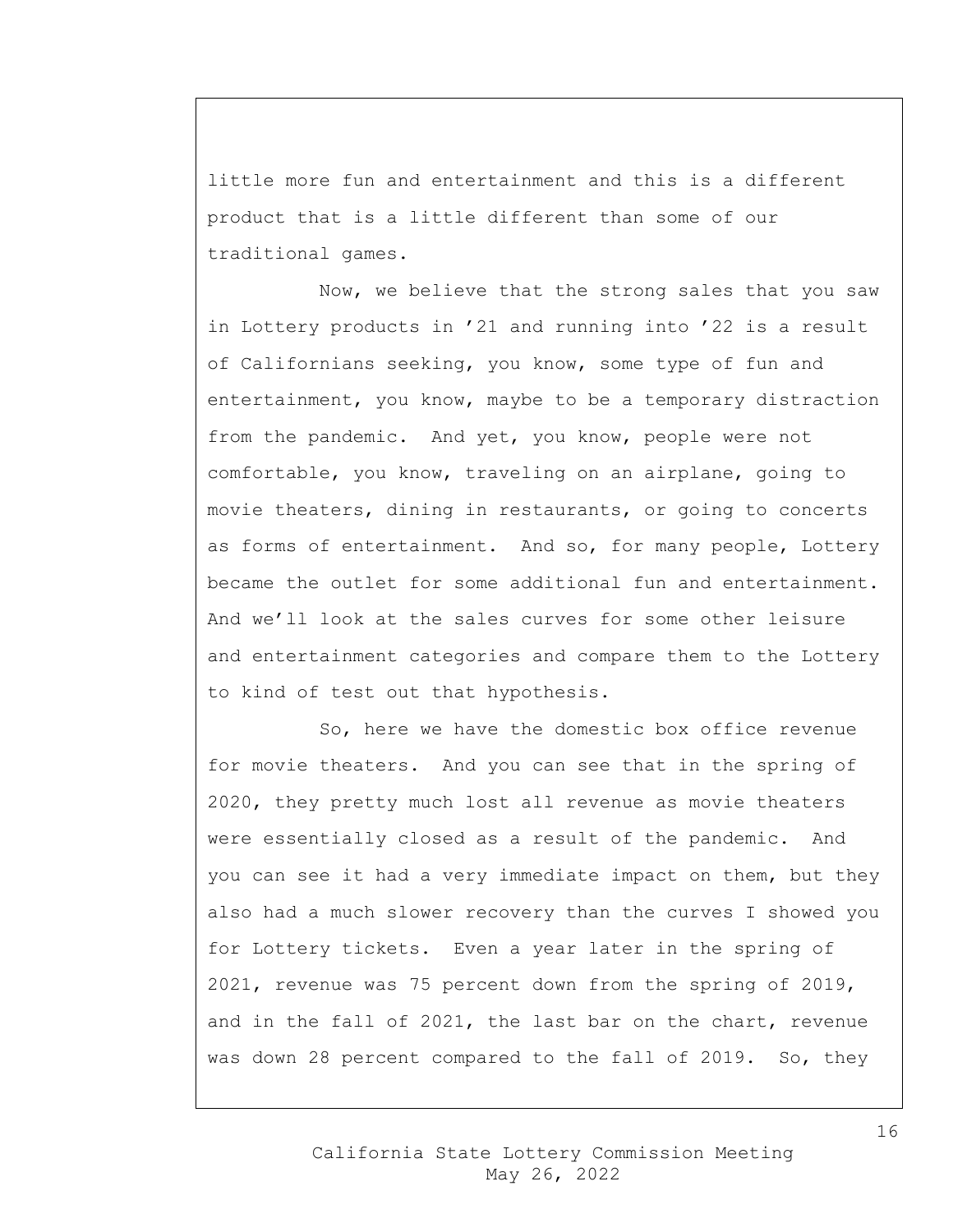still had not recovered even at the end of 2021.

Similarly, here's a curve for Southwest Airlines in terms of operating revenue from passenger sales. And you can see a similar curve with a very steep decline, and a very long period of recovery. In the spring of 2021, revenue was still down about 35 percent from the spring prior to the pandemic in 2019. So, you can see that other leisure and entertainment activities really did not see consumers return as quickly as we saw for Lottery because they weren't comfortable doing those activities. The Lottery was in a very fortunate situation. It offered a moment of fun, a little break from the pandemic, but yet consumers could easily buy our ticket because of their visiting the stores that they were sold in, meaning stores like supermarkets and grocery stores.

So, now we want to look at how sales are doing as the pandemic subsides and people begin to feel more comfortable resuming activities they did before the pandemic.

So, this chart shows again weekly Scratcher sales, and it compares the sales in '21 and '22 to the same week in the prior fiscal year. So, you can see that in the summer of this fiscal year, sales were running, you know, 30 to 40 percent ahead of the same in the prior -- in 2020, but by February or so and March, sales are now lagging behind the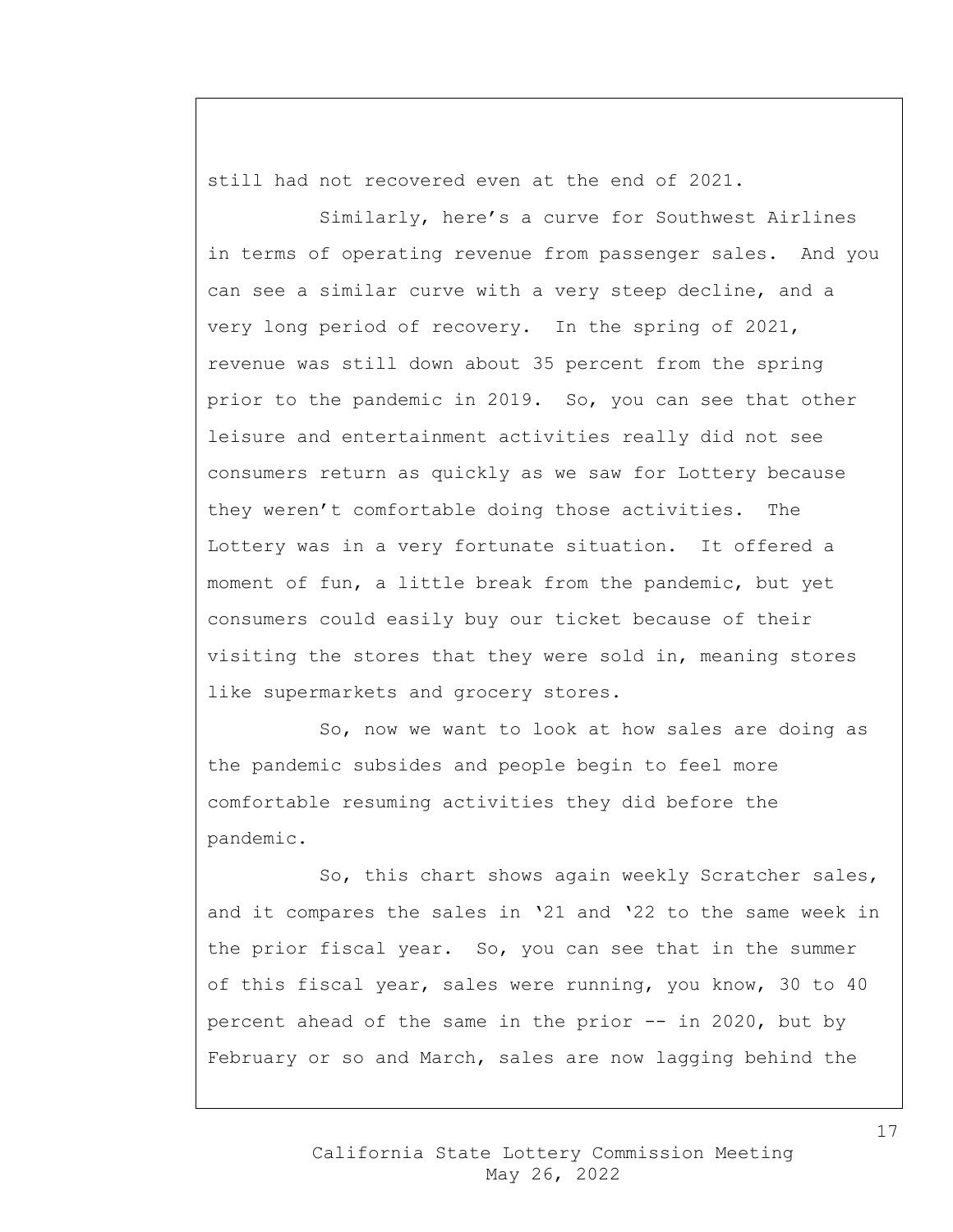levels we saw in 2021. It maxed out kind of at down 10 percent and averaging about maybe like 5 to 6 percent over that period.

Again, looking at the same comparative products, for Daily 3, you can see that the decline started a little sooner in that product category, but also the gains in the summer were not as large as it was for Scratchers. And then for Hotspot, the declines have just started recently in the mid-March period.

Going along with sales, of course, is our playership. And playership has rebounded. You will see that in fiscal 2021, playership meaning the percentage of California adults who have purchased at least one ticket in the past year, declined slightly to 60 percent, but we resumed back to the -- kind of the pre-pandemic levels. The 66 percent there noted for fiscal 2018-19 was high because we had really large jackpots in both Mega Millions and Powerball.

For Scratchers, our largest product, you can see how playership in the first six months of this fiscal year rose to 44 percent, which is statistically higher than the 41 percent we saw last fiscal year. So, again, playership has come back from the pandemic and it is about to the level that we saw prior to the pandemic.

Another slide I wanted to point out is about the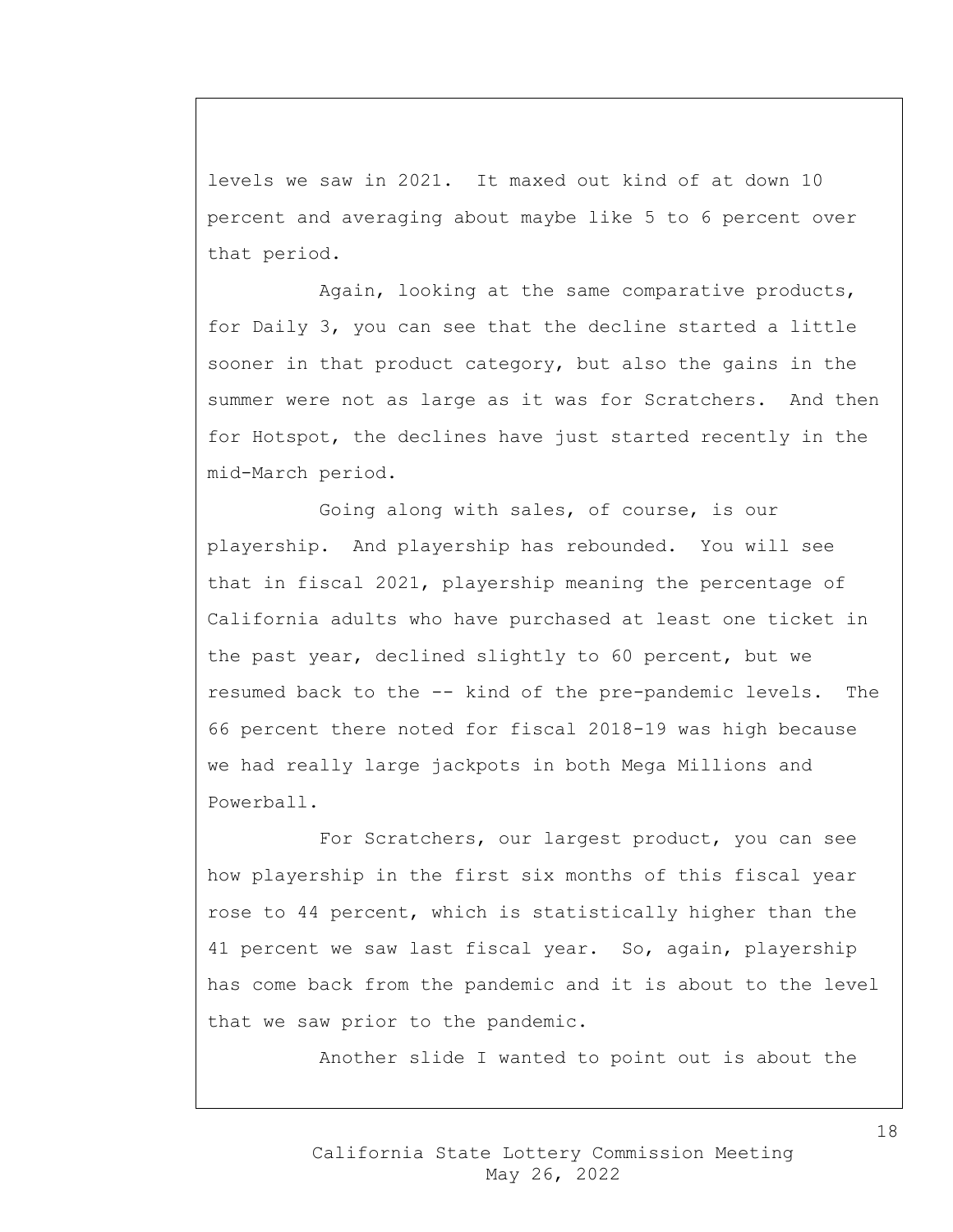overall perception about the Lottery. So, we have many, many metrics on people's attitudes, perceptions about the Lottery not only its games but us as an organization. And this is kind of a summary measure because it's their overall feeling towards the Lottery. And as you can see the percentage of California adults who say they are very or somewhat positive towards the Lottery has increased over the last 10 years now running at about 52 percent of California adults. And at the same time, then, those that hold a negative perception about us has declined. And so, the 52/15 split you see there is dramatically different than what we saw 10 years ago at a 36/21 split. So, again, we've definitely made strides in this measure.

**CHAIR AHERN:** Jim, can I ask you a question about the --

## **DEPUTY DIRECTOR HASEGAWA:** Sure.

**CHAIR AHERN:** -- redline here, very or somewhat negative? Are there explanations that we receive from our surveys on why they are giving us that somewhat negative?

**DEPUTY DIRECTOR HASEGAWA:** Yeah. We don't have open ends associated with it, but we do have it from some of the other measures and there is really no one specific area. It could be, you know, for many -- for some California adults, the whole notion of government-sponsored, you know, gaming is something that they just may oppose politically or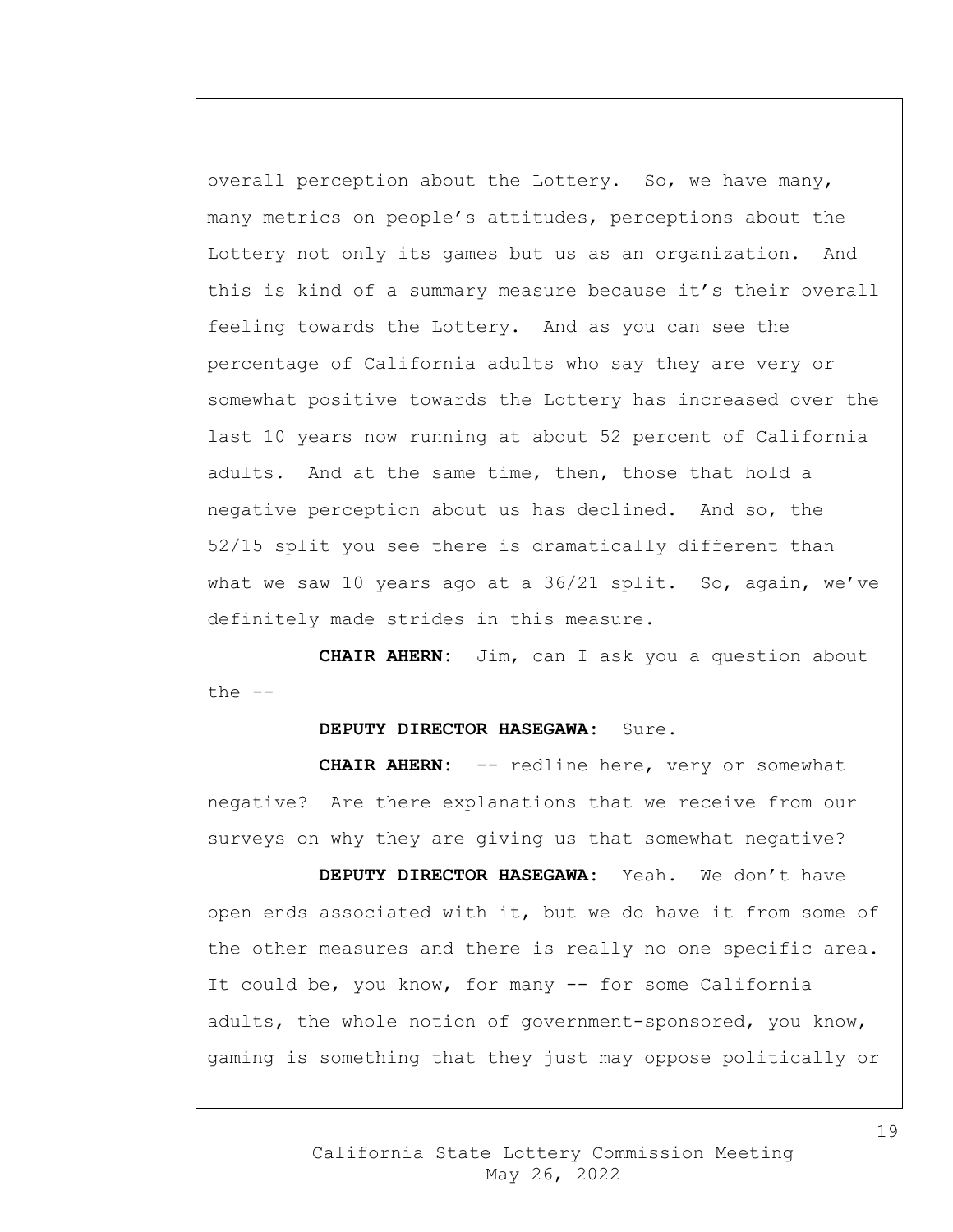morally. So, that's a certain percentage of the population and all, but we definitely through other studies kind of look into that in terms of trying to understand the dissatisfaction. I think some of it deals with -- I was talking to the Director earlier this week, on this matter. I think some of it deals with there has been a definite move over the past several years to try and be a lot more transparent. And I think when people don't hear information about any organization, they start filling in the blanks themselves and often times wondering, what are people hiding. And I think the mere fact that we are being very transparent helps in terms of, you know, lowering the negative perceptions about the Lottery.

**CHAIR AHERN:** Okay. That's not a very high number.

## **DEPUTY DIRECTOR HASEGAWA:** Yes.

**CHAIR AHERN:** So, that's -- all that negative, so, just wondering what their comments were. Thank you.

**COMMISSIONER STERN:** And I have a follow-up question to that. Obviously, trending in the right direction, do you have a sense of what the expectation is on both the positive impression and the negative impression for the coming years?

**DEPUTY DIRECTOR HASEGAWA:** Yeah. We did do some, not on our continuous tracking study, but on some other ones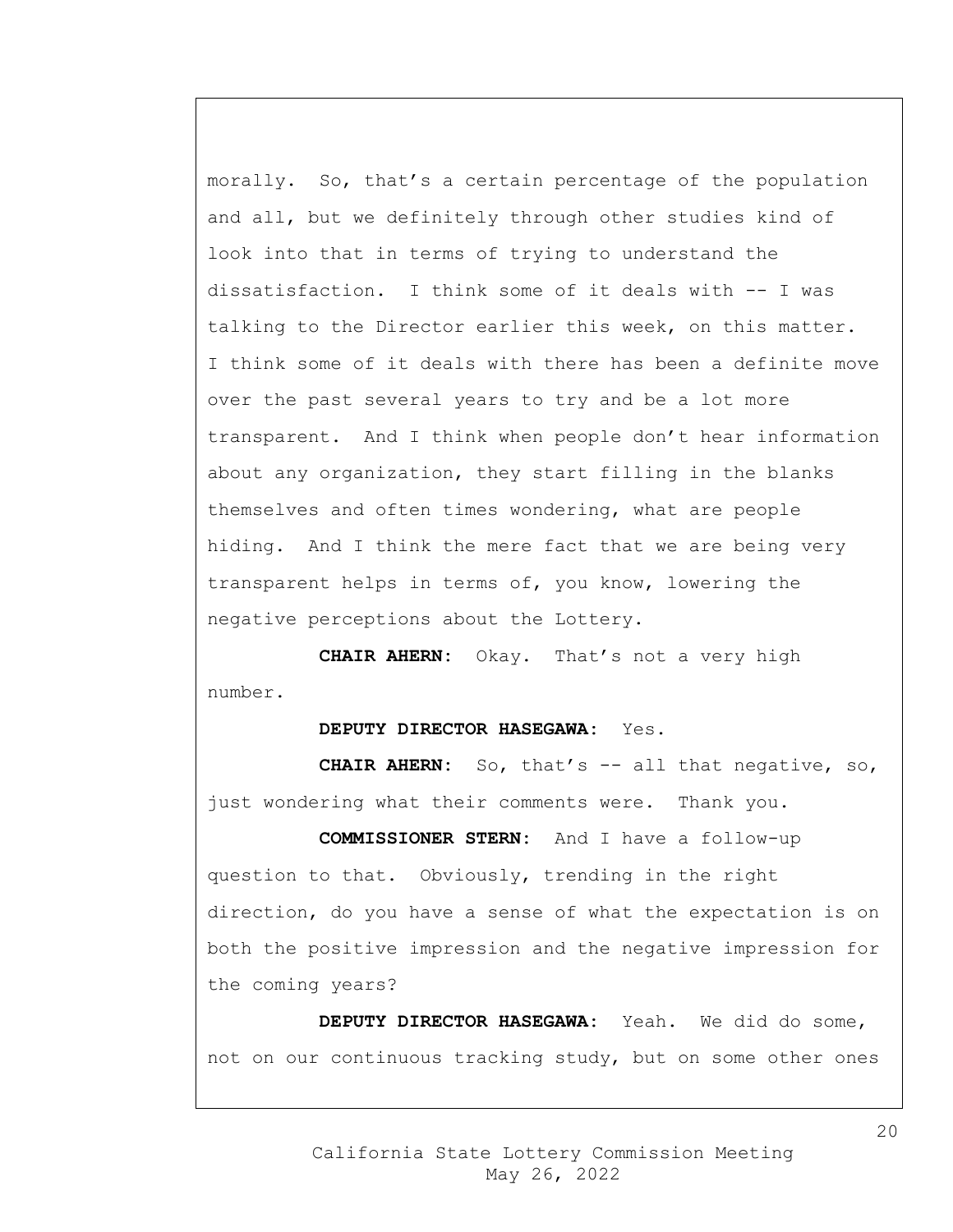to kind of look at other companies and brands in terms of how we might -- what does 52 percent mean. And for, you know, many companies it is much higher. So, the goal would be to get it to be in like the 60-70 percent level. We are some brands that are clearly in that level. There are some brands that are like in the 80-90s, which we don't think we can ascribe to, but, you know, our level at 52 percent - well, it was a little lower then, so at 40-some-odd percent was kind of comparable to some other government agencies and being how we are a brand that sells products, we believe we should be at a much higher level of perception than say other government agencies.

**COMMISSIONER STERN:** Thank you.

**DEPUTY DIRECTOR HASEGAWA:** We also wanted to provide you a little bit of information on the assessment of some key programs that occurred during the year. This is just some summary information but, you know, programs where we invest time, money, a lot of staff resources, we always look back to see, what was the impact of that.

First off is the three draws per week for Powerball. And so, our Powerball added a Monday draw, back in August. And so, we, in California, our weekly sales with three draws were about 23 percent higher than we would have expected for the same jackpots during that week if there were just two draws. But there was a big difference between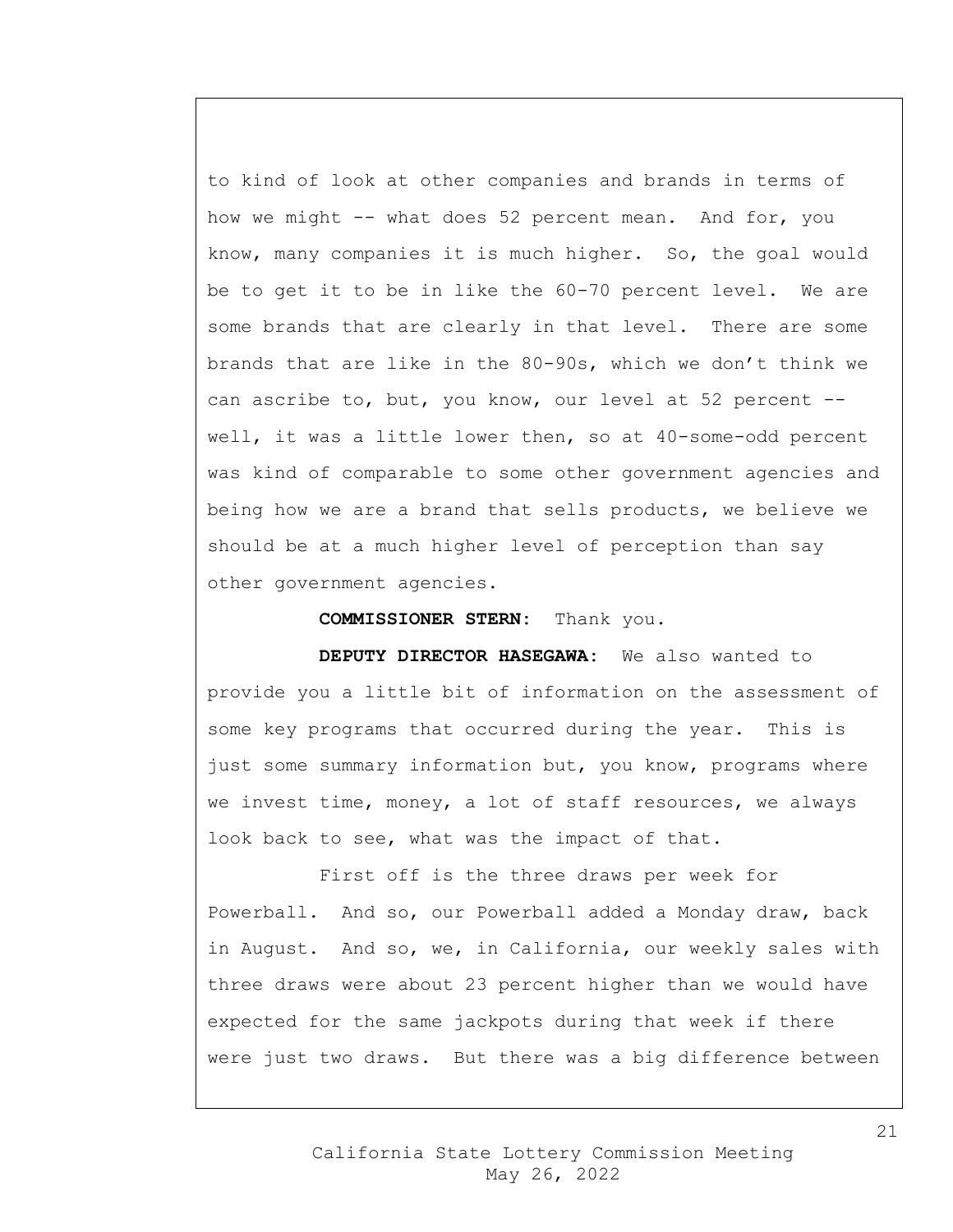when the jackpots were big versus, you know, smaller. So, the 23 percentage represents when jackpots were under \$250 million. When jackpots got really large, the weekly sales didn't necessarily increase as much. It averaged just 3 percent. And that does kind of make sense because when there is a big jackpot, you get a lot of the public, a lot of consumers more engaged with the game, and they go buy tickets. It is during the lower levels that maybe the three draws a week add a little extra opportunity to make a purchase and people did take advantage of that.

The other advantage of the three draws per week in Powerball is that the jackpots can roll to more meaningful levels more quickly. With three draws happening, the jackpots progress faster in terms of it from on a calendar basis. And that again, gets to once you get to a larger jackpot, we realize greater sales.

And we also looked to make sure that there wasn't any negative impact on Mega Million sales because in theory somebody when they buy for a Monday draw, might be taking money that they would have spent on Mega Million and instead buying a Powerball ticket. And we did not see any evidence of a negative impact on sales from Mega Millions.

The other thing I wanted to mention is one of our major efforts started this past year, our Scratcher's Brand Repositioning Campaign, A Little Play Can Make Your Day.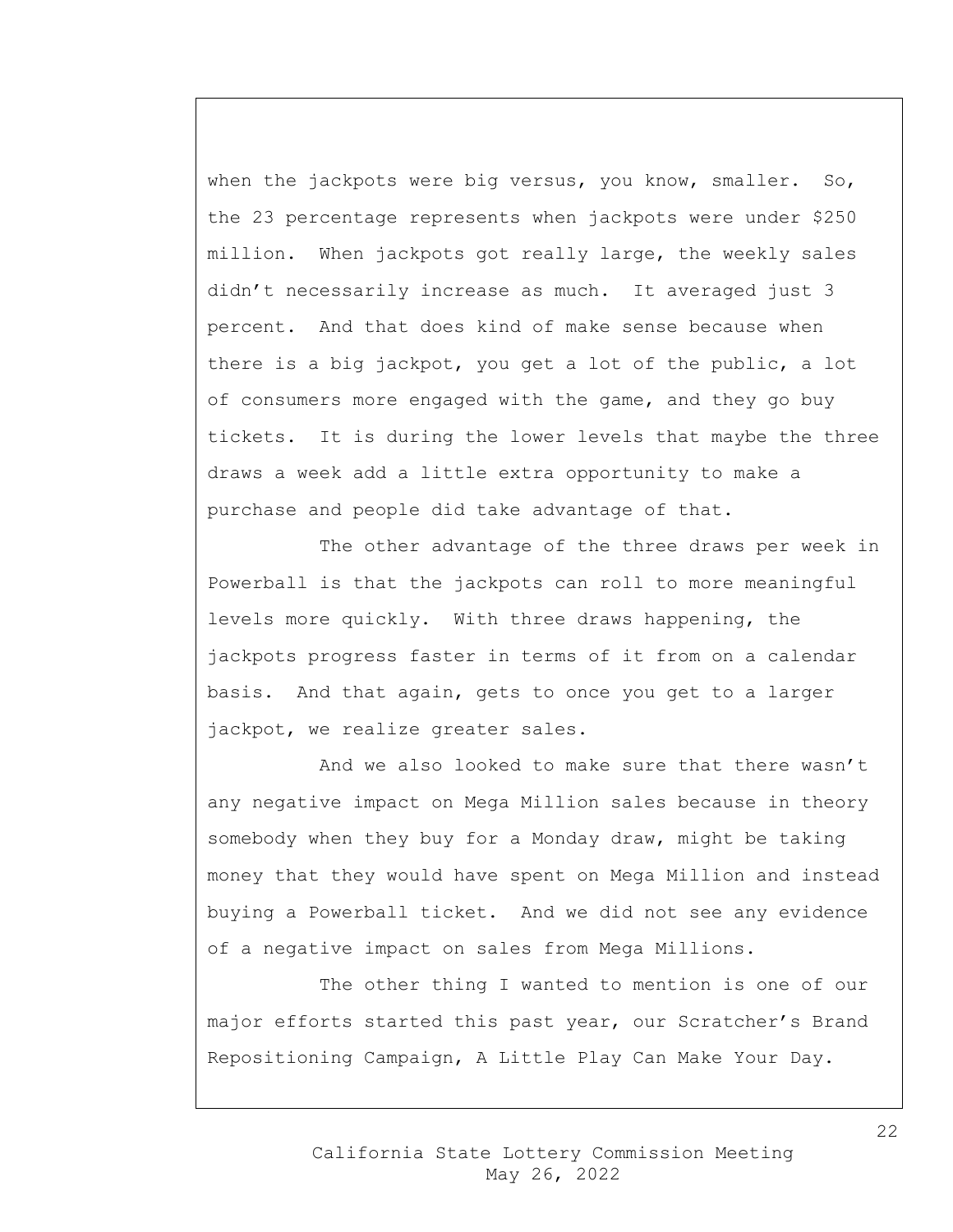Hopefully, you have seen many of our great advertising executions out there both on television, radio, and many other media vehicles.

So, so far, we have used two key measurement tools to begin assessing the effort. One is post-campaign testing and that one we found that our ads have tremendous, high levels of ad recall. We use a company that is in this field, so they aren't just testing our ads and giving us a percentage, they essentially have norms. The normative data that says what an average commercial does in terms of recall and so forth. And our commercials are well above the norm in terms of people remembering that ad and being able to connect it.

The other thing that we see is that the ad shows very positive impacts to those who recall the ad in terms of top-of-mind awareness for Scratchers, interest in buying Scratchers, and their more favorable perceptions of Scratchers. So, it definitely shows it has the ability to start changing perceptions.

Now, the other metric we use -- or measures we use is a tracking study. The same instrument that we showed you for the playership and overall feelings towards the Lottery. Through our Communications Effectiveness Tracking Study, we haven't yet shown any statistically significant gains, but to be perfectly honest this was anticipated because this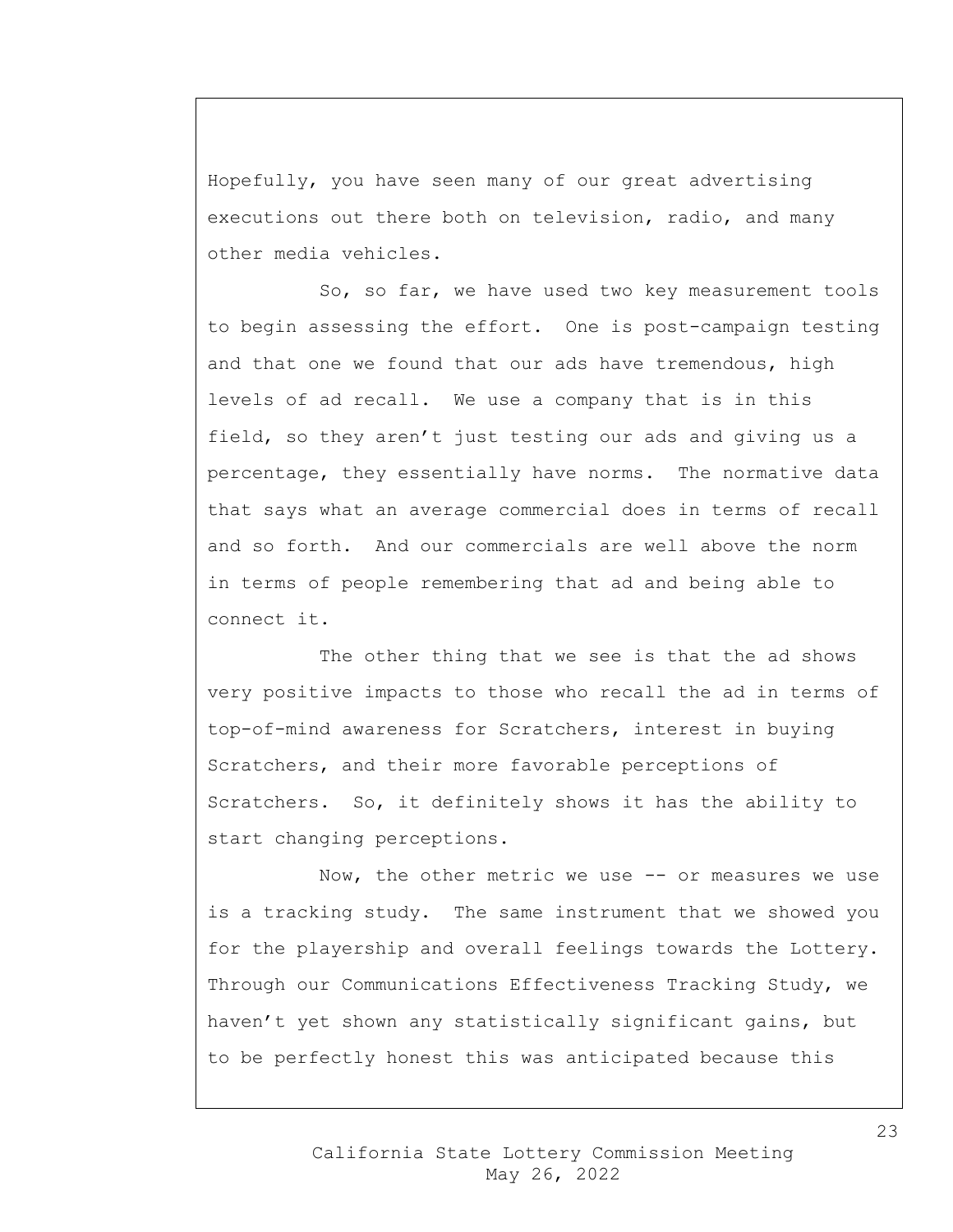measurement was only after five months of the effort. And any type of brand repositioning effort does take a little bit of time to change general attitudes, but clearly through the post-campaign testing, the measures show extreme strength in the advertising executions. And so, it definitely shows promise towards the future, and we anticipate showing statistical changes in general perceptions in the near future. And we will keep the Commission, you know, abreast of these results.

Something outside of our industry I wanted to show, is this is a slide similar to what I presented in the past but adds another year. I thought it might be interesting to see what happens during the pandemic. And this is information collected by the Federal Bank of San Francisco. They do a diary of consumer payment. And as you can see in 2021, cash continued to represent just about 20 percent of payments. So, people are using other forms of payment. It actually didn't accelerate, as I kind of thought it would have, the move towards non-cash payments during the pandemic. It pretty much held steady from the results that they saw in 2020. So, again, about 80 percent of all general consumer payments, you know, they use some instrument other than cash. And you might recall that, you know, our product is only a cash-only product. And so, it does present a barrier to play for some of our consumers.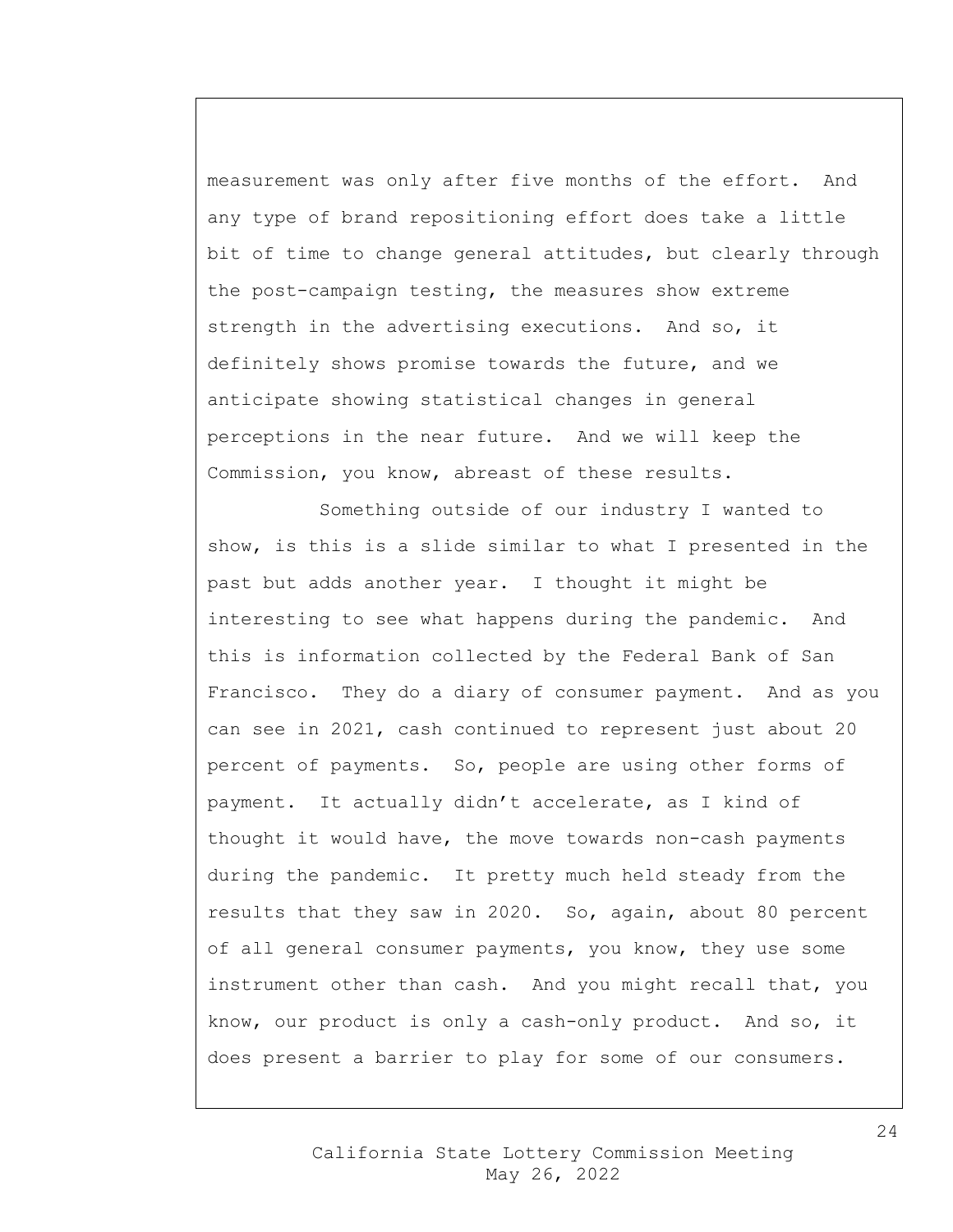Now, moving into kind of setting up for the coming fiscal year is as you saw from the data that I presented, there are some immediate actions needed because the Lottery will be competing in a much more competitive environment for the entertainment dollar as people, you know, resume their activities and actually there is a lot of pent-up demand for going on vacation, going to restaurants, socializing with your friends, doing the things that people haven't done over the past two years. There is going to be tremendous competition for that entertainment dollar. And, so, the Lottery needs to do everything it can to help minimize any sales decline.

At the same time, we wanted to also mention that there are a lot of multi-year efforts now. You know, the activities, the tactics that the Lottery can do, are much more complex today than they were, you know, 5, 10, 15 years ago. They involve multi-year projects that have a heavy reliance on technology to implement. And so, as such, we need to do -- there are a lot more multi-year projects involved. We need to do a better job of, you know, assessing our alternative ideas to really determine which gives us the maxed -- the best effort at maximizing dollars for education. And, so, you will see in the upcoming year that a lot of initiatives are really focused on that first step of research and analysis to really understand the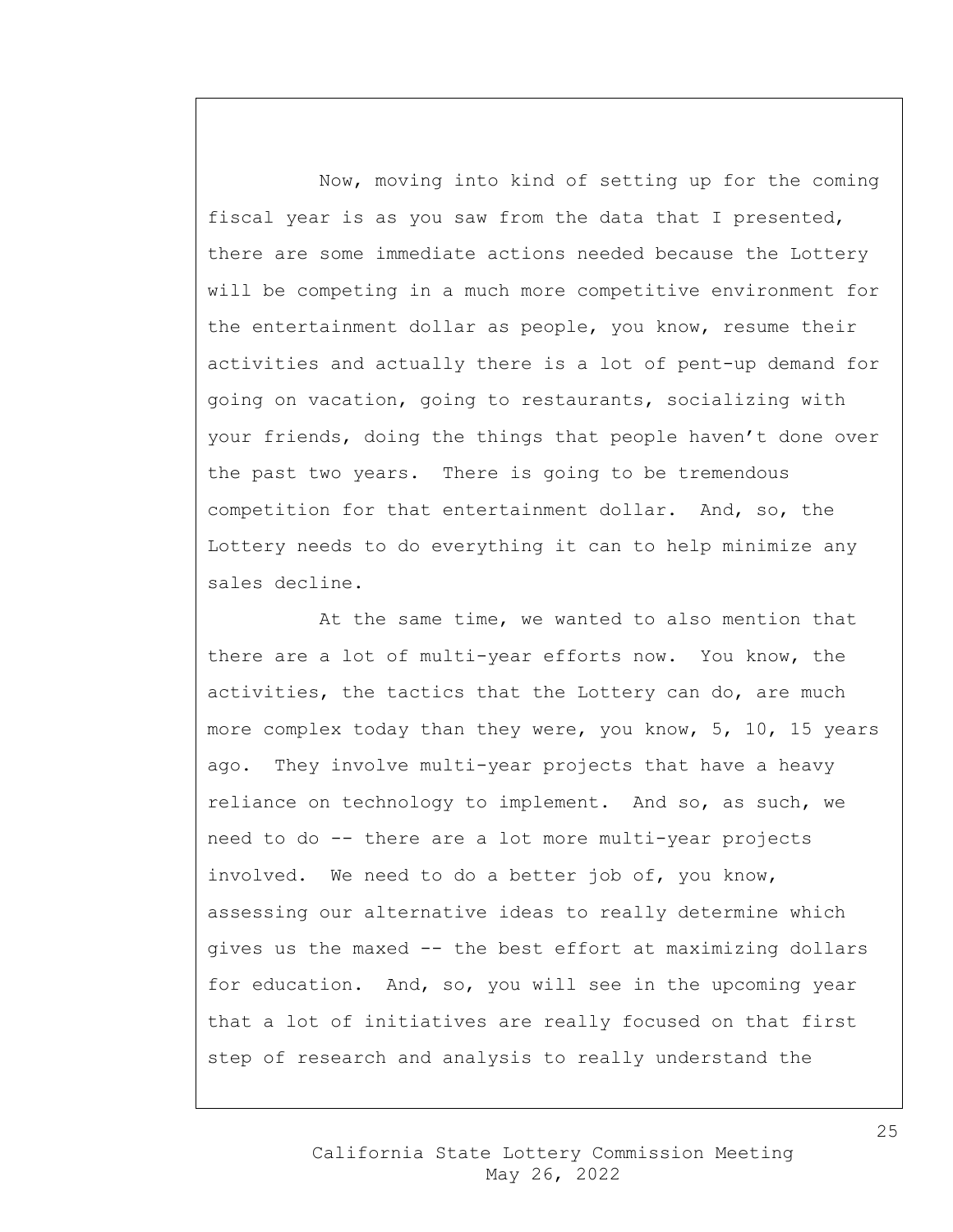potential and what it would take to do a project before just embarking on it.

So, now I turn to the objectives for the upcoming fiscal year, the draft objectives. Now, as I go through the objectives, I will describe examples of tactics that we are considering to tackle these objectives. We haven't finished determining the exact tactics for next year and that is because we have more initiatives, more ideas, more proposed projects than we really have the staff resources to implement all. And so, we are going through the process now of prioritization. And between now and the June meeting, we will finish that so that way at the June meeting we will be able to present the proposed tactics for next fiscal year.

So, first off, is the area of Scratchers. You know, to maintain that interest and play of that product, it is one of our most entertaining products for our players. And so, as much effort as possible is devoted to our Scratcher product to keep sale levels as strong as they we can possible could. Now, one area is our crossword scratches. They are actually among our most popular games with players enjoying the entertainment value that that product provides. And so, in the upcoming year, crossword games will be introduced at the \$1 and \$30 price points for the first time, and that complements the \$3, \$5, \$10, and \$20 crossword products. So, that is an example in that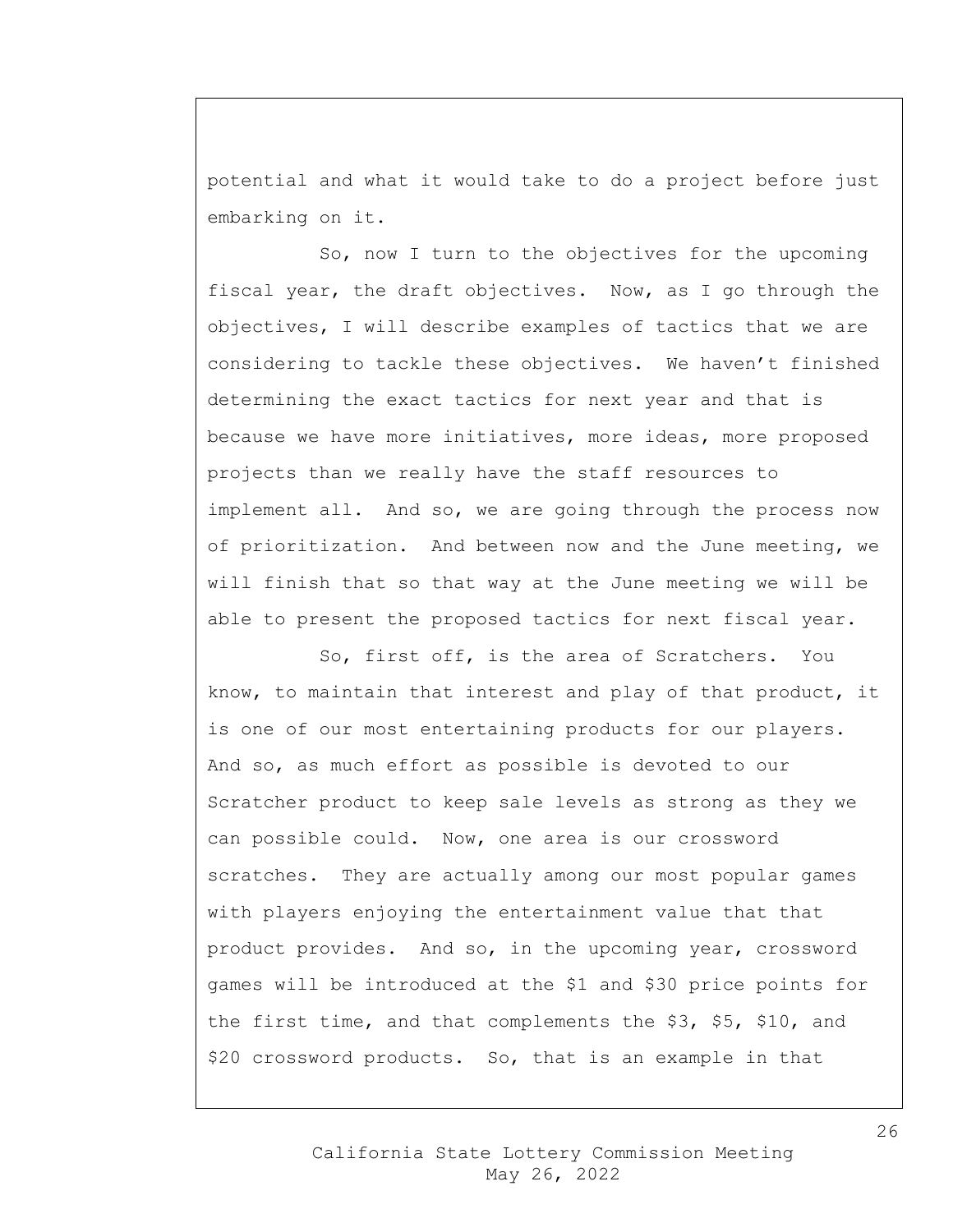area.

In the area of reinvigorating retail, that is going to be a key component not just for next year, but in the future years for growing sales and contributions to education. In this coming fiscal year, we will begin selling in Walmart Supercenters. There are 212 Walmart Supercenters in California, and from my recollection, at least this probably represents the largest new chain to begin selling Lottery in at least the past 10 years or so. So, this is a big initiative for the Lottery to bring on this retailer and, you know, start an engagement with that company.

In the area of draw games, particularly jackpot games and Hotspot, for Super Lotto Plus, our in-state jackpot game, during this past fiscal year, a team composed of members across all the Lottery's divisions was formed to look at ways to improve sales, increase sales in the draw games. For Super Lotto Plus, in particular, this team developed a list of about two dozen different ideas for growing sales of this game. Then, they did kind of a preliminary assessment of these different ideas. So, for the upcoming year, the top candidates will now go through a little more rigorous evaluation that will include consumer research and testing to see how these different ideas will impact revenue for Super Lotto Plus and that way they can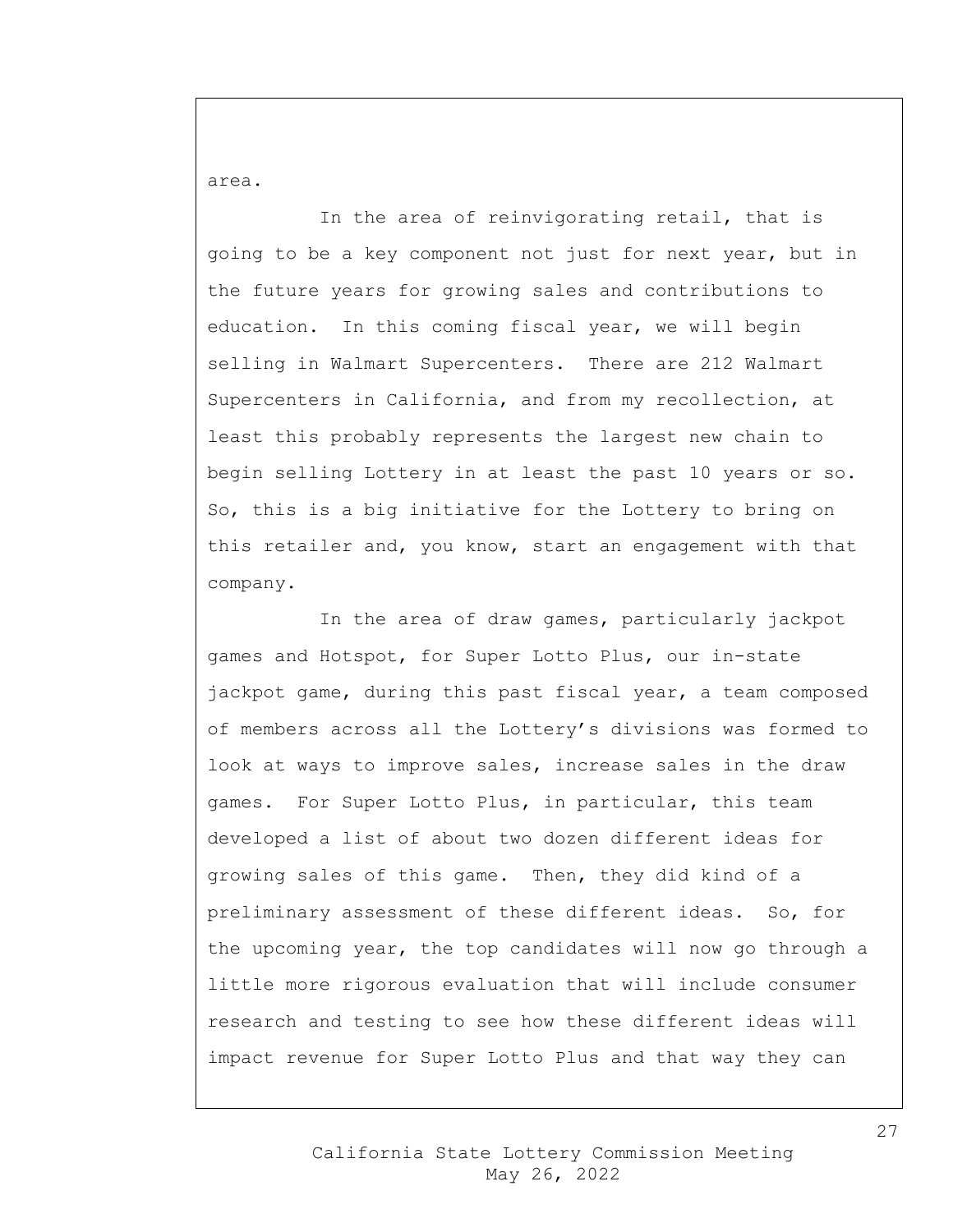then be implemented in a subsequent year.

For the fourth area in diffusing barriers, as I have shown in some of the earlier slides, we have definitely made some initial in-roads into improving consumer perceptions whether overall about the Lottery or specifically about Scratchers. So, in terms of that, some of the work continues -- will need to continue in that area. So, the Scratchers brand repositioning effort will continue next fiscal year with new executions of advertising.

And in terms of telling the Lottery story, one of the areas that another cross-division team came up with is really developing communication efforts to some key audiences, and they include loyal Lottery players, retailers, and Lottery staff. And the reason why those groups are really important to reach out to first is when general communications are made about the Lottery and its contributions to education and other things about our operations. Typically people that are not familiar with the Lottery might ask another person, and that person tends to be either a friend or a family member who they know plays the Lottery a lot may have more information about the Lottery. They will ask their local Lottery retailer, or they might ask somebody they know that works at the Lottery. And that is why it is very important that these key audiences really understand the story and know what to say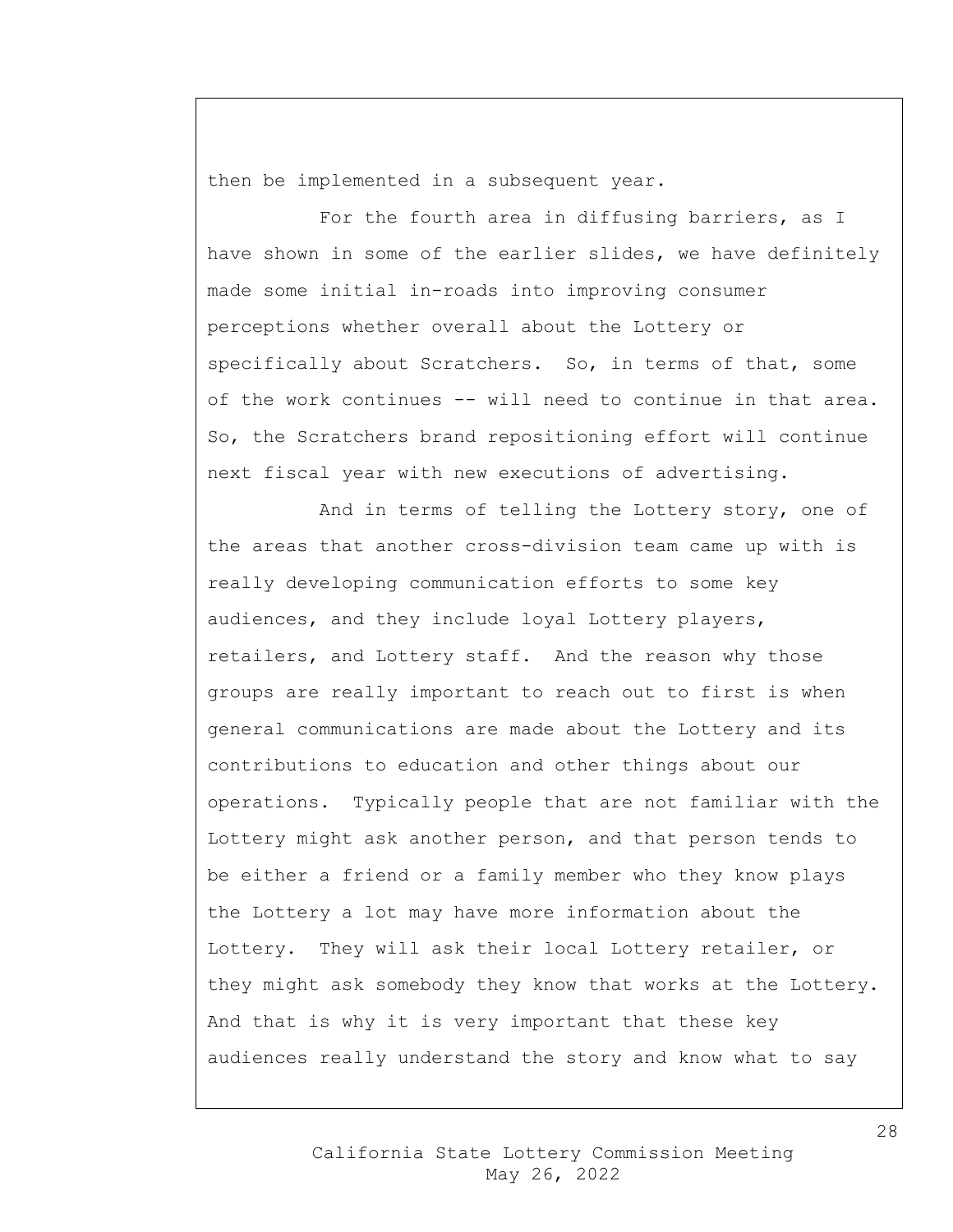and know the answers to those questions because that reinforces any types of communications that might come out of the organization.

And then the final objective for this upcoming fiscal year is to transform and modernize the Lottery. There will be many projects in this area. Now, some will be in the early stages of this kind of research and analysis that I described a little bit earlier. Some are at the very last stages of a multi-year effort to complete for implementation and others will begin the implementation effort that might take more than just one fiscal year. So, there will be many projects in this area. So, we have many technical projects that involve such things as migrating software or systems to the cloud. We are looking at modernizing processes and bringing in technology to eliminate manual tracking for many of our human resources functions and forms. So, those are just some examples, and this is one big area that we really are going to be doing a lot of prioritization because there are a lot of great ideas, great needs in the organization, and we have to figure out which ones we can tackle for next year.

But one of the most important initiatives in this area is to help transform the corporate culture at the Lottery. And to an organization that's, you know, is more mature with better processes and procedures and controls,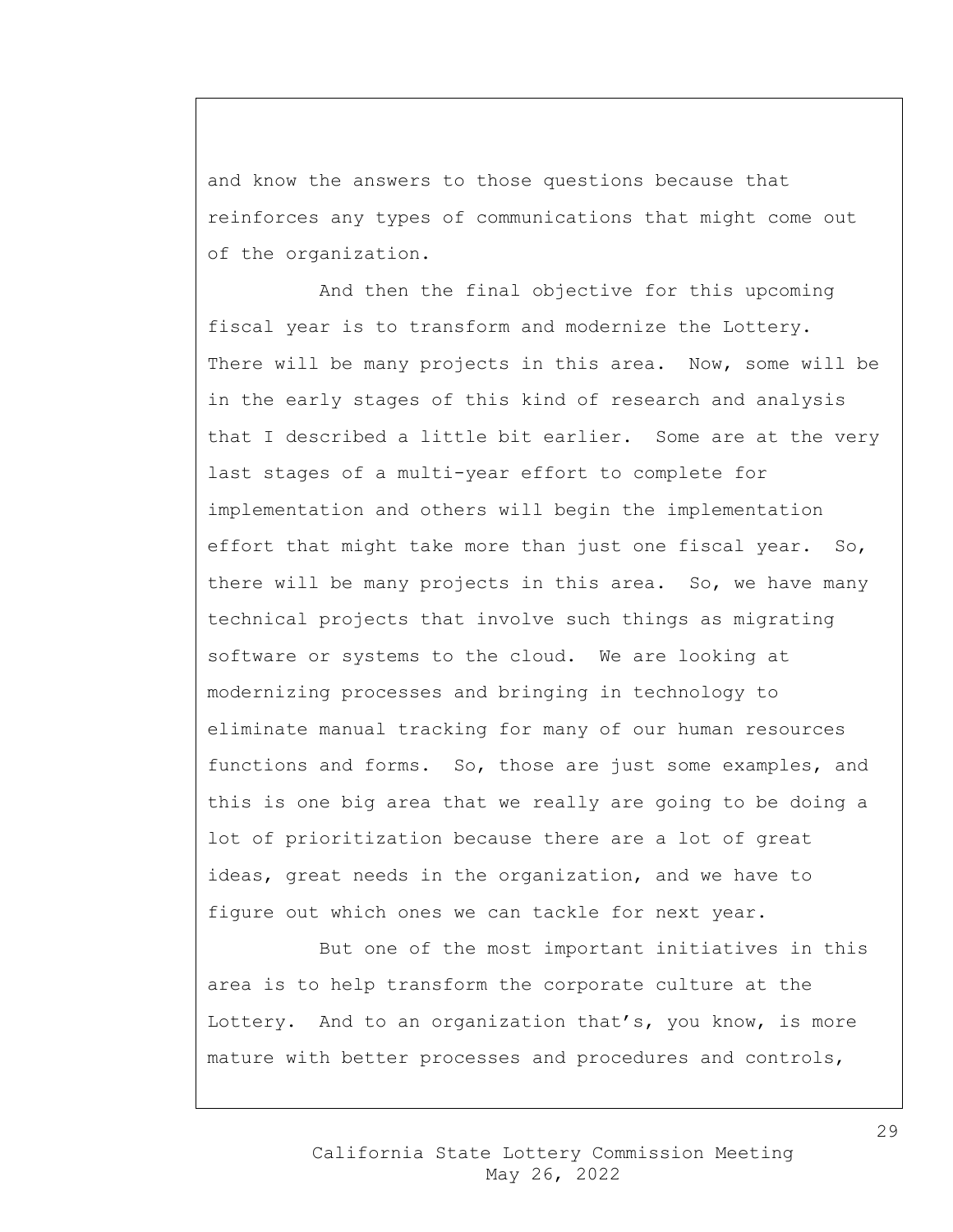where all Lottery staff, you know, feel empowered to make decisions around, you know, what maximizes our funds to public education, taking the kind of broad overview of the organization, rather than maybe the specific objectives or desires of just one division. So, it is really trying to break down the silos and all. And an organization that takes advantage of technology to be more efficient and effective, but yet still nimble to react to changing business conditions. And to really make this type of transformation in an organization, it really requires these things to be part of the DNA of the organization. And to do that, it really comes down to the people, right? The people who work at the Lottery and that's why that is really important and there are a lot of initiatives to drive that, to bring the employees, break down the silos and bring all of us together towards the one ultimate goal. So, it is really the people that make the change in the culture and there are a lot of efforts going on in the upcoming year to that effect.

So, that's the draft plan. Obviously, this is very rough at this stage, but any questions? And we will have a lot more details, of course, between now and the June meeting.

**COMMISSIONER STERN:** I do have a quick question on the consumer payments that don't use cash. So, it looks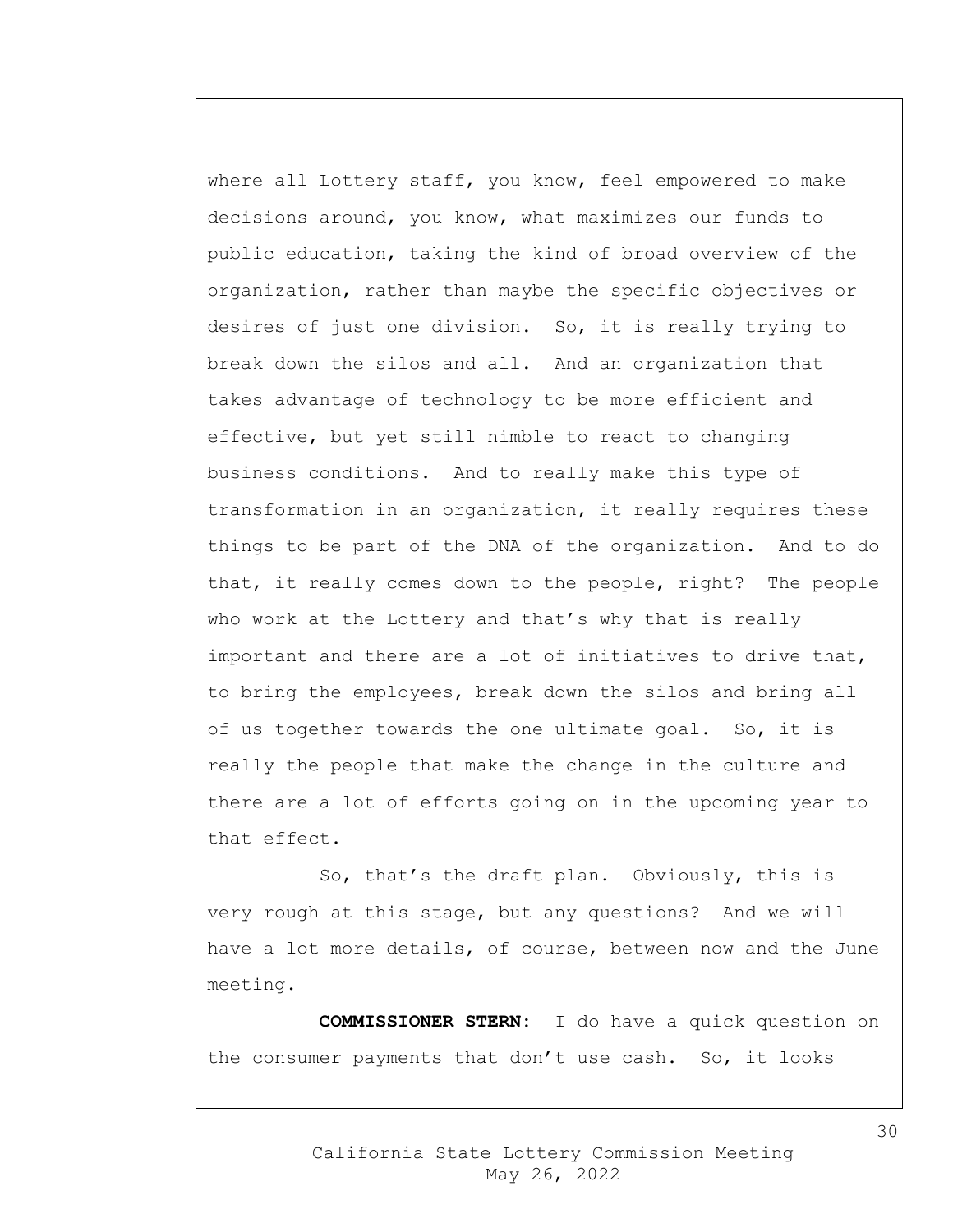like mobile is a new category as of 2021. How are we defining mobile? Is that Apple Pay or is it --

**DEPUTY DIRECTOR HASEGAWA:** Yeah. Again, this is the study I got from the Federal Reserve Bank, so I believe -- I would consider mobile payment more like the Apple Pay in so far as where you are using the smartphone to do a payment. Because these are still payments that are not done necessarily on the internet. These are still retail transactions, consumer choice payments. So, it would have to be like paying by your phone and doing it through Apple Pay. And it just started, as you can see, the date of it didn't classify them separately until this most recent year.

**COMMISSIONER STERN:** Yeah, because it is interesting because you actually use a credit card on a mobile phone now or just more kind of curious on what's the definition of the app that is required for mobile pay versus --

> **DEPUTY DIRECTOR HASEGAWA:** Yeah. I can look -- **COMMISSIONER STERN:** -- just curious.

**DEPUTY DIRECTOR HASEGAWA:** Yeah. I can look more at their specific study because it was not our sponsored research to see how they defined it. I would guess because they didn't indicate it with like an asterisk that credit card that if the credit card was on the phone, then it is still a credit card payment as opposed to an Apple Pay or a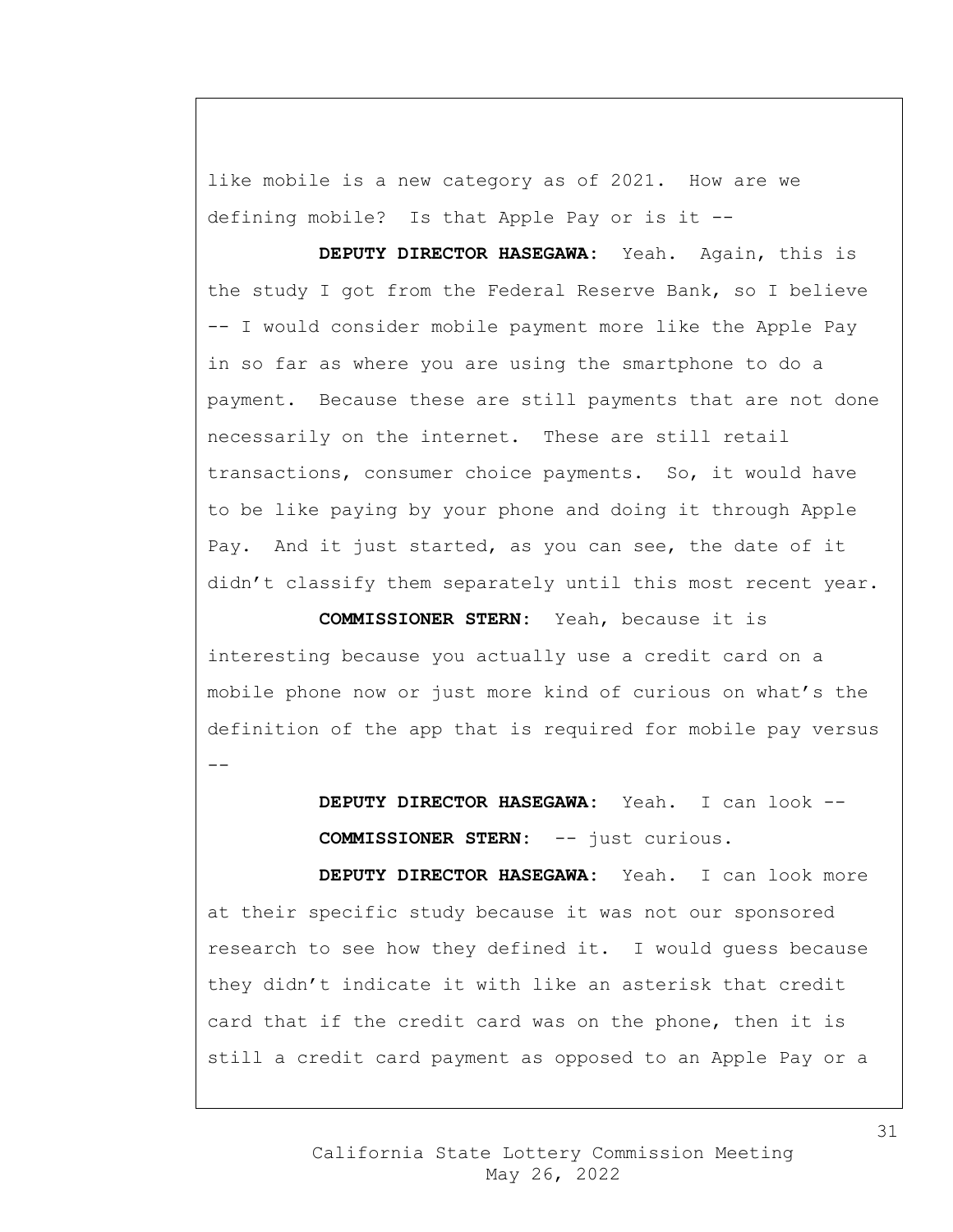Google Pay. I can double check with you -- double check with the actual study, the report, and I can get back to you.

**COMMISSIONER STERN:** Yeah. I imagine it will be a trend moving forward. So, I'm curious how that is defined. Yeah. Thank you.

**COMMISSIONER MILLS:** I have a couple questions as well. Thank you, Jim, for the presentation. I always enjoy your presentations. They are always so clear and detailed, but concise at the same time. Can you remind us, the time period or the overarching goals?

**DEPUTY DIRECTOR HASEGAWA:** Yeah. At that time they were about a three- to five-year period.

**COMMISSIONER MILLS:** Okay. And --

**DEPUTY DIRECTOR HASEGAWA:** And we are working on refreshing those because of not trying to like say, well, the period is over, let's start from scratch. So, we are actually, through the cross-division teams, have done a lot of evaluation of ideas to try and develop kind of what are the ones that rise to the top for the next three to five years. So, we are actually in the process of updating that, and hopefully be able to bring that to the Commission sometime during the fall.

**COMMISSIONER MILLS:** Great. Thank you, and the two billion in contributions to education, it looks like we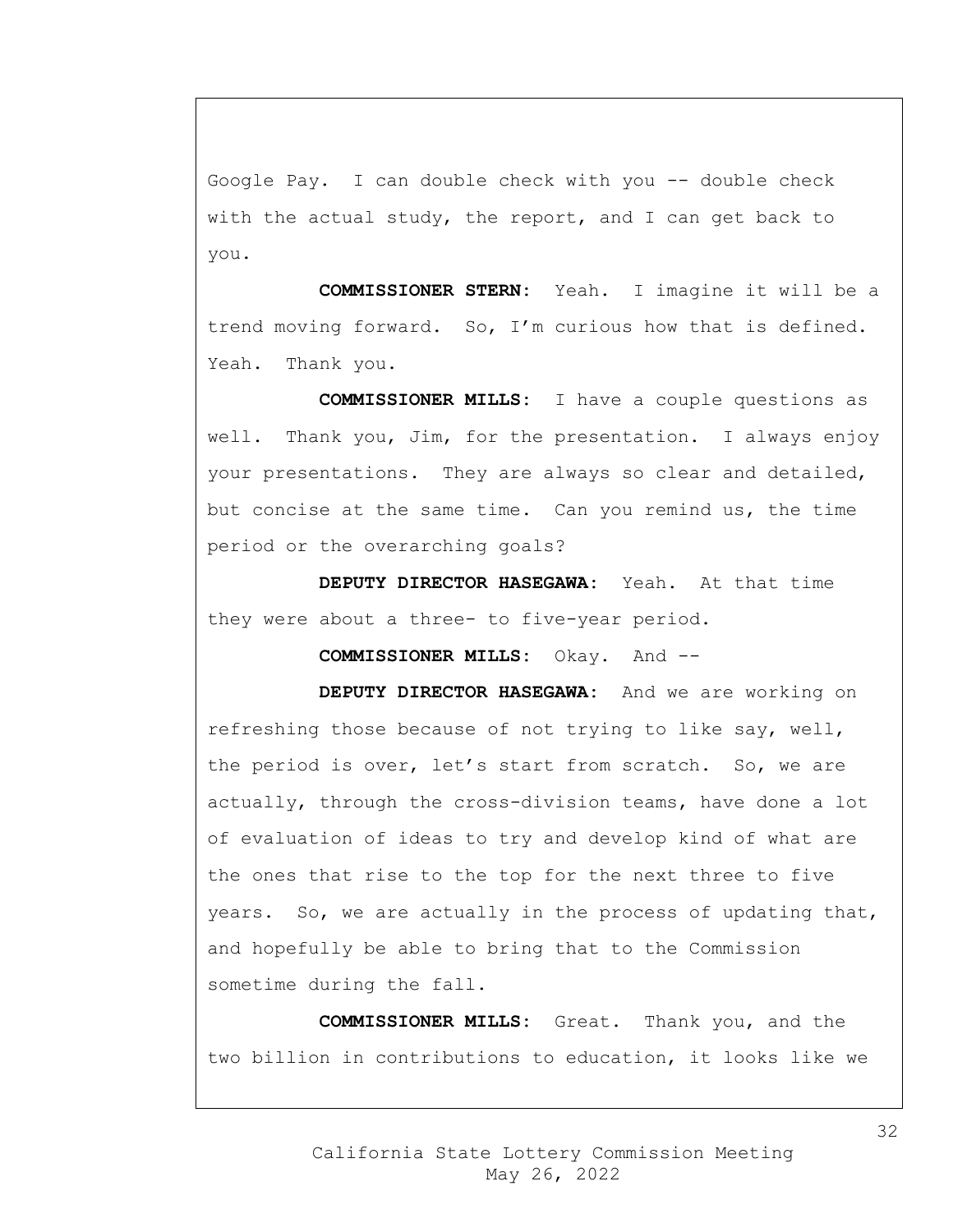are super close. Do we think we'll meet that this year?

**DEPUTY DIRECTOR HASEGAWA:** Actually, I think it is very possible. It might depend on some of the accounting measures and so forth. Nick's job and all.

**COMMISSIONER MILLS:** Hey, Nick, it is on you. **DEPUTY DIRECTOR HASEGAWA:** But I would say how I would tweak the strategic objectives kind of make it more on a consistent basis. Always being able to be relied on for more than two billion might be the word-smithing tweak that we would do for the future even if we do surpass two billion this year because as you saw, some of the gains in sales were ones that we might not anticipate every year. So, we have got to be able to build in through our own programs that we can rely on sales that could get us to that \$2 billion year after year.

**COMMISSIONER MILLS:** So, the intention of that goal is to create a sustainable contribution of greater than two billion?

**DEPUTY DISTRICT HASEGAWA:** Right.

**COMMISSIONER MILLS:** Well, we should still celebrate --

**DEPUTY DISTRICT HASEGAWA:** Yes.

**COMMISSIONER MILLS:** -- this year. We talked about the ticket distribution challenges. Have those -- has the warehouse been able to adapt and get back to kind of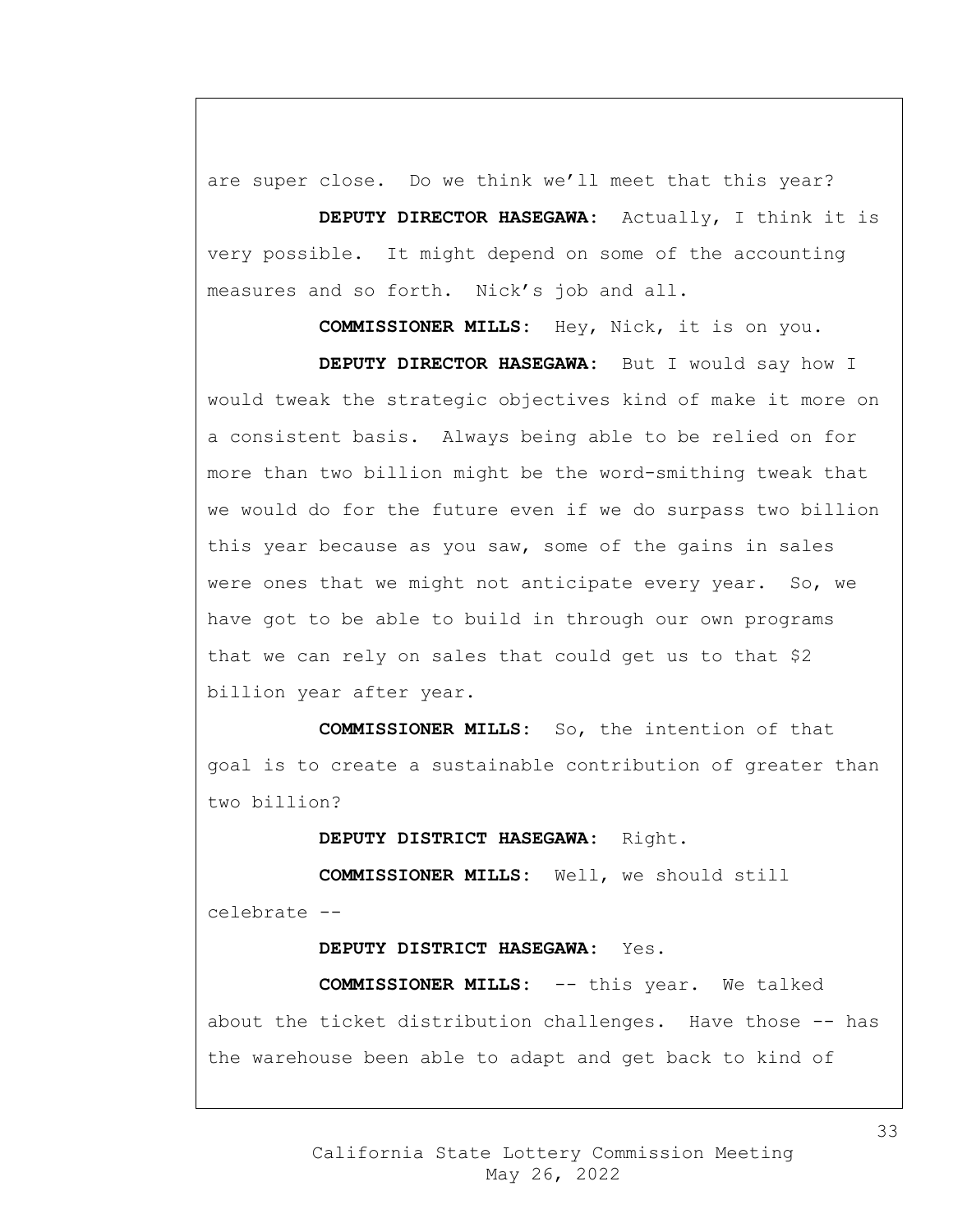pre-pandemic operations or are there still challenges that we are incurring related to ticket distribution?

**DEPUTY DIRECTOR ALLEN:** Do you want me to answer that one?

**DEPUTY DIRECTOR HASEGAWA:** Yeah. I think Sharon would have better up-to-date information.

**DEPUTY DIRECTOR ALLEN:** Hi. We have improved significantly. We are keeping up with demand and not having backlogs, but we are doing that by limiting the amount of games and making sure that the warehouses can handle the production levels. But we have been ramping up the number of games over the last couple months so we can get to have full game distribution.

We are also hiring, and we have been really challenged with getting staff in these positions. This whole industry has completely, I think, exploded and there is such demand for logistics and warehouse workers and our state salaries are not always competitive to those that are offering on-the-spot bonuses and things like that. So, we are looking to hire so we can expand the production particularly in the north, which is smaller and start a second shift until we can expand the distribution center. But things are getting much better and almost back to normal. And we also have our field staff who supplement the distribution to make sure that our retailers are getting the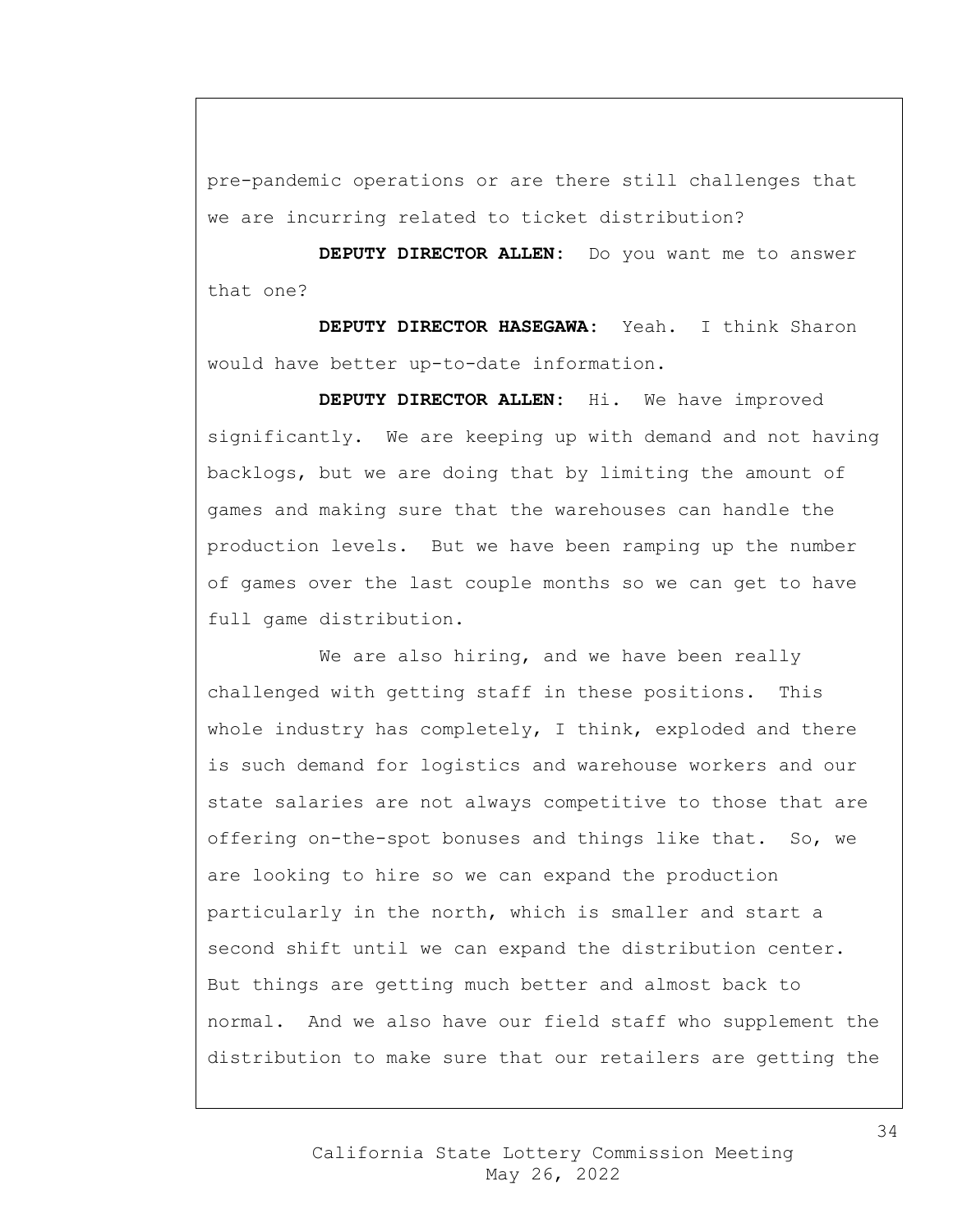games that they need.

**COMMISSIONER MILLS:** That's great. Thank you. So, what I am hearing is much, much better, but still room for (overlapping).

**DEPUTY DIRECTOR ALLEN:** Oh, a lot better, but not back to normal. But our demand has also increased significantly since pre-pandemic. So, that's kind of a new factor too because we are trying to meet the level or the volume of our business, which has increased.

> **COMMISSIONER MILLS:** Great. Thank you. **DEPUTY DIRECTOR ALLEN:** Thank you.

**COMMISSIONER ALVIDREZ:** Quick question about the objectives for fiscal year 2022-2023. Under the creating opportunities to grow sales and draw games, particularly for jackpot games and Hotspots, I think you mentioned you are doing consumer research and texting. How long does that consumer research take? What are some of the components of that consumer research? Are we looking at other social media channels, other opportunities to kind of grow these games and reach a broader audience that does not necessarily fit our demographic profile?

**DEPUTY DISTRICT HASEGAWA:** Yeah. The various list of ideas, you know, do range still with selling the product at brick-and-mortar type stores. However, in some cases, maybe the marketing campaign or the outreach effort might be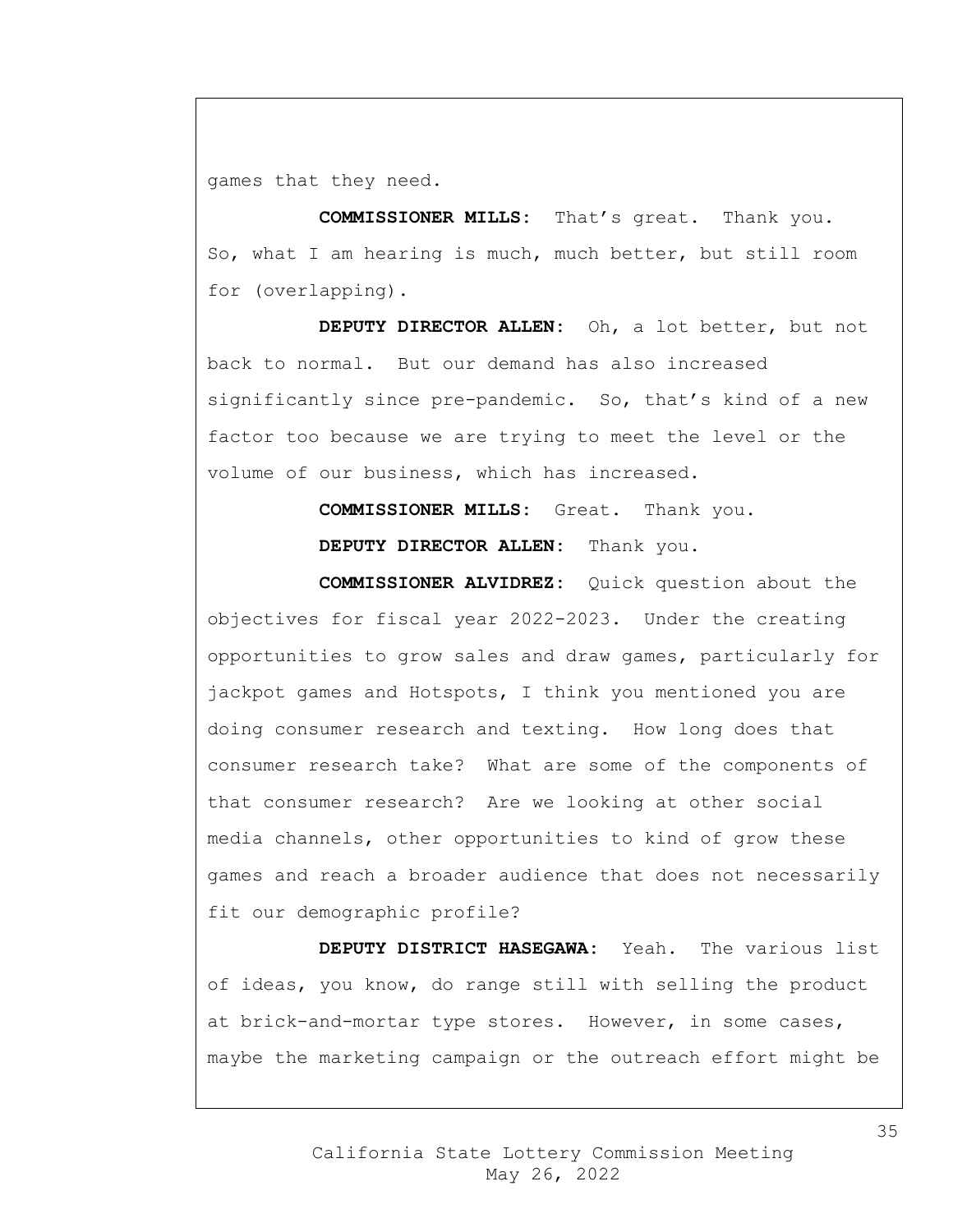in vehicles, although we are currently on things like social media through our current advertising strategies.

The research, there are two components of. One is the consumer research and testing and that typically takes about a three-month/four-month type period, but there is more to it than just understanding that. Because once we identify the revenue potential for different ideas, then it is to determine what is the, I guess, the resources needed to implement that different project? And so, we have to look at both the upside but also the resources to do that and all of that will probably take close to, you know, about a 12-month period. So, by the time we present the plan for next year, we will definitely be able to know which ideas make sense to follow up on for Super Lotto Plus.

**COMMISSIONER ALVIDREZ:** And is that consumer research and testing given it takes the 12 months, that total process?

**DEPUTY DISTRICT HASEGAWA:** No, the consumer research and testing is probably about a three- to fourmonth period of that. After that period then goes into, once we now understand like the volume that -- the sales volume that might be generated from different ideas, then what does it take in terms of budget and staff resource --

**COMMISSIONER ALVIDREZ:** Got it.

**DEPUTY DISTRICT HASEGAWA:** -- to do that project.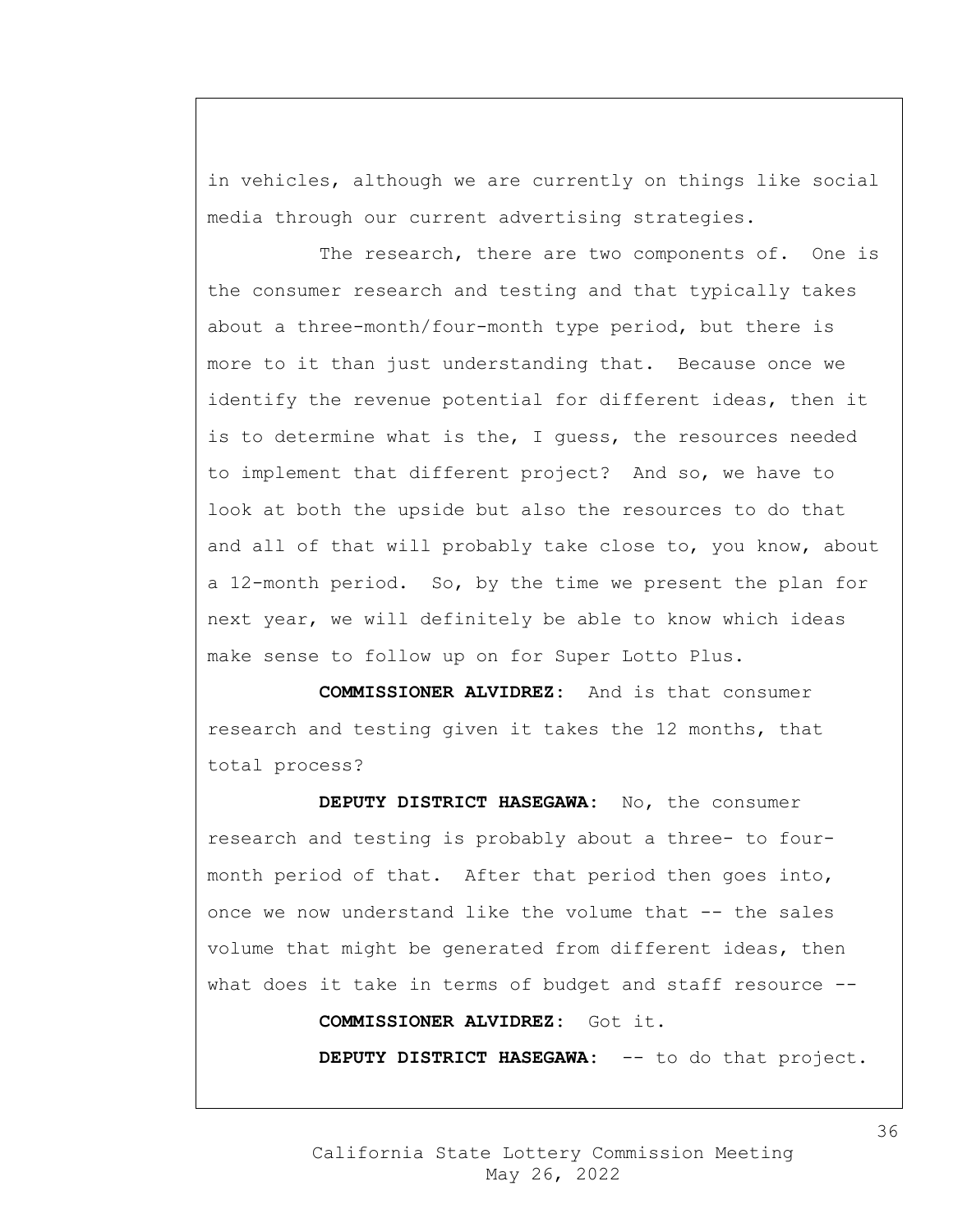Because, you know, something that be  $-$ - generate \$100 million but if it takes everybody, you know, five times more staff resources to generate compared to the project that takes only -- that gets us \$60 million in sales, maybe the \$60 million project is a better bang for us to implement. That's what will take the remainder after the three to four months of the consumer research.

**COMMISSIONER ALVIDREZ:** Got it. How often do we do that consumer research? Is that on a regular schedule or is that periodic?

**DEPUTY DISTRICT HASEGAWA:** We are always doing consumer research, but it might vary from product to product. So, I would say the best example would be like for Scratchers. Scratchers because we have so many products being introduced a year, there is probably a team within my group that works very closely with Sharon's group to identify ideas and there is probably some type of scratcher type of testing that is going on probably on almost a quarterly basis.

Draw games is a little different. It might be different draw games depending on the need of which product we feel has potential for growth. And so, that product -which products we research, will depend. So, that is not on a consistent, every year, basis necessarily.

And the other element to that is that for some of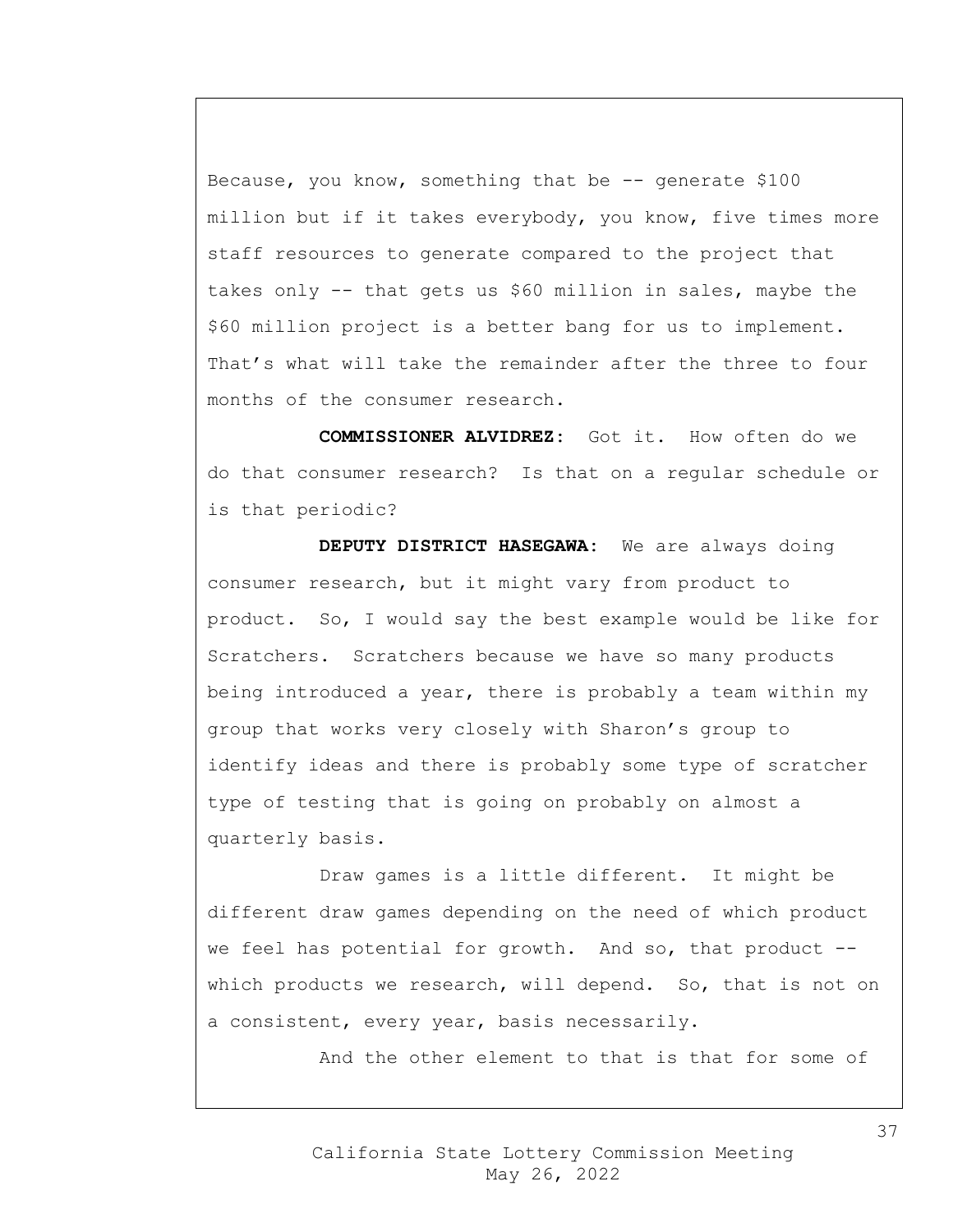the games that we sell, Powerball and Mega Millions, you've got to remember those are multi-state efforts that involve a consortium of multiple states. And so there, we are just one part of many. And, so, research can happen by the consortium for products like Mega Millions and Powerball.

## **COMMISSIONER ALVIDREZ:** Thank you.

**COMMISSIONER MILLS:** I have another question just thinking about some of the challenges with the cash -- the barrier of the cash requirement and then the competition of other forms of entertainment coming up. And I will admit I am not totally 100 percent versed on all the rules and regulations, so, I am sure there are regulations around this. But are there opportunities to mitigate and alleviate, you know, the barrier of the cash requirement because that's -- I mean, I don't carry cash. And it is becoming more and more of us are using other forms of payment. And then thinking about the, you know, the competition of entertainment, are there any opportunities to think beyond our traditional retailers about product placement? Can we place products in a movie theater? Can we place products in an airport? Can we -- you know, where people are starting to spend their discretionary money now that entertainment is back.

**DEPUTY DIRECTOR HASEGAWA:** All right. The first area dealing with cash is what the team has been looking at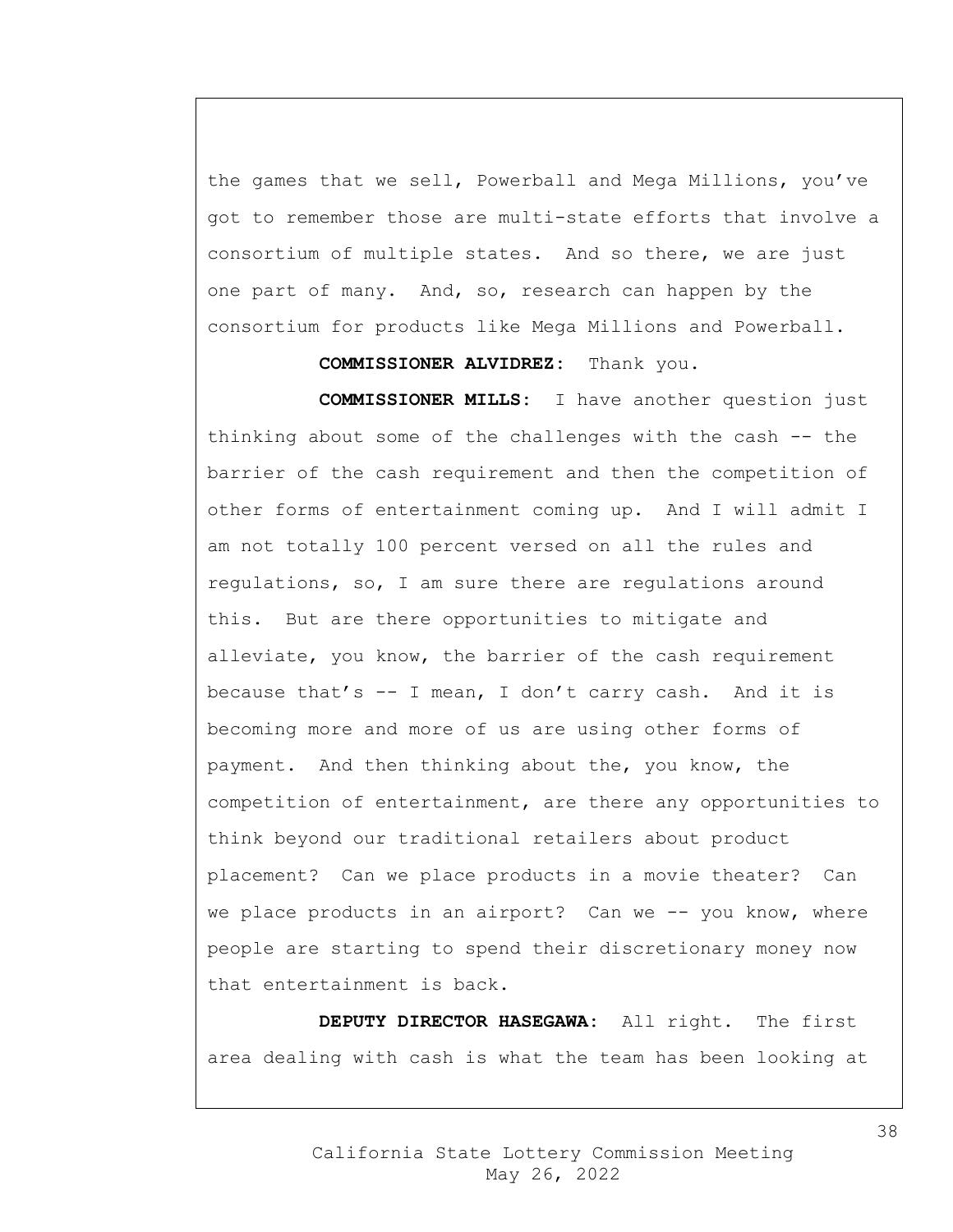lot is in that area because there are many -- not many, there are several Lottery jurisdictions that have been moving to allowing debit cards as part of it. So, for example, the self-service machines can be outfitted to accept debit cards and so forth. And the retail locations, it might depend, because obviously that might be up to the retailer, but the self-service machines is something that we definitely can control. And so, many jurisdictions have gone that route, and we have been looking at the sales benefits they have been receiving. The one downside, of course, with debit cards is that you have to have a financial intermediary to handle the transactions and they charge you a fee. So, there is really a lot of, kind of, projections and research that is going to be needed to make sure that the bottom line is still going to be a positive one. Because somebody now that is putting cash into the machine, if they now put the same amount of cash into the machine but now -- not cash machine -- that they did with cash, but now use a debit card, we make less money on it, right? Because we now have to pay that financial institution to handle that transaction.

**COMMISSIONER MILLS:** Okay, thank you.

**DEPUTY DIRECTOR HASEGAWA:** Yeah, so there's that. And then in terms of other venues, that is always being looked at not only by Lottery staff, like the people in our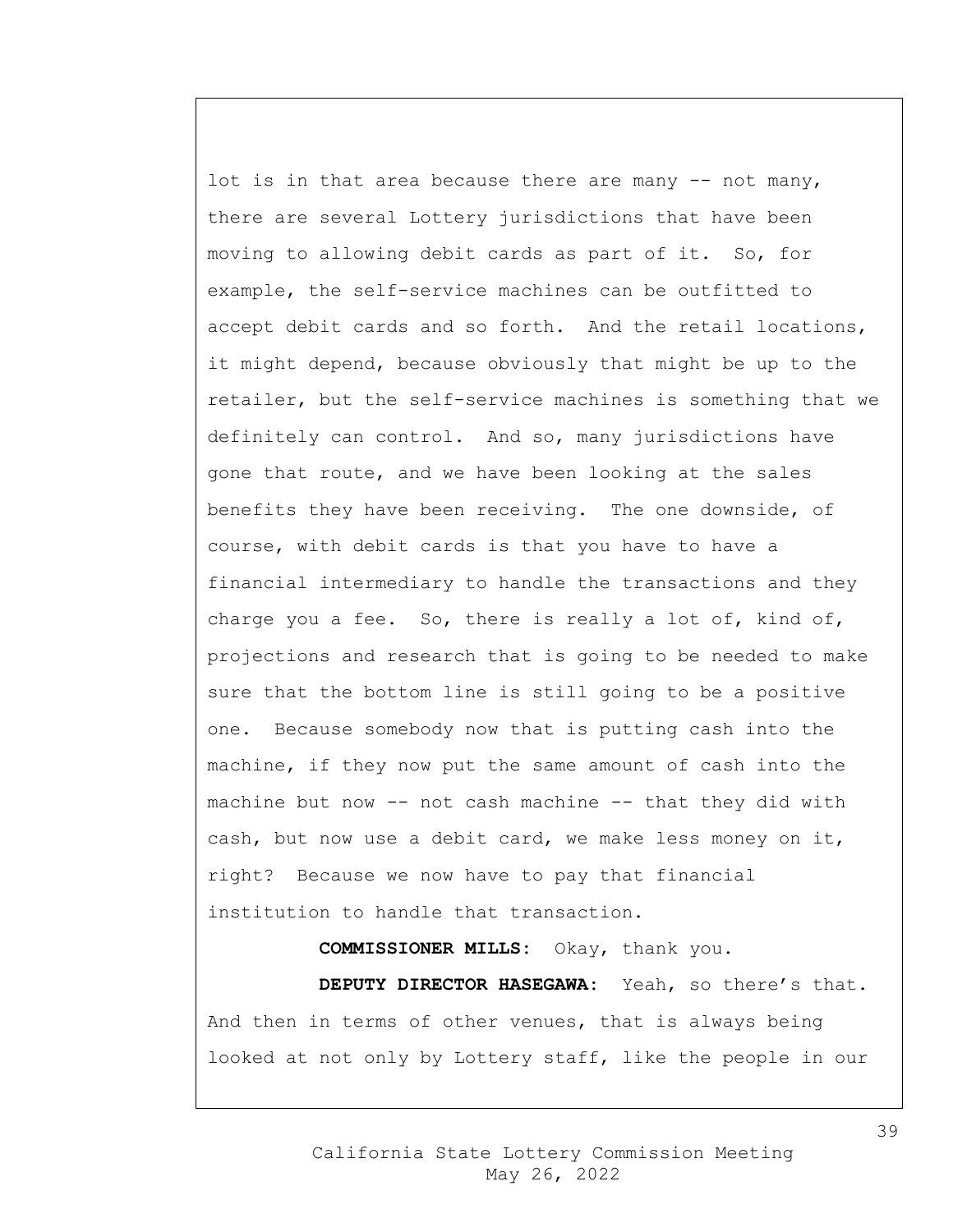recruitment area, but also various vendors and so forth. So, I know we are always getting ideas pitched for us in terms of alternatives.

Airports you mentioned specifically, I know in the past Lottery personnel has definitely looked into that. Some of it comes down to the issue that many airports require a certain percentage of the gross. And since a retailer typically makes 6 percent as it is, giving the airport, you know, more than that 6 percent means that they wouldn't receive anything ultimately. So, a lot of it deals with some of those issues and trying to get around it. And also, you know, so it requires a little more discussions with different airport authorities and all. But that has been our experience in the past with trying to get to sell in the airports.

## **COMMISSIONER MILLS:** Thank you.

**CHAIR AHERN:** All right. Thank you very much, Jim. Next, on Informational Items is 6c, Draft of our Fiscal Year 2022-23. We'll call on Nick for round four. You guys have been practicing.

**DEPUTY DIRECTOR BUCHEN:** I want to make it a little more difficult on Rebecca the next go around, so I'm going to touch as much as possible.

Hello Commissioners, Nick Buchen, Deputy Director of Finance. I'm here today to present the Draft Fiscal Year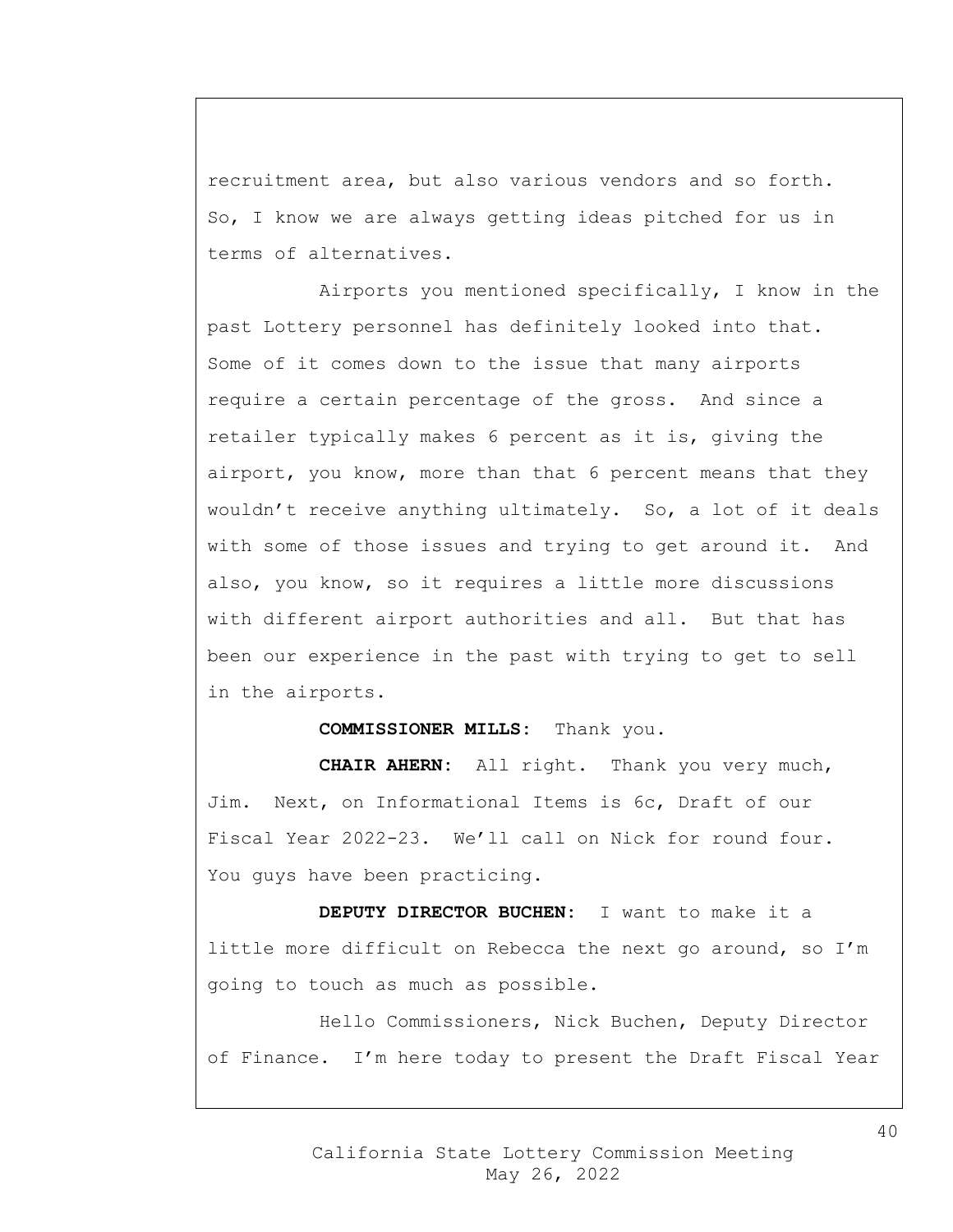2022-23 Budget, and of course the fiscal year begins on July 1<sup>st</sup>. Because certain aspects of this draft budget are still being refined, there will some relatively minor changes when I present the budget for your approval at our June commission meeting. So, although it is not completely final, I am presenting this draft as a non-voting informational item to give you a sense of the direction we are headed and to be more thoughtful and informed when I present the budget for your approval next month.

Before I get into the numbers, I want to give you a quick recap of our budget development process. As has been done for the last few years now, we develop the Lottery's operational expense budget from the ground up. And this process is referred to as Zero-Base Budgeting. This means that each individual element was vetted and justified prior to inclusion in the proposed budget, which enables resources to be concentrated where they are most effect and best aligned with the Lottery's strategic objectives.

The Business Planning Group developed a preliminary sales estimate by product incorporating projected gains from certain initiatives that are already in progress and then we determined the associated prize expense. This, in turn, allowed for us to determine the retailer compensation and gaming cost estimates since these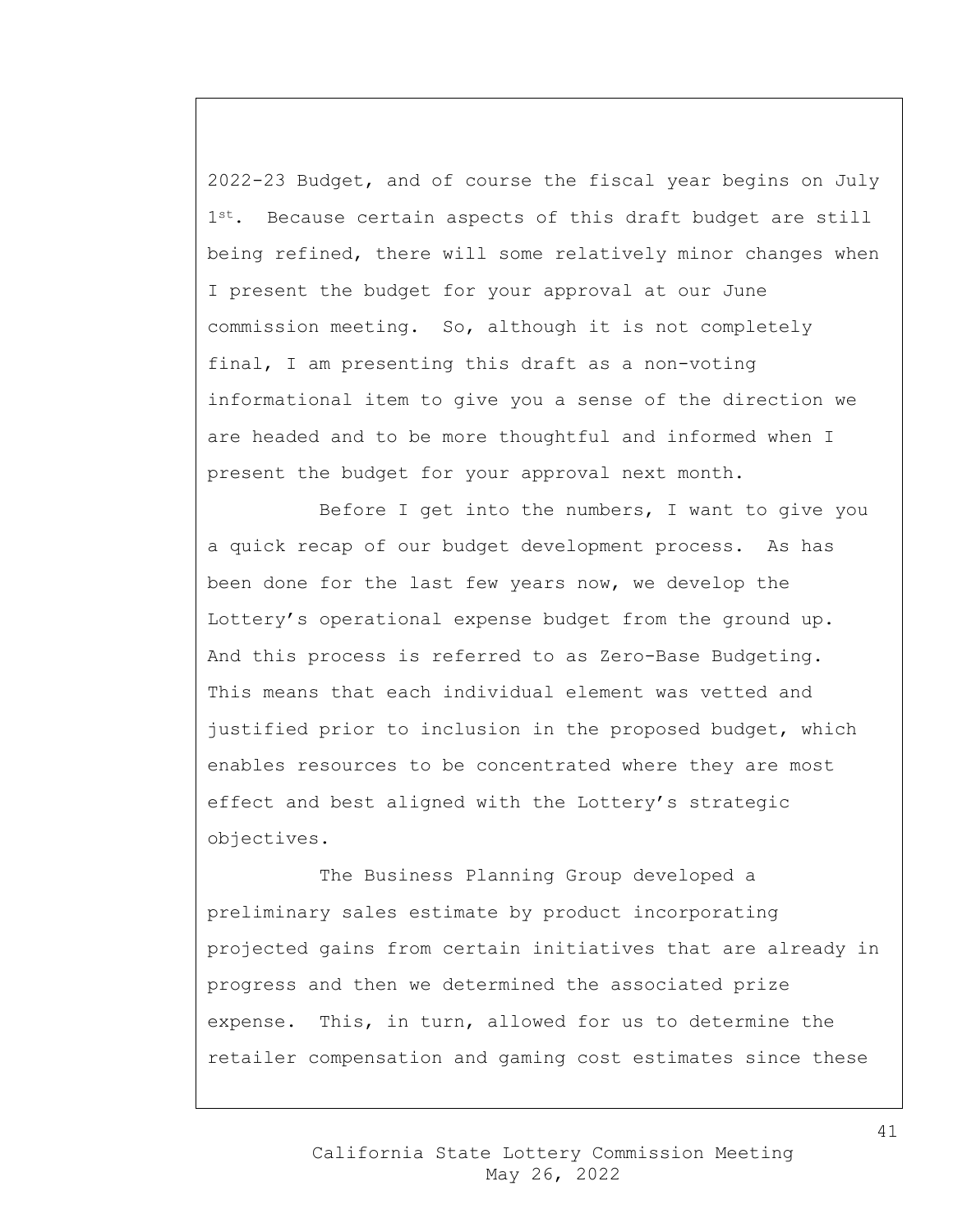are largely dependent on sales.

So, the result of this process is the Draft Fiscal Year 2022-23 Budget projecting just over \$8.5 billion in sales revenue and a contribution to education of just over \$1.8 billion. I know it is difficult to make out the detail on this slide, so I will walk through each of the main sections separately. And each slide I will go over with you today, compares our estimated revenues and expenditures for the 2022-23 fiscal year to our estimate of how we will end the current fiscal year on June  $30<sup>th</sup>$ . And before I dive in, just a reminder that all dollar amounts in these slides are in thousands, and also feel free to stop me at any time if you have any questions.

As I walk through the draft budget, it is helpful to keep in mind the Lottery's budget is a basic formula comprised of four major elements, ticket sales revenue minus the associated prize expense minus our administrative expenses equals our contribution to education.

So for the first of those major components, sales, you can see in the middle column that we are projecting a total of \$8.51 billion in sales for fiscal year 2022-23. And the far-right column shows that this is a decrease of \$448 million from the level with which we were projecting to end the current fiscal year. This represents a decrease of 5 percent. And the primary reason for this projected year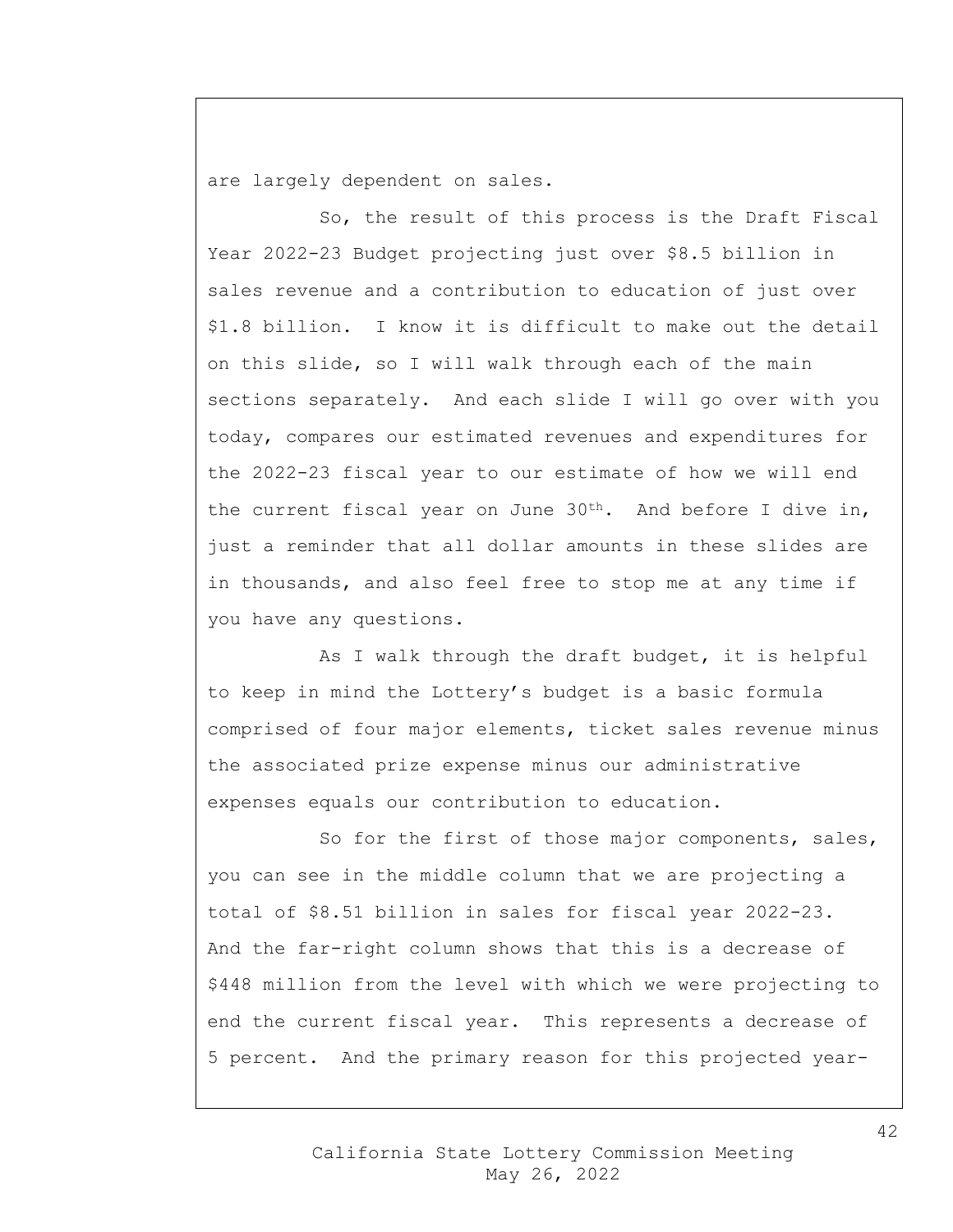over-year decrease in sales is that we experienced a windfall in the current fiscal year as certain consumers spent significantly more on Lottery than they otherwise would have given that they were either unable to uncomfortable with participating in other forms of entertainment and leisure during the pandemic. And we knew this boost in sales would not be sustainable as consumers are resuming various other leisure and entertainment activities and they are readjusting their associated spending accordingly we have seen the lift in sales level off and begin to decline as compared to the same time last year and this was shown in Jim's slides earlier.

So, for context, the total projected sales for fiscal year 2022-23 is still more than \$1 billion higher than the sales we experienced in fiscal year 2018-19, which was the last full fiscal year prior to the pandemic. So, we are clearly still on a growth trajectory, and this highlights how much of an anomaly the current year performance is. So, you can see in the far-right column that every game except Mega Millions has a projected yearover-year decrease in sales, which is due to consumers recalibrating their leisure entertainment spending. Despite this, we are projecting a slight year-over-year increase for Mega Millions and that is primarily because we had lower than expected sales in the current year due to having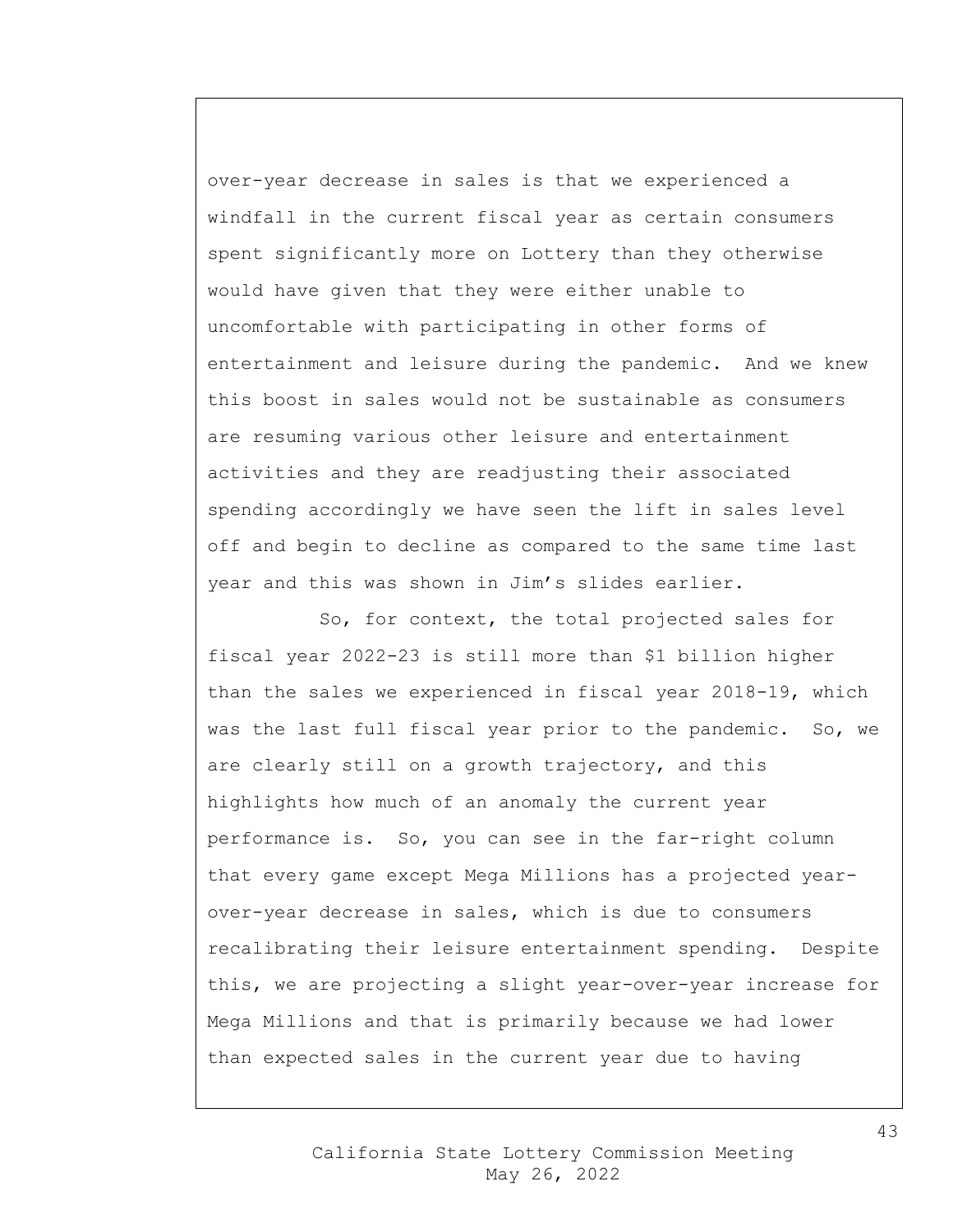relatively low jackpots throughout the fiscal year. We expect Mega Millions to have more typical roll patterns in the coming year based on the odds.

And before I leave the sale's section, I want to caution that there is a fair amount of uncertainty in our revenue projections for the coming year. In addition to the shift in entertainment spending as a result of the pandemic subsiding that I have already discussed, we are experiencing unprecedented levels of inflation bringing higher costs to leisure and entertainment activities such as airfare, restaurant prices, and gas prices for vacations involving travel by automobile. We simply can't say with certainty how this will impact Lottery purchases.

The next key area of the budget is prize expense. On the second to last line, you can see that prize expense is projected to total just under \$5.7 billion for 2022-23. And this is a decrease of \$235.8 million or 4 percent from the current year projection. And this decrease is driven by the overall year-over-year decrease in sales. The \$5.7 billion total budgeted for prize expense for fiscal year 2022-23 equates to 67 percent of our total projected sales and that is on the outer edge of the optimal prize payout range of 65 percent to 67 percent that was recommended in last year's analysis for the Lottery to determine the optimal prize payout rate. You will recall that the Lottery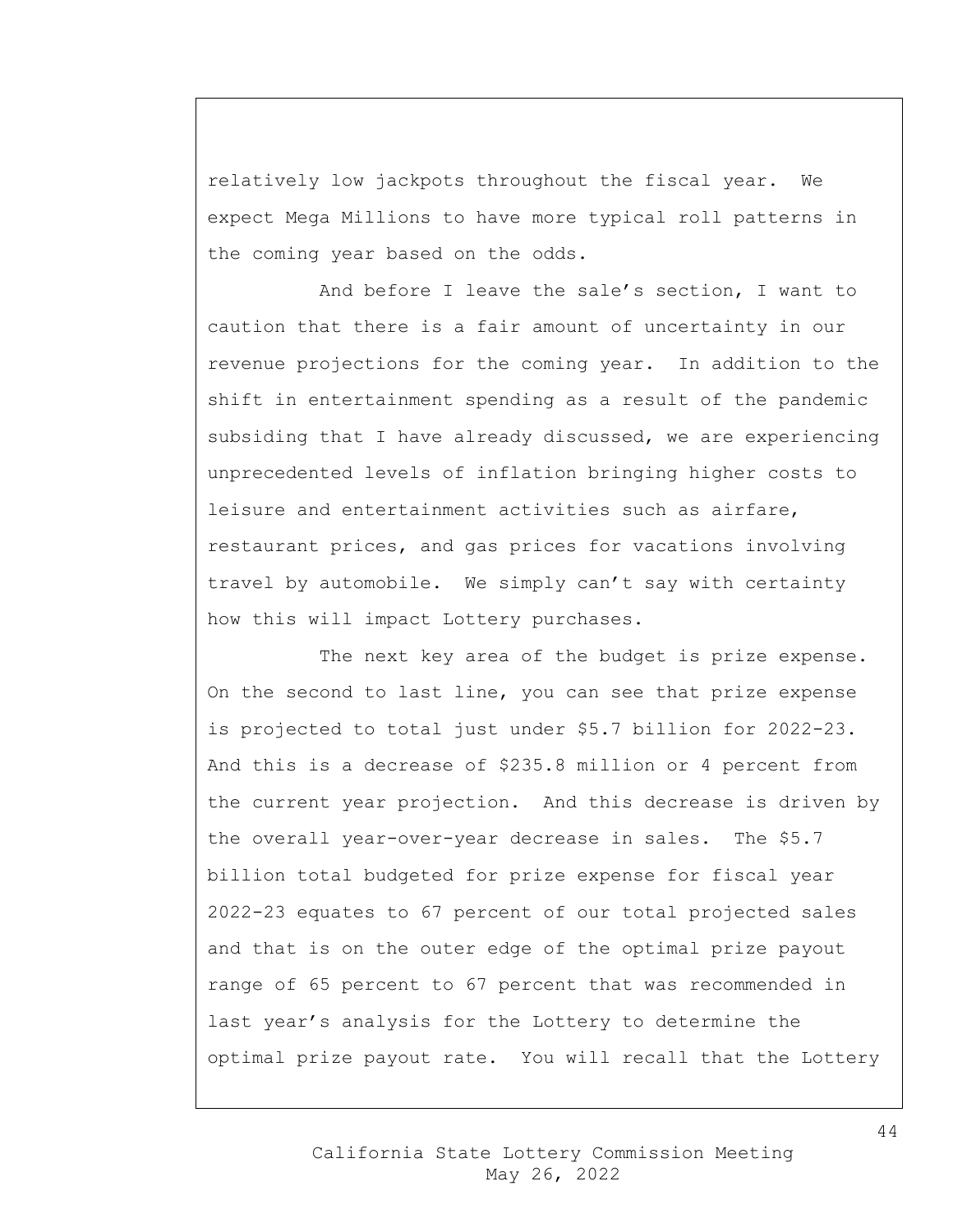now has a policy requiring the director to make an annual determination that prize payout levels across all games have been optimized for the coming fiscal year, and this is to ensure that funding for education is maximized annually. We are still refining our sales and prize expense estimates and we will be reflecting the director-approved optimal prize payout rate for the coming fiscal year in the budget that I present for your approval next month.

The next major category of the budget is administrative expenses which the Lottery Act caps at 13 percent of total sales. And the first two areas of administrative expense are retailer compensation and gaming costs. Combined, these are estimated to total \$734.7 million in 2022-23. And this represents a decrease of just over \$40 million or 5.2 percent from the current year projection.

Most of these items have projected year-over-year decreases, which mirror the total projected decrease in sales. However, these decreases are partially offset by projected increase in Scratcher's ticket costs. These costs are projected to increase in 2022-23 as we are planning to have more licensed scratcher's games and specialized printing features such as holographic paper as compared to what we had in this current fiscal year.

And the final area of administrative expense is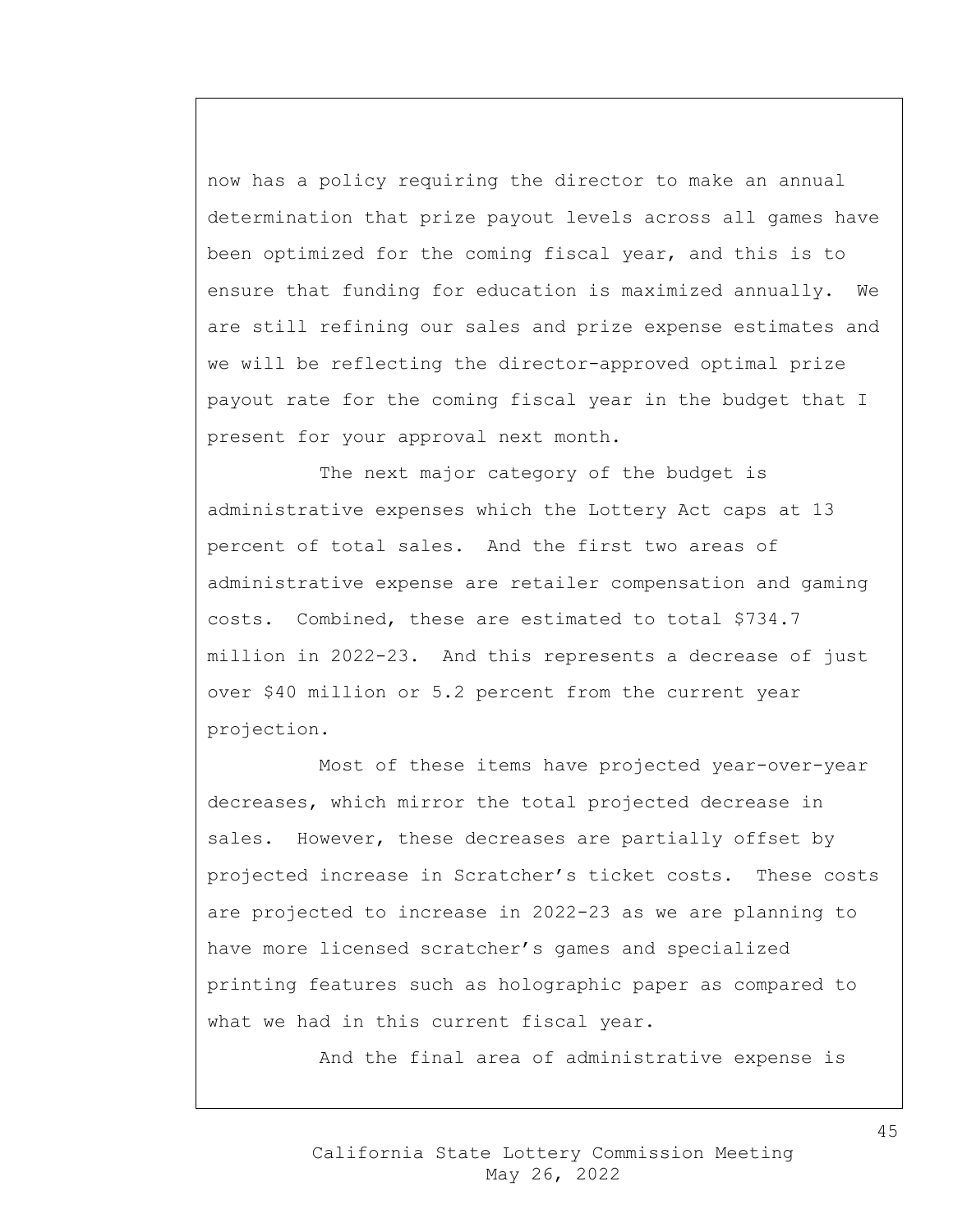our operating costs. And I'll go through this area line-byline. So, the first of these items is personal services, which includes the salary and benefit costs of all Lottery employees including temporary help and overtime. The projected \$3.9 million year-over-year increase is primarily attributable to the proposed addition of 37 new positions for the coming fiscal year. I will go into detail on each new position request when I present the budget for your approval next month, but there are two main reasons necessitating the new positions.

Twenty-one of the proposed new positions are needed to keep pace with the Lottery's recent growth in sales and our projected growth in the retailer network and will enable us to provide better customer service to our external stakeholders such as our retailer partners and players. As I mentioned earlier, even though our sales are projected to decrease from the current fiscal year, the estimated sales for the coming fiscal year still represent significant growth from the previous fiscal years.

The other 16 proposed new positions are needed to address our infrastructural debt to enable us to provide backend support necessary to keep pace with our growth and sales and to proactively prevent deficiencies that lead to audit findings. The request for these new positions is still being refined and I expect that there will be changes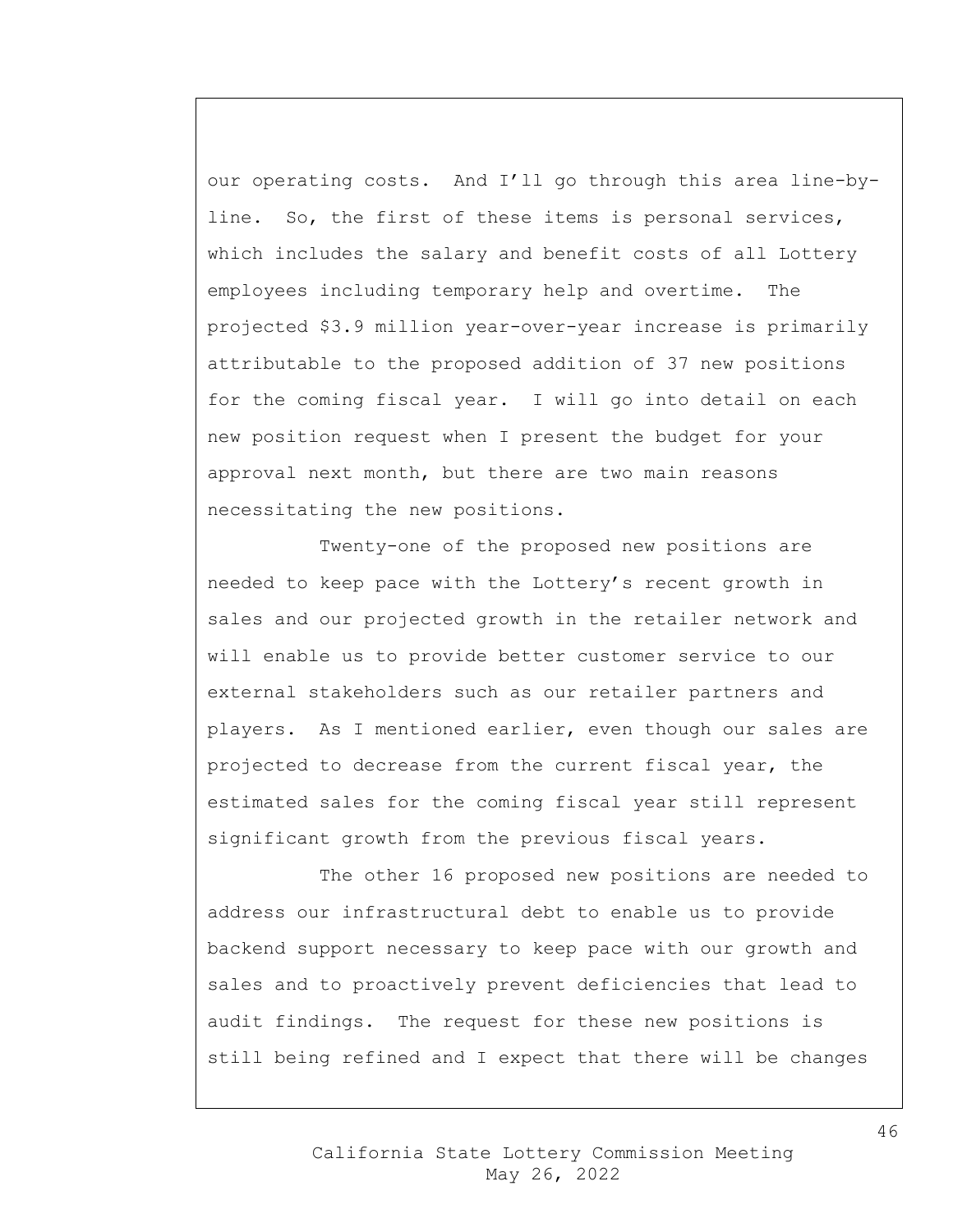in this area when I present the budget for your approval next month. Again, I will cover each new position we are requesting in detail. I will discuss the positions in detail at that time.

**CHAIR AHERN:** (static on microphone) It's going to increase our cost.

**DEPUTY DIRECTOR BUCHEN:** This wasn't in this budget. Let's see. So, like I said, I'll cover the detail of all the new requested positions next month when I present the final proposed budget.

So, another change we are proposing in the coming fiscal year related to positions is to properly budget an account for the Lottery's 49 permanent intermittent positions. And by definition, these are positions for which work hours are capped at 1,500 hours per year. These positions are typically used to address seasonal activities or other workload that does not lend itself to full-time support. And for decades, the Lottery has been funding these positions out of what is called the Temporary Help Blanket, and that means they are not reflected in the Department's total position headcount.

The Temporary Help Blanket is more appropriately used to fund one- or two-year limited term positions or for other temporary needs such as backfilling to hire for an approaching retirement. We have also found that many of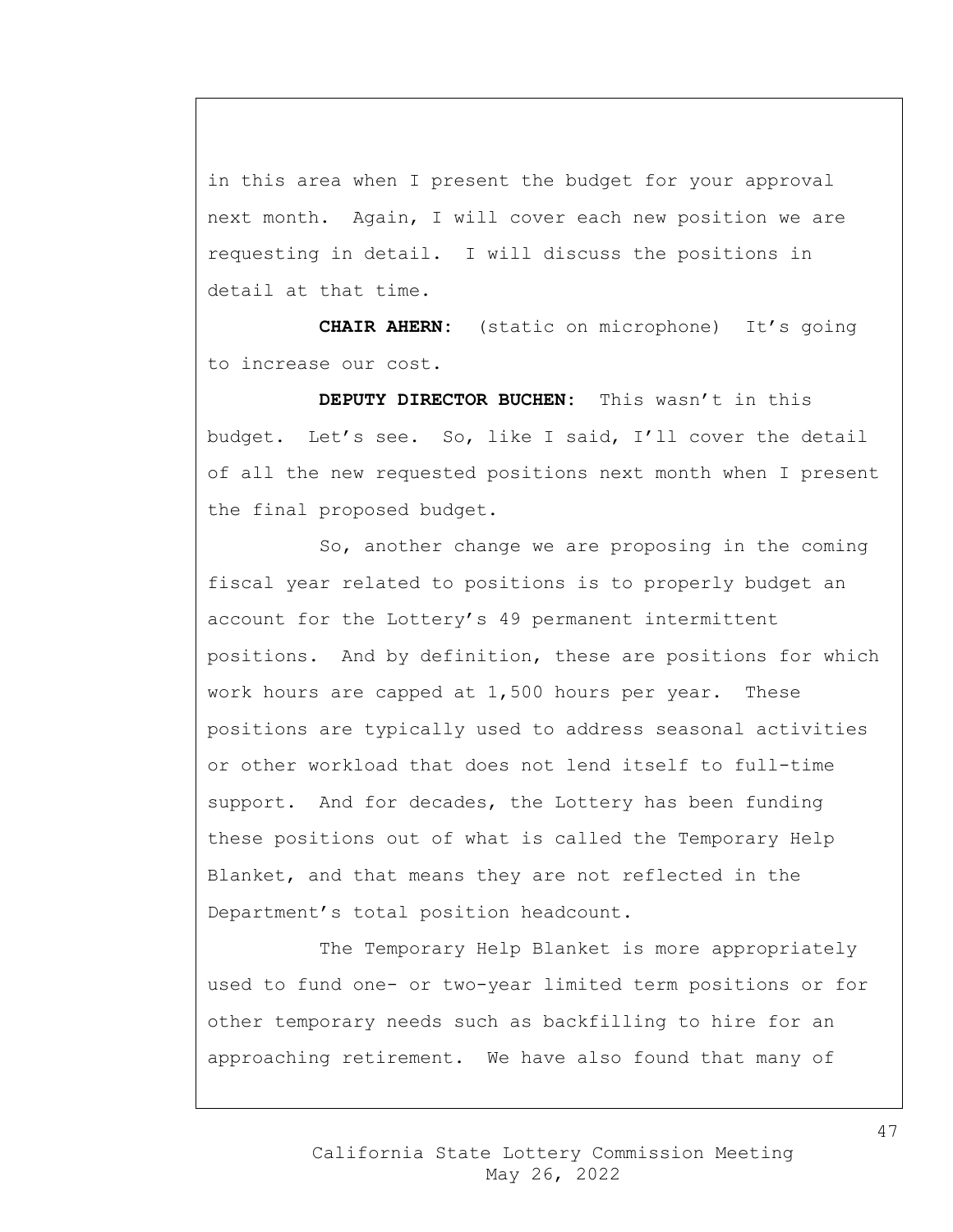these permanent, intermittent positions have been exceeding the annual 1,500-hour cap and are more appropriate to be converted to permanent full-time positions. So, although converting many of the permanent intermittent positions to permanent full time and using permanent funding for the remainder of them will increase the Lottery's position count by 49, this is a transparency and truth in budgeting issue.

The incremental cost associated with this is almost negligible since the Lottery has been paying for these positions all along out of the Temporary Help Blanket. And, of course, we have been paying for the total hours worked even those above the 1,500-hour cap. So, this is simply realigning the budget accordingly and brings transparency for the number of employees actually required to run the Lottery.

So, I've talked a lot about positions. So, to put some context on this, the \$122.7 million that is budgeted for personal services in 2022-23 is less than 1.5 percent of our projected revenues. So, we, therefore, still run very lean even with the investment in new positions.

And moving on to the next line, the marketing program. We are projecting a \$9.9 million year-over-year increase. The primary driver of this increase is to invest in a new jackpot game category support effort, which is part of an overall strategic shift to help build sales of our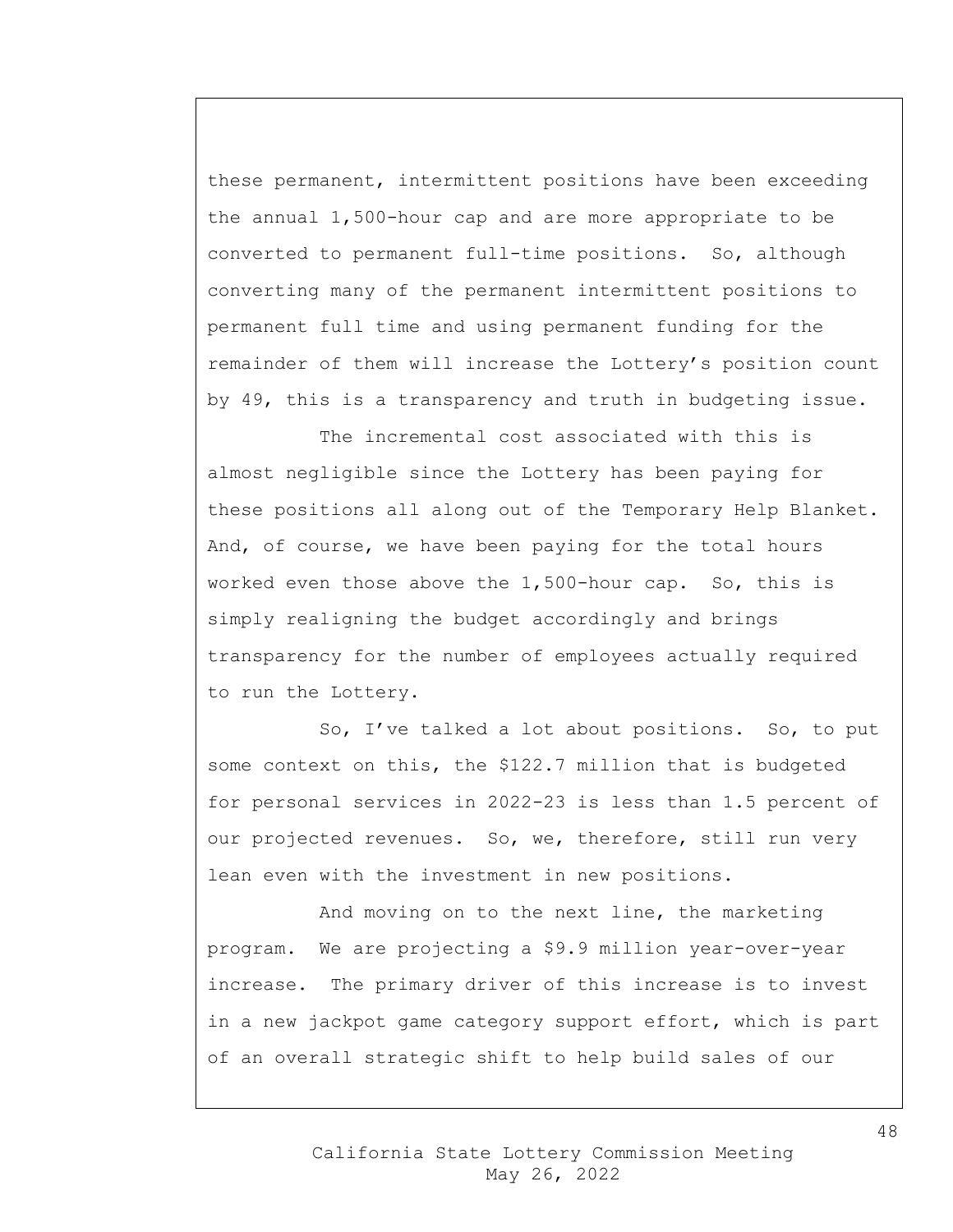jackpot gains outside of lotto fever periods and to lower barriers to play for casual players by changing perceptions. This effort, which is consistent with two of our six strategic objectives, was conceived prior to the pandemic and was put on hold due to competing priorities. Resuming this effort now, will help retain new players that we have gained over the last couple of years and bring front-of-mind awareness that draw games are fun and this is more important now that many other entertainment options are once again available.

For the next line item, contractual services, we are projecting a year-over-year increase of \$8.7 million. This increase is primarily due to us not accomplishing as much as was planned for this current fiscal year and instead shifting funding for these efforts to the coming fiscal year. One such example is the needed renovation of our northern distribution center for which a construction services contract will likely be presented for your approval at a future commission meeting. We also experienced some delays in the current fiscal year that prevented us from procuring certain IT and research contracts. And these contracts are instead anticipated to be executed in the coming fiscal year.

And for the next line, depreciation, we are projecting year-over-year increase of \$1.2 million and that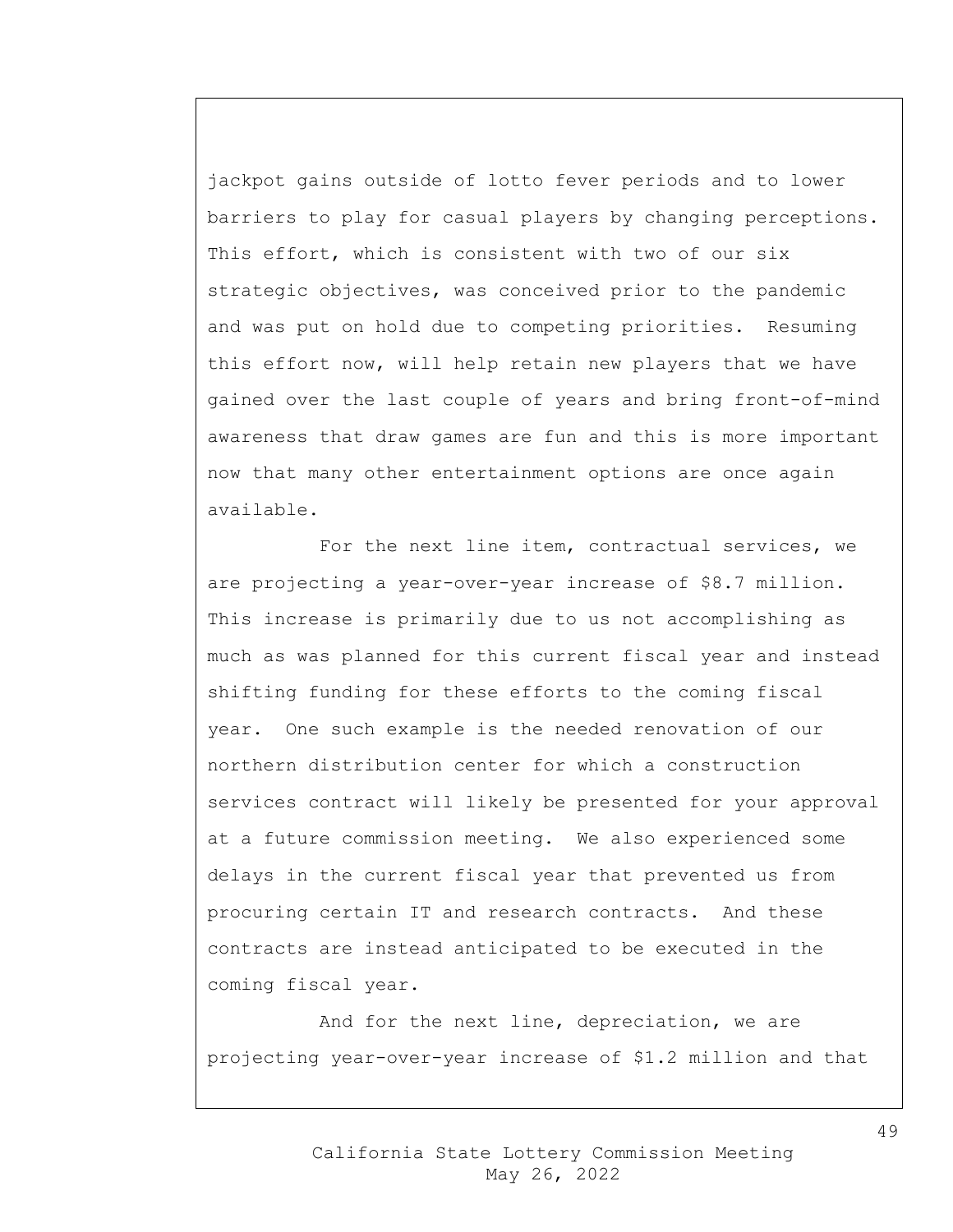is primarily for new vehicle acquisitions.

For the operating expense line, we are projecting a year-over-year increase of nearly \$5.4 million and that is based on several factors. A large driver of this year-overyear increase is a directed adjustment by the Department of Finance that significantly reduced our pro rata expense in the current fiscal year. And state departments are assessed a pro rata share for paying indirect costs incurred by central service agencies such as the Department of General Services and the Legislature. Another contributing factor for this year-over-year increase was the deferral of some facility projects and maintenance in this current fiscal year.

And lastly, we are reflecting increased travel costs in the coming year as we anticipate that travel will resume for certain functions that are more conductive to in-person business.

The last two items within operating costs are the reserves. In the current year, we have zeroed out all the reserves since anything that we funded from them has already been reflected in the other operating costs categories. For 2022-23, we are again maintaining a \$5 million reserve for insurable risk to cover fiscal exposure for the areas of our organization that we are self-ensuring. And as shown on the next line, the 2022-23 budget also currently includes \$73.9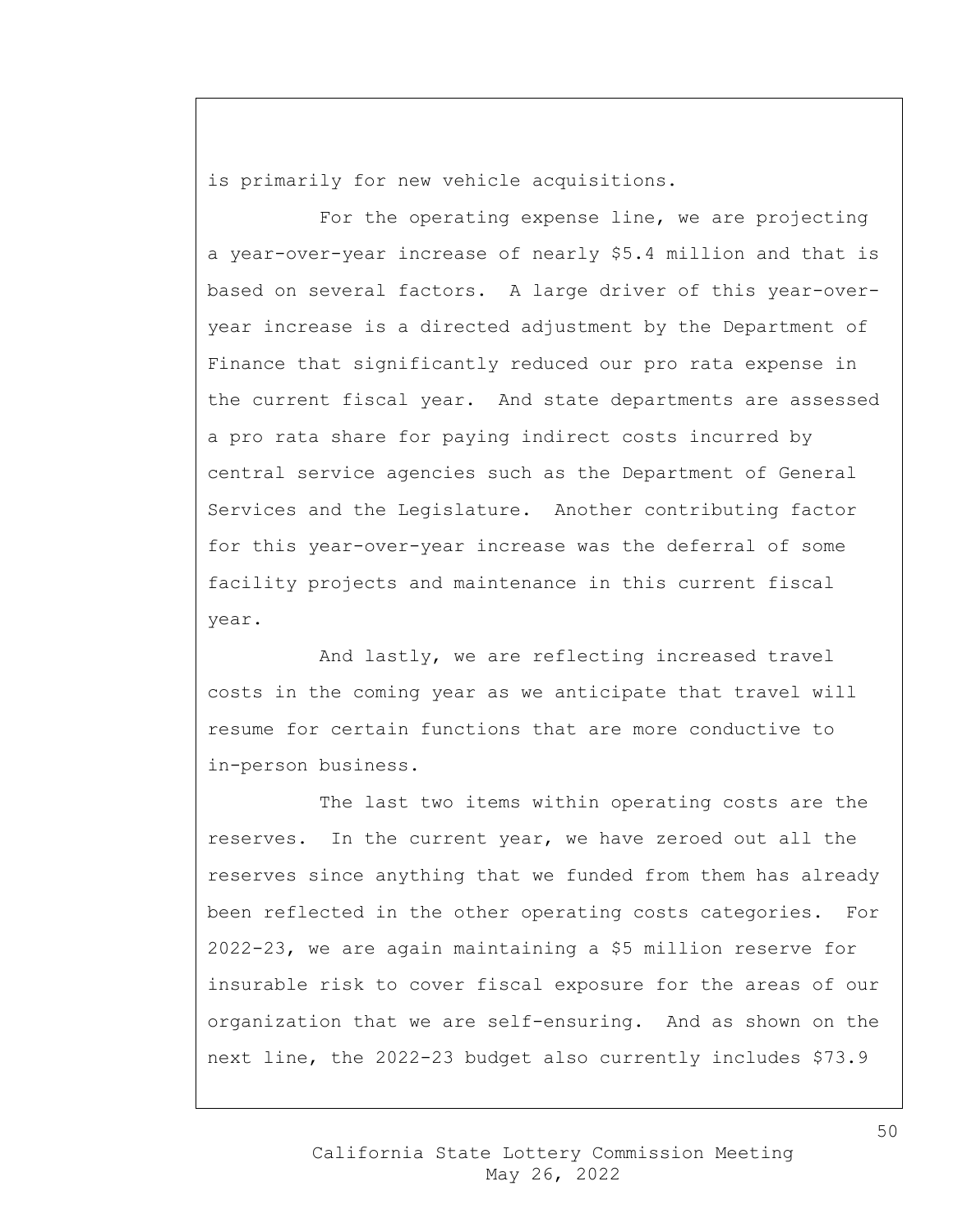million for the administrative spending reserve. And that amount is simply derived by formula. It is 13 percent of our total sales projection minus the sum of the administrative expense items above this line including the retailer and gaming costs that were on the previous slide.

This administrative spending reserve acts as a safeguard against uncertainties such as if our sales do not come in as projected. And this reserve is also needed to meet our operational needs when unanticipated items arise during the course of the fiscal year. I'll talk more about the administrative spending reserve when I present the budget for approval next month.

So, looking at the bottom line, the total administrative expenses, which is the sum of retailer compensation, gaming costs, and operating costs, including both of the reserves, is projected to be \$1.1 billion in 2022-23. And that is precisely 13 percent of the \$8.51 billion in projected sales. Any unspent administrative funds below the 13 percent cap including unspent funds within both reserves will be transferred in their entirety to education. And the Lottery typically spends well below the cap each year and has transferred more than \$1.2 billion to date in administrative savings to education.

And moving on to the last area of the budget, this is why the Lottery even exists, our contribution to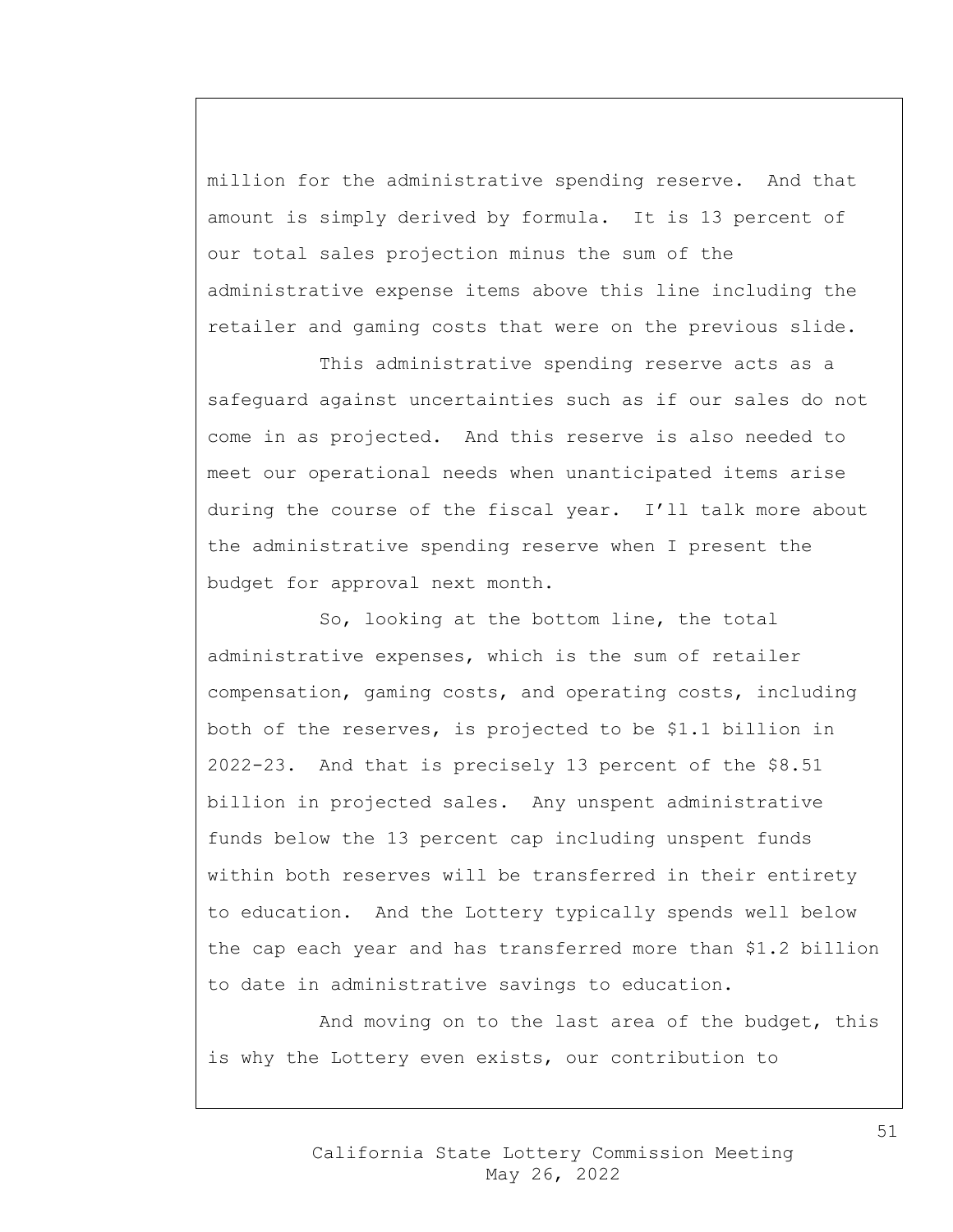education. So, there are a few items beyond the major categories that I have already gone over that factor into the final contribution now. Specifically, both unclaimed prizes and interest earnings on our cash sitting within the state treasury are mandated to be transferred directly to education. And assuming both reserves remain unspent, which is what that last line reflects, the total projected contribution to Public Education is currently estimated to be more than \$1.81 billion in fiscal year 2022-23. Although this is a decrease as compared to the phenomenal success we have had in the current year, this should not take anything away from the impressive performance that we are projecting for the coming fiscal year.

And to Commissioner Mills' earlier question, you can see we are projecting just over \$2 billion in the current year.

And this last slide is a simple depiction to help dispel the myth of where all the Lottery funding goes. So, assuming the reserves remain unspent and excluding the unclaimed prizes and interest earnings, you can see that 67 percent of our projected sales for fiscal year 2022-23 will go toward paying prizes, 21 percent will go toward providing supplemental funding to education, 9 percent will be used to compensate our retailer partners and pay for our gaming costs, and only 3 percent will be used for our operating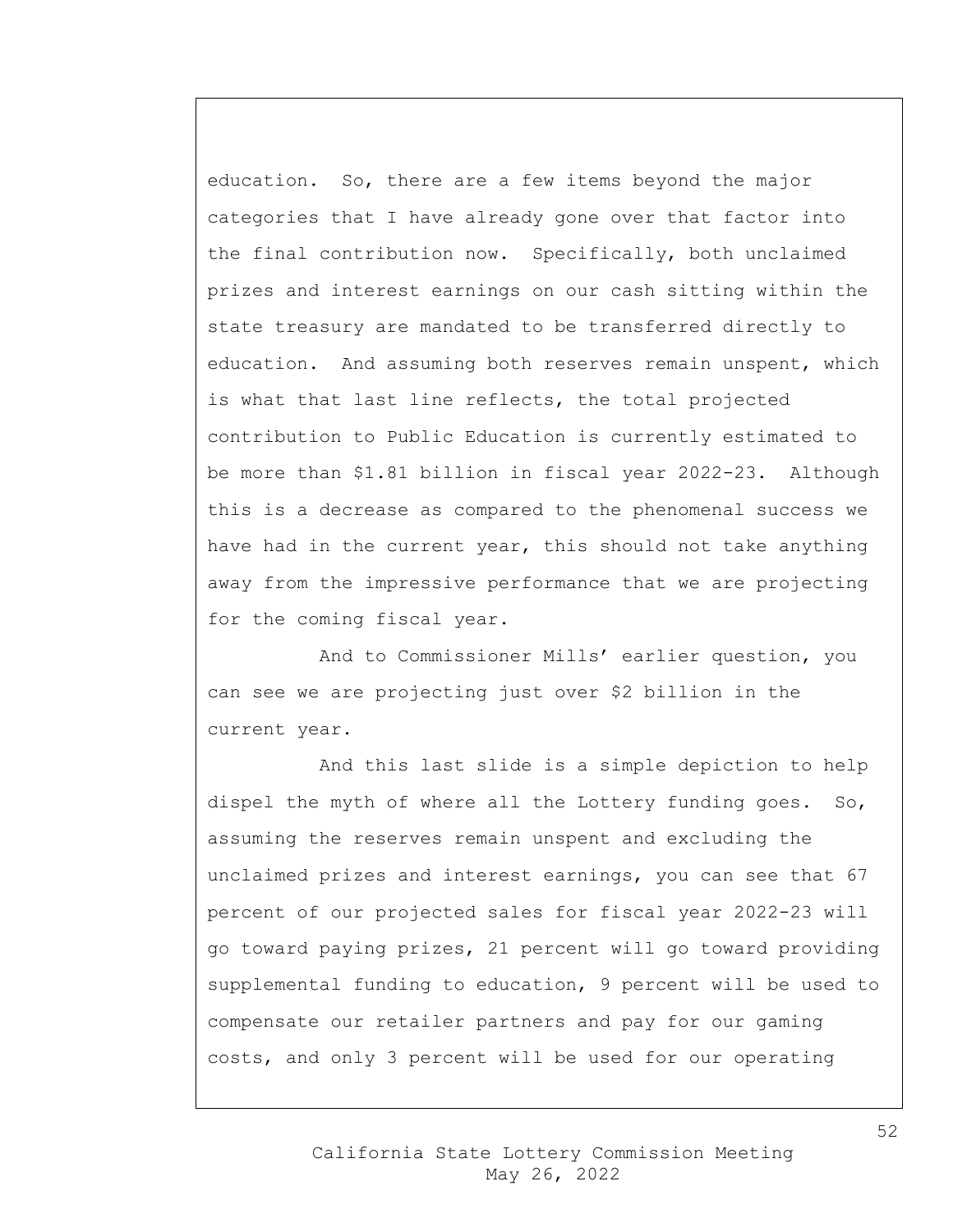expenses. And then 9 percent of our retailer and gaming costs combined, that splits out between retailer compensation accounting for approximately 7 percent of total sales and gaming costs accounting for roughly 2 percent of the total sales. So, adding all that up, 95 cents out of every dollar the Lottery takes in, is returned to the public in the form of funding for Public Education, prizes paid to our players, and compensation paid to our retailer partners.

That concludes my presentation. I'm happy to take any questions you may have.

**CHAIR AHERN:** All right. Thank you, Nick. Any questions for Nick?

**COMMISSIONER STERN:** Can you expand a little bit on your methodology when you are setting the sales figures for the games that have more variability as the prize payout increases? Is it -- do you set a meet or beat number? Do you do it on historical trends? Just curious there.

**DEPUTY DIRECTOR BUCHEN:** So, certain games like Draw really are more stable. It is close to 50 percent for many of those games. It is Scratchers and Hotspot that we have more control over as an organization. And Scratchers in particular through the years, the players have naturally been going to higher and higher price points. So, as they do so, that increases our prize expense. Of course, we are making more sales and obviously we are still making money in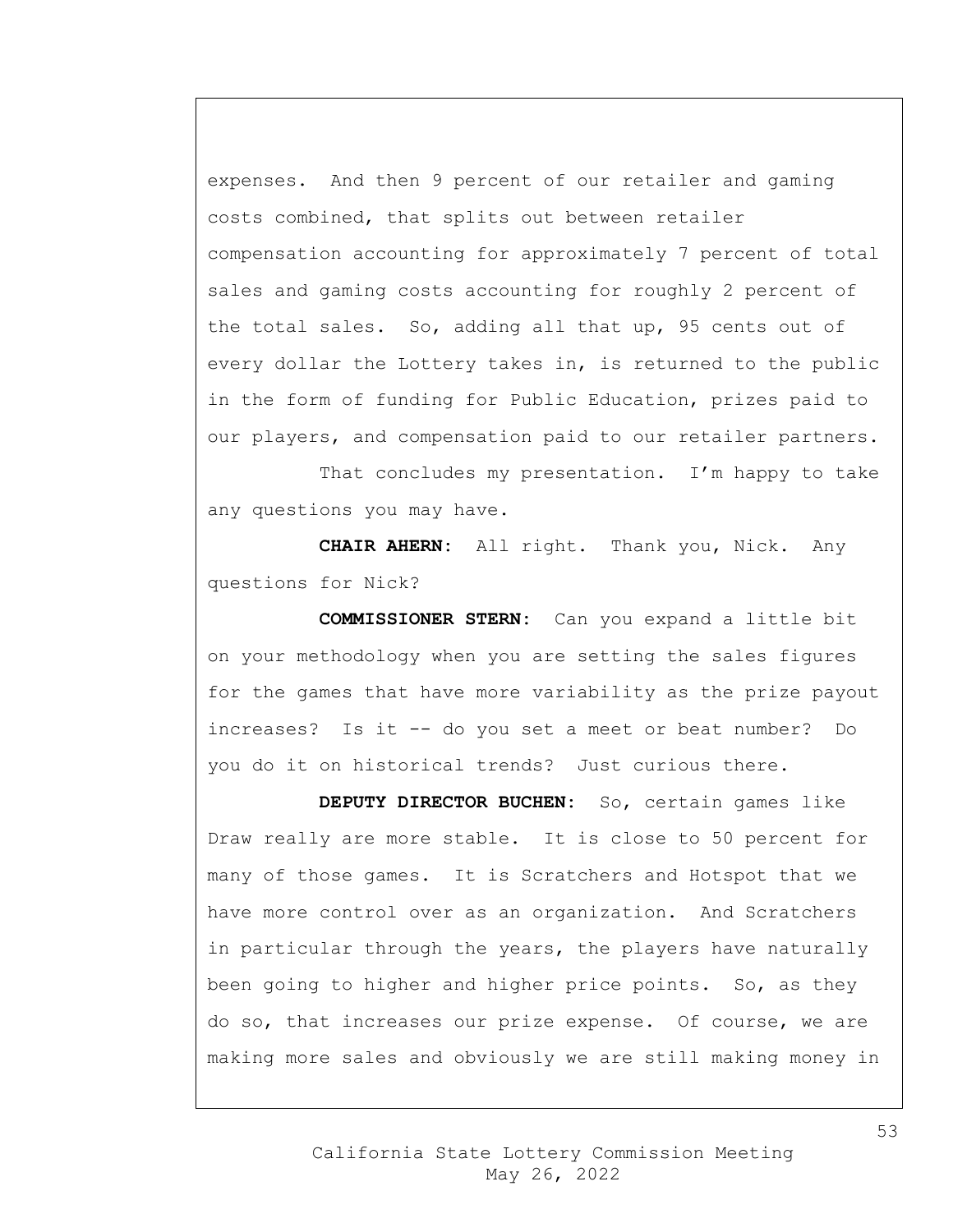doing that to the bottom line, but that's the biggest variability.

> **COMMISSIONER STERN:** Great. Thank you. **CHAIR AHERN:** One more question?

**COMMISSIONER MILLS:** I do have a question. Nick, I wondered -- I think you mentioned it, but I might have gotten a little distracted by the microphone. So, the Scratcher sales are projected to decrease but the ticket cost and the delivery and support costs for Scratchers are either flat or increasing? Can you say a little bit more about that relationship?

**DEPUTY DIRECTOR BUCHEN:** Sure. The biggest difference, that line for ticket costs, includes both the amount that we pay the three specialized vendors that print Scratchers that you will be hearing about in a little bit here, but also it includes certain aspects that we have licensed games where we pay a licensing fee. Like Monopoly is a good example. And then, other games that are printed on specialized paper that, you know, has more consumer appeal, catches your attention, holographic paper, and that kind of thing. So, we anticipate there is going to be more of those types of things even though overall ticket sales are projected to be less, we are doing more specialized features.

**COMMISSIONER MILLS:** So, can you -- do you know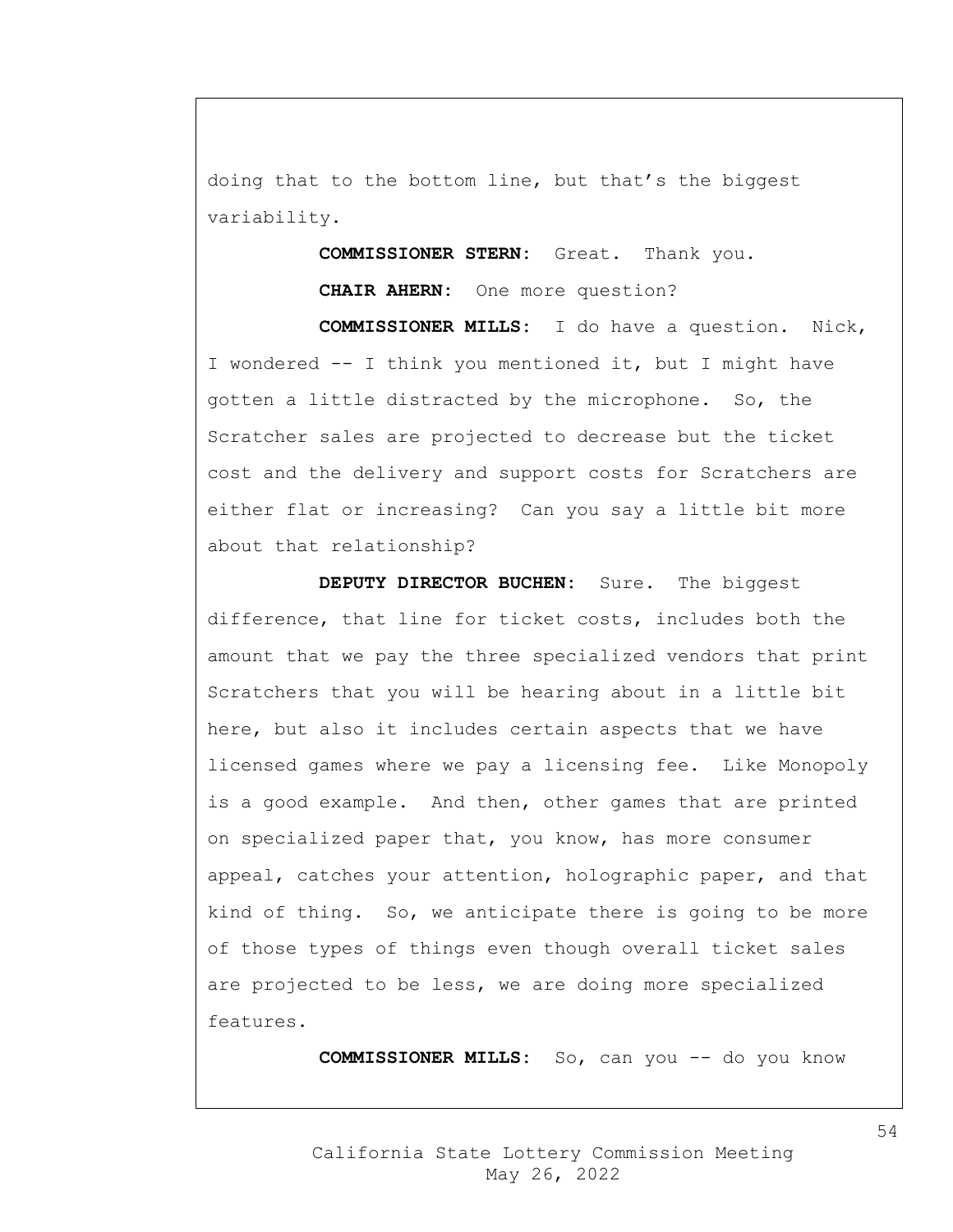the -- so the total contribution to education that is coming from Scratchers, how is that going to compare this year - next year to this year? Is the total coming down as well?

**DEPUTY DIRECTOR BUCHEN:** The way this draft budget is presented, it is because we anticipate -- the draft budget assumes that Scratchers prize payout is going to be more in the coming fiscal year than it was in this current fiscal year. And I expect -- I know that is a very conservative amount right now, the 67 percent that we have for prize -- total prize expense or like I said, we are on the outer bound of the optimal prize payout range. So, for the coming budget that I present next month, I anticipate that that will come down a little bit. But, like I said, we do know that generally every year consumes will -- some of them will move up in the price points.

**COMMISSIONER MILLS:** You know, I know Scratchers are our highest cost game, they are also our largest dollar amount to the contribution to education, so I am just thinking about, I think it will be important as we are expecting sales to decline to really focus on the controllable costs. And if there are controllable costs that we can try to drive down to increase that margin percentage on those sales. I think that will be really important especially as we are moving into what we expect to be a declining year.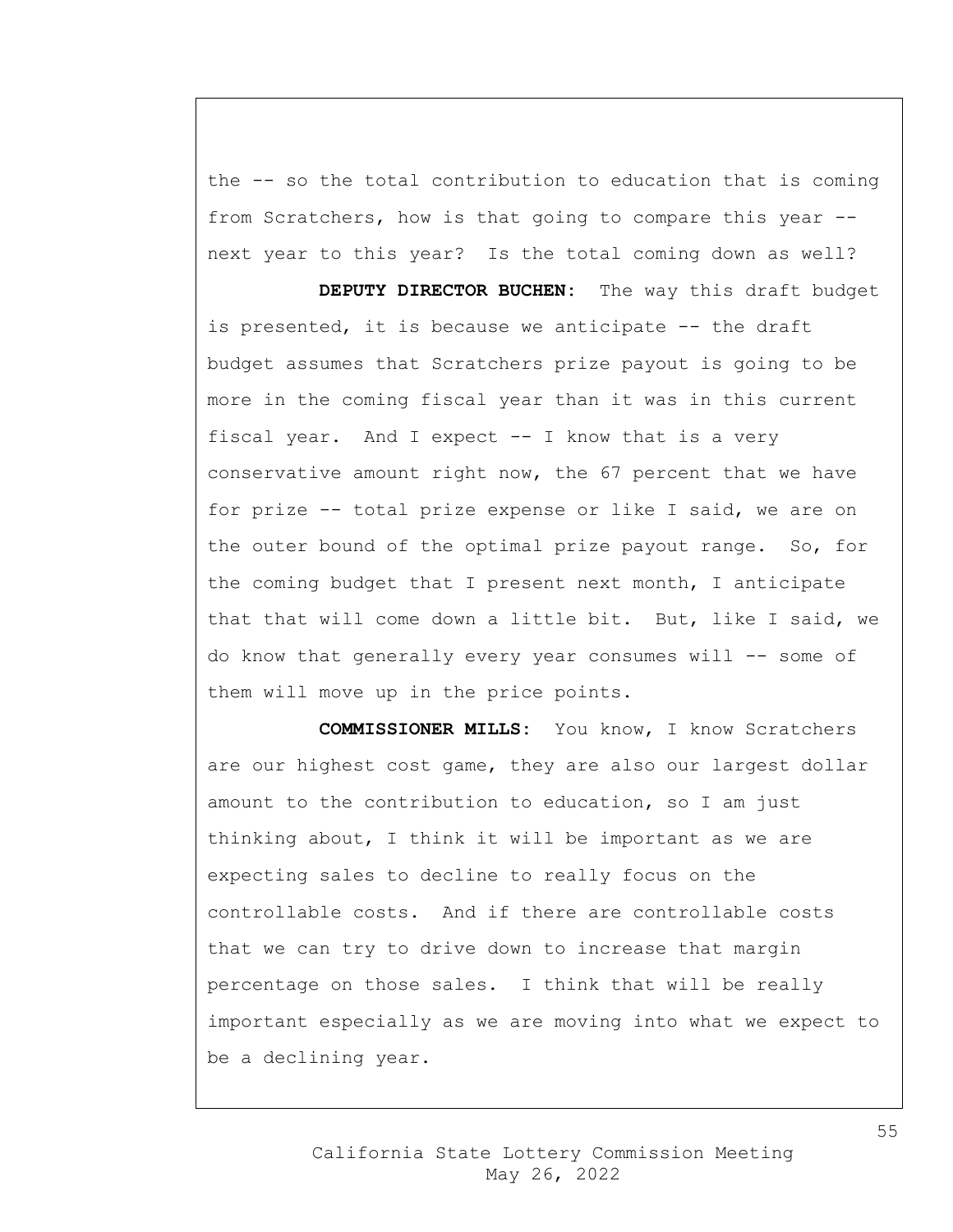**DEPUTY DIRECTOR BUCHEN:** And I guess I should clarify for things like licensed games and the specialized paper, so research has shown that those do better than, you know, non-specialized games. So, you know, they do pencil out that it pays off. So, we do look at those kinds of things.

> **COMMISSIONER MILLS:** All right. Thank you. **CHAIR AHERN:** Okay. Thank you, Nick. **DEPUTY DIRECTOR BUCHEN:** Thank you.

**CHAIR AHERN:** All right. Item Number 7, we covered before. There are no items on the Consent Calendar. I'll look at my partners, how we doing? We doing okay?

**COMMISSIONER STERN:** Doing great.

**CHAIR AHERN:** Okay. And warming up in the bullpen is Sharon Allen. Today, Action Item 8a is Contract Amendments Concerning Scratchers Printing Services. Sharon will give us a brief overview on 8a and then items 1 through 3 and then proceed each of them for voting processes. All right.

**DEPUTY DIRECTOR ALLEN:** Okay.

**CHAIR AHERN:** Did I get that right, Sharon? **DEPUTY DIRECTOR ALLEN:** You did. Thank you so much. Oh, it seems loud. All right. Good morning, Chairman and Commissioners. I'm really excited to be here today in person. Nice to see you all. I'm Sharon Allen,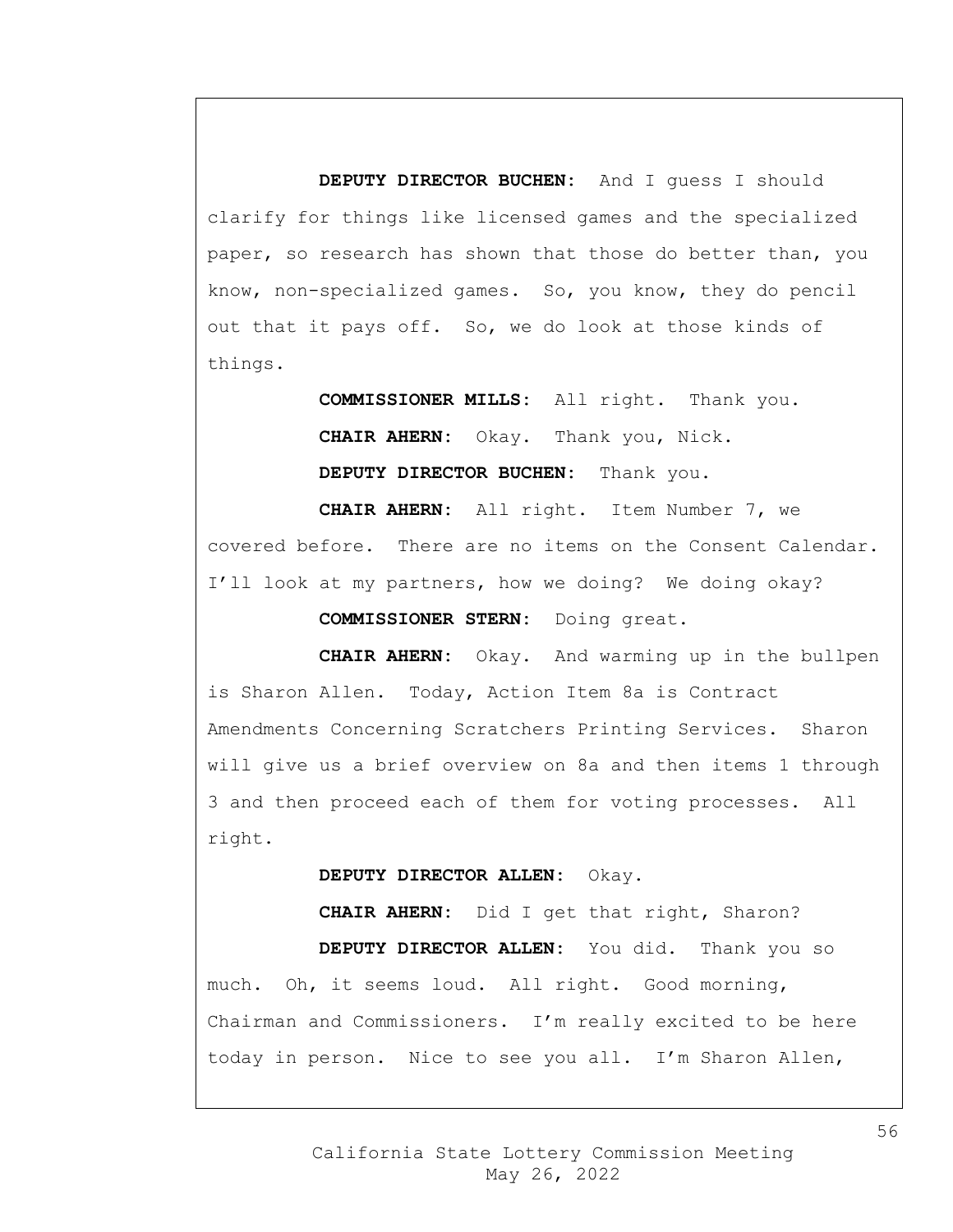Deputy Director of Sales and Marketing and I'm here to present the three items regarding Scratchers Printing Services.

There are currently only three vendors in the world that provide the comprehensive, highly specialized printing services that can meet the quality, volume, and security requirements of the Lottery. Scientific Games, Pollard Banknote, and IGT Global Solutions. And they Lottery has contracts with each of them.

After a competitive RFP process, these three contracts were first awarded by the Commission in 2013 with an initial term of six years with options to extend for one 3-year term and three 1-year terms. In 2019, the Commission approved three-year extensions for each contract.

All three vendors are strategic business partners and have helped the Lottery increase Scratcher sales from approximately \$3 billion in 2013 to over \$6.4 billion in 2021. With the contracts set to expire this November, we are here today to request approval to amend the three contracts to extend for one year as well as add funds in two of the contracts. This will ensure uninterrupted Scratcher sales and also save valuable staff resources and expenses associated with issuing an RFP. I'd be happy to answer any questions now or I can go into each individual item.

**COMMISSIONER STERN:** Just one quick question. Are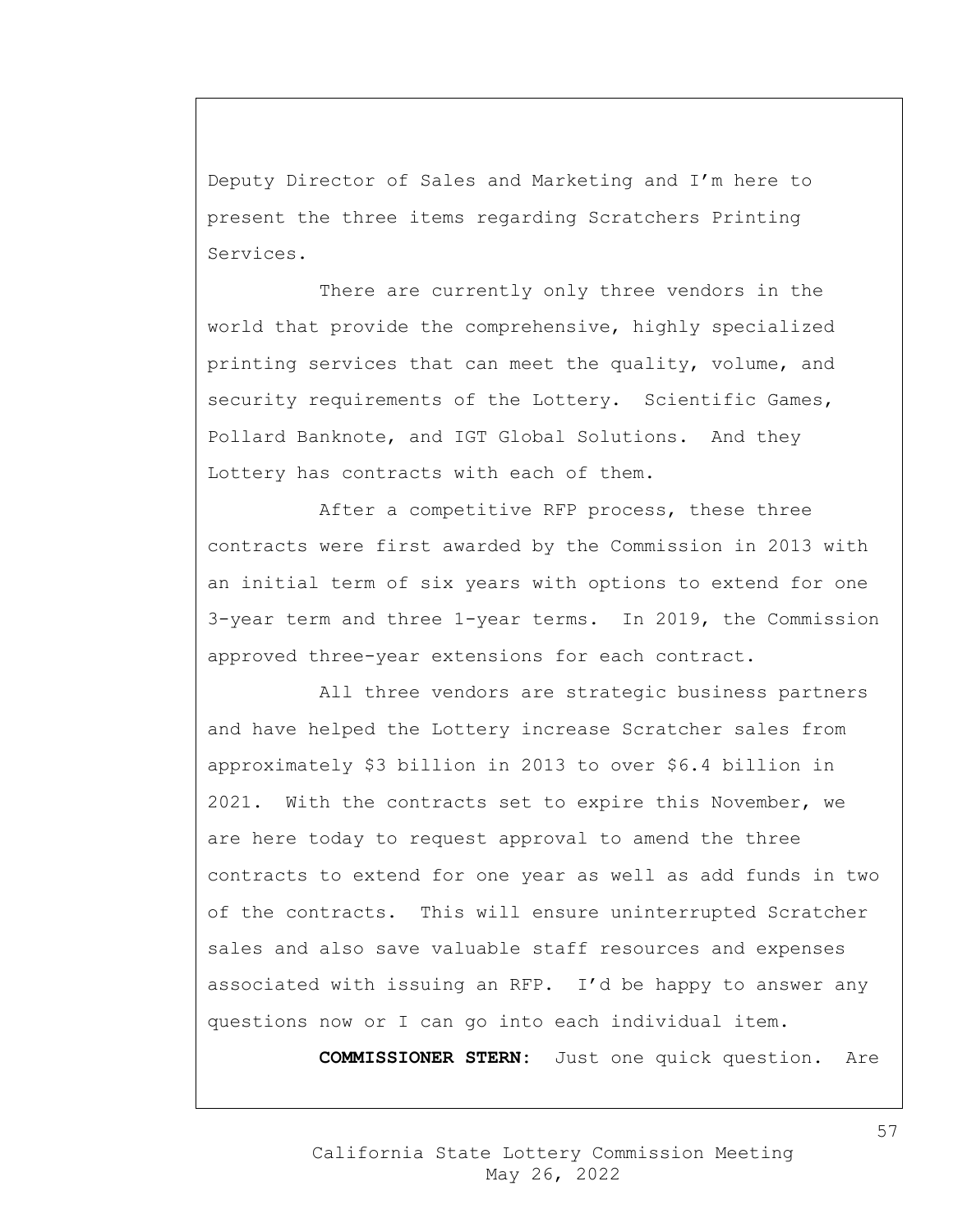our partners experiencing any supply chain issues in terms of their inventory and products that they need to manufacture tickets and/or kiosks or anything along those lines?

**DEPUTY DIRECTOR ALLEN:** We have been -- definitely all of the printers because the other lotteries are just like what Jim was talking about, there was a surge in demand for Lottery tickets as throughout the country pandemic restrictions came. And so, it was unexpected for the Scratcher's vendors and because there is such a limited amount of space on massive printing presses, everybody was competing for time, and we had to make some changes and order sooner. And all three of our vendors worked with us to prioritize California. We are an important client. And also, as we have had our distribution issues too, we had to move the schedule and things like that. But the supply chain has impacted all of our printing vendors. It's leveled out. We even expanded with one of our vendors to a new plant in Canada with Scientific Games. They are mainly printed in Georgia, but in order to do additional capacity, we had our sled team go up and review the plant and are now printing in Canada so we could move -- produce more product and meet our demand.

**COMMISSIONER STERN:** Great. Thank you.

**DEPUTY DIRECTOR ALLEN:** Okay. All right. So, now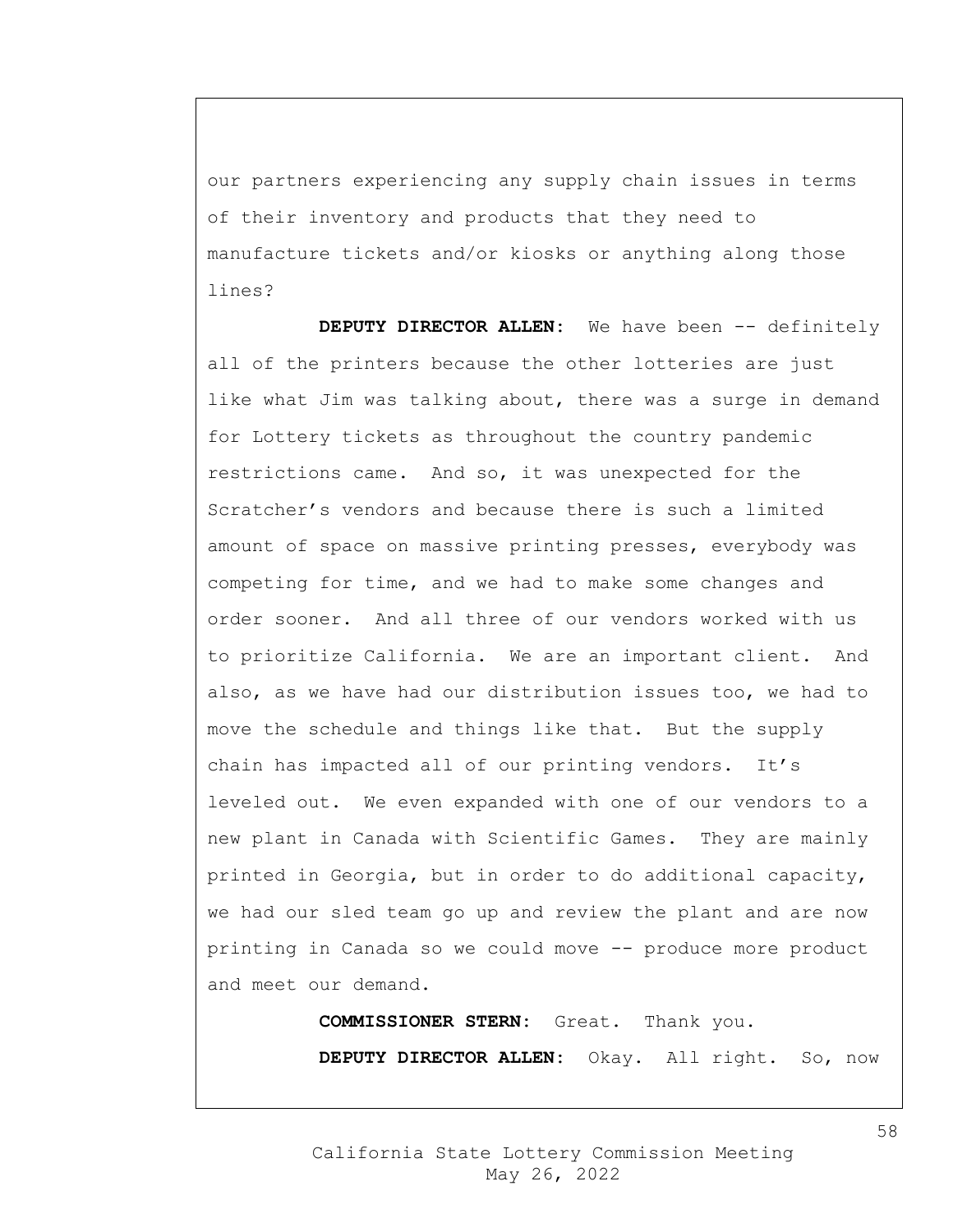I will go into each item. All right. First up is Item 8a1, Scientific Games International, Instant Ticket Printing Contract Extension and Increase in Expenditure Authority.

As the primary vendor, Scientific Games or SGI, is responsible for printing the majority of Scratchers and has additional responsibilities such as providing onsite staff and extended marketing support. SGI is a valuable business partner providing unique and innovative products and up-todate trends and expertise. They provide some of the Lottery's top selling games including Monopoly and Loteria. And as they face capacity issues due to national demand for Instant Tickets and supply chain disruptions during the pandemic, Scientific Games continued to work with the Lottery to supply Scratchers. We just talked about. While the Lottery has realized record-breaking Scratcher sales because of increased demand, the resulting printing costs have been higher than expected.

The current maximum authorized contract expenditure is \$176 million. At the end of last month, approximately \$14 million is available for the remainder of the current contract term. To allow for sufficient funding through the current and proposed extension ending in November of next year, an increase of the expenditure authority by \$48 million is recommended. Lottery staff recommends that the Commission approve an extension of the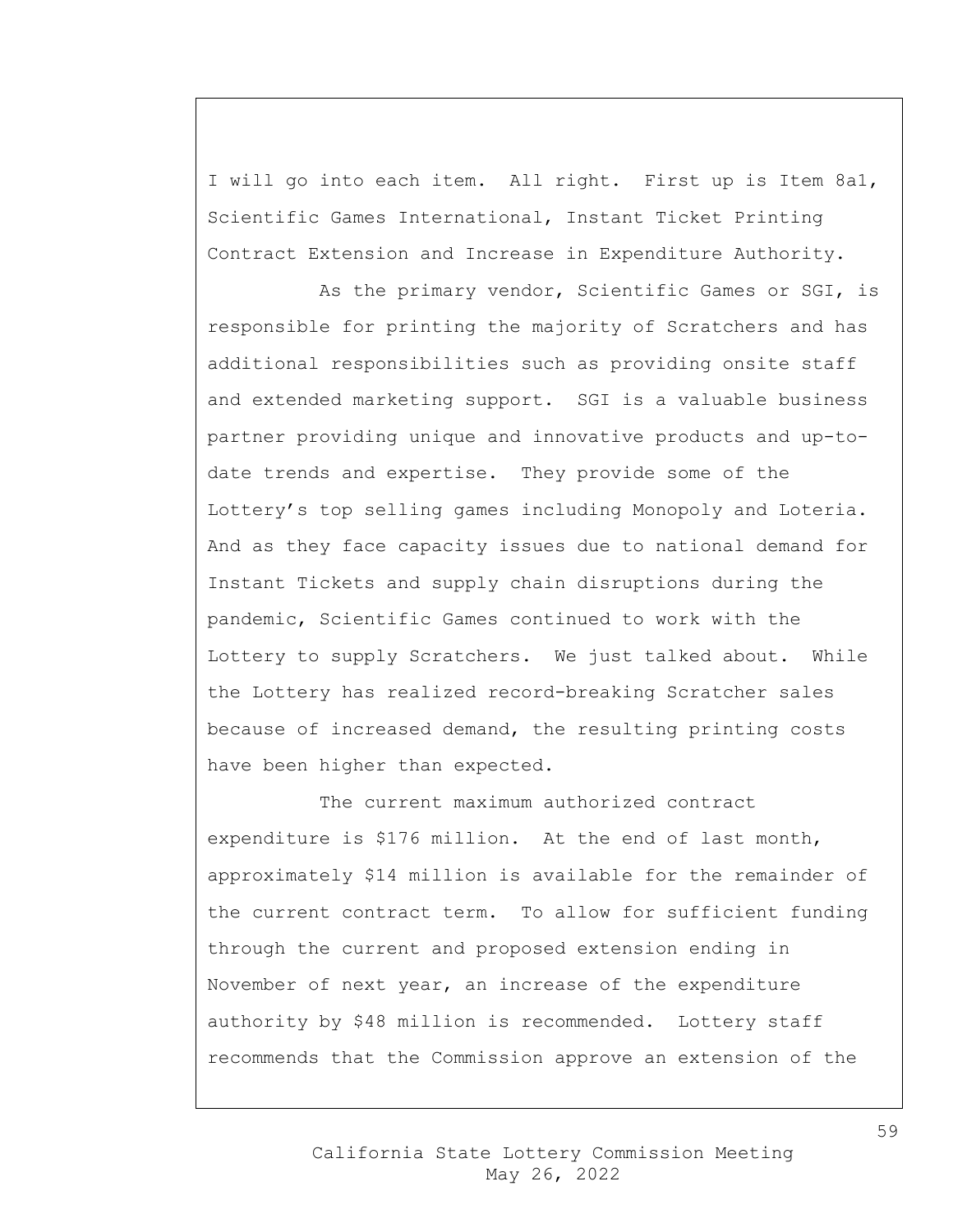Scientific Games printing contract for one year and an increase of the expenditure authority. The new contract will expire November 30<sup>th</sup>, 2023 and have a maximum contract amount of \$224 million. With that that's Scientific Games, I'd be happy to answer any questions.

**CHAIR AHERN:** Okay. Go ahead.

**COMMISSIONER MILLS:** Sharon did the -- and maybe this is the same question for all three of these. I should have asked it earlier. How did the -- can you talk about the pricing? How the pricing changed or if it did with these amendments? Or was that already pre-negotiated into the amendments?

**DEPUTY DIRECTOR ALLEN:** It is all pre-negotiated in the contract, but once an extension is approved, we will work with our vendors to see if there is any favorable pricing that we can secure.

For the next item, Pollard, we had an increase in expenditure authority and there was -- because we were investing a higher volume than originally planned, we negotiated with them some cost savings that averaged out to just about 10 percent. So, once this is approved, we will go through that exercise as well because of the higher volume that we are experiencing.

**COMMISSIONER MILLS:** Okay. So, just to make sure that I understand. So, the pricing was pre-negotiated into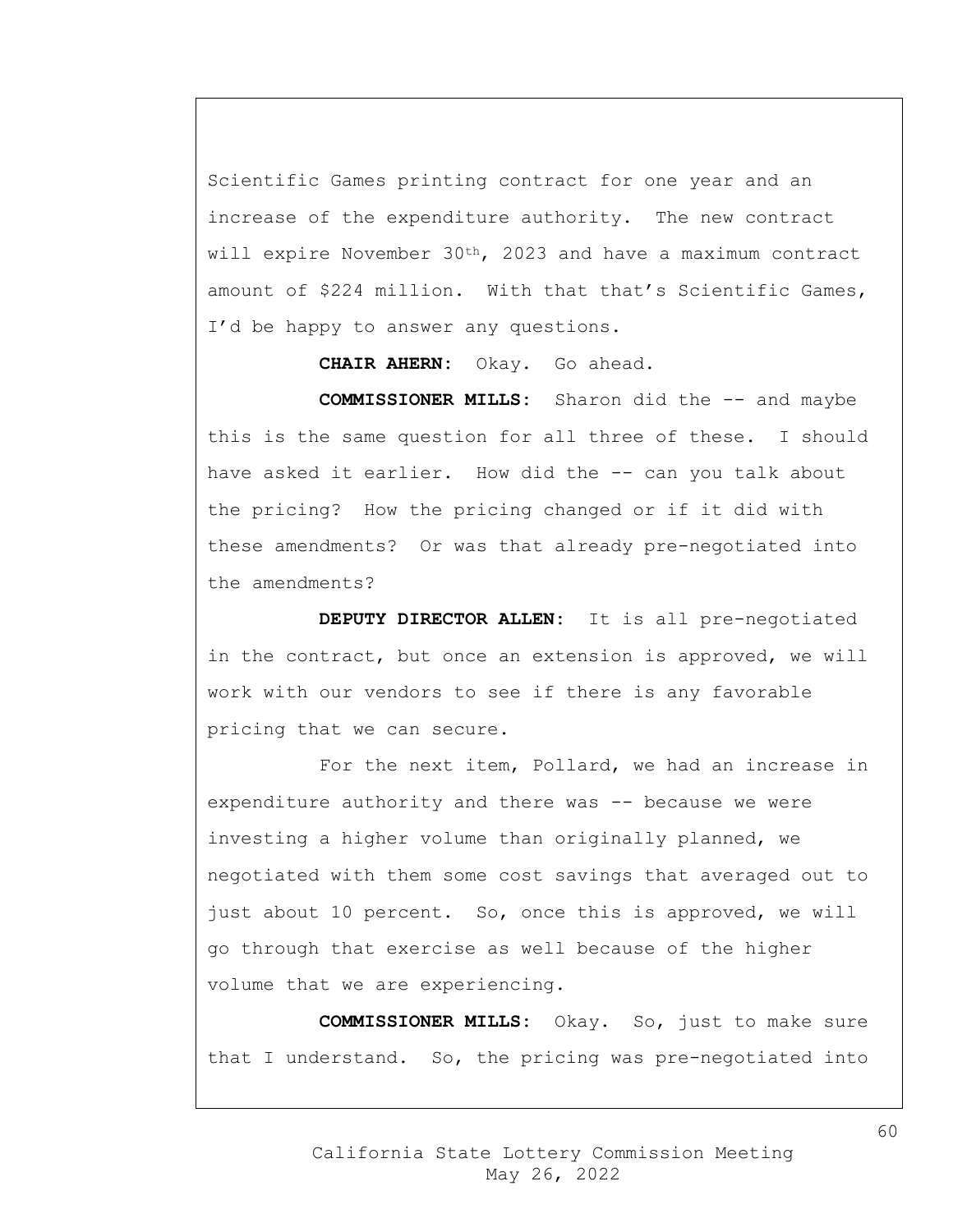their original contract?

**DEPUTY DIRECTOR ALLEN:** Yes.

**COMMISSIONER MILLS:** And when there is the opportunity to drive that cost even down further you are doing that.

**DEPUTY DIRECTOR ALLEN:** We will.

**COMMISSIONER MILLS:** Okay.

**DEPUTY DIRECTOR ALLEN:** Yes. With the demand it is -- our leverage point might not be as strong, but one thing just to add onto your conversation with Nick. The importance of investing in license properties and special papers, it attracts casual players and that is one of our continuous goals is to increase our playership among causal players so we can grow our sales responsibly. So, those are the types of things that our players really respond to. So, we have to offer products that will reach those players in addition to our core players who have been loyal to us throughout this pandemic. So, these types of games and the plan next year will allow us to do that.

**COMMISSIONER MILLS:** Great. Thank you.

**CHAIR AHERN:** All right. So, for clarification, Lottery staff recommends that the Commission approve an increase in the expenditure authority and an extension of SGI's Instant Ticket printing contract for one year to November 30th, 2023. The proposed extension will add \$48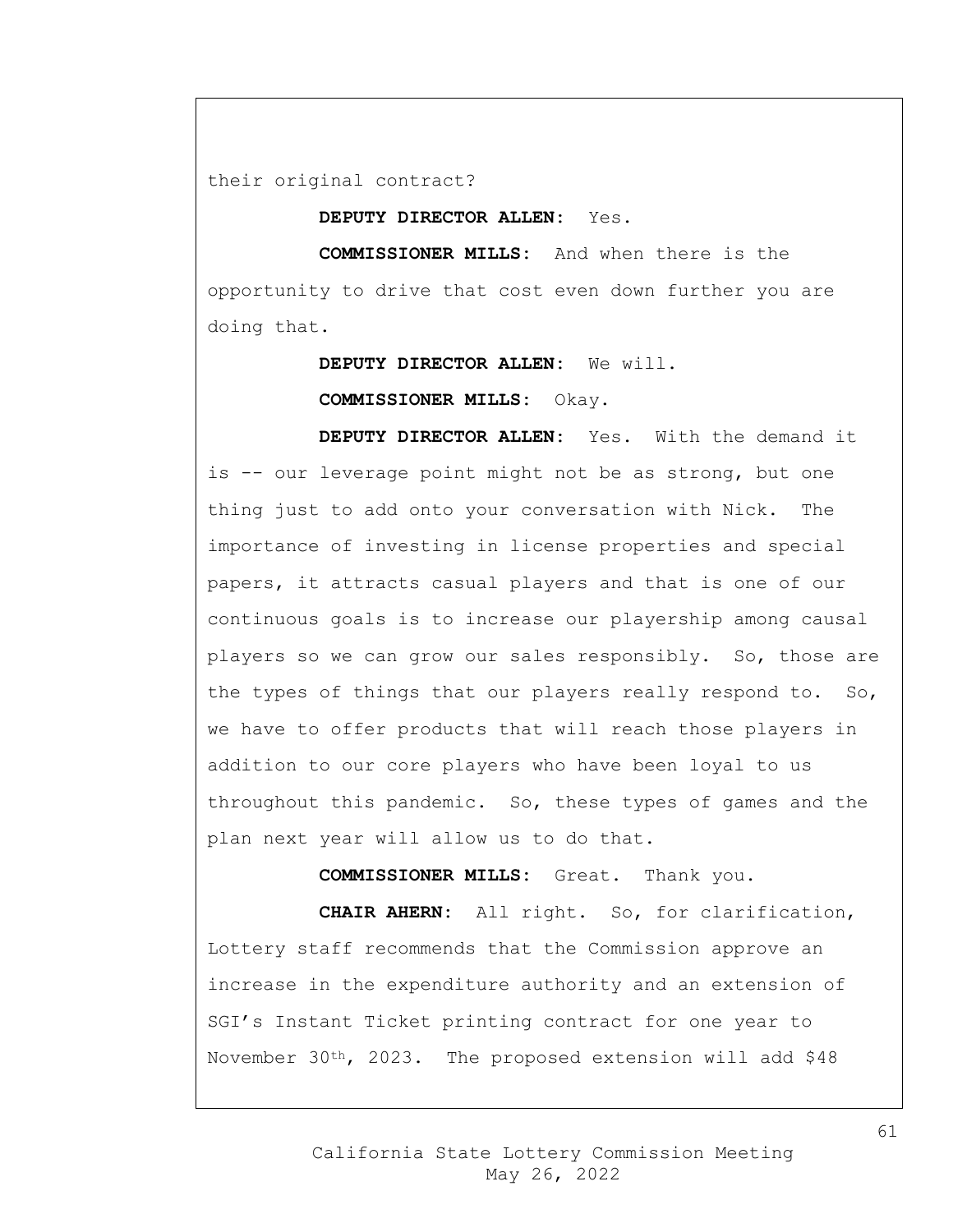million to the contract for a maximum authorized contract expenditure amount of \$224 million. Are there any other questions from the Commissioners? All right. Does any member of the public wish to address the Commission at this time regarding Action Item 8a1? Hearing none. Do I hear a motion to approval Action Item 8a1 Scientific Games International, Incorporated, Instant Ticket printing contract extension and increase expenditure authority?

**COMMISSIONER MILLS:** I'll move to approve.

**CHAIR AHERN:** We have a motion. Is there a second?

**COMMISSIONER ALVIDREZ:** I second.

**CHAIR AHERN:** We have a motion and a second. Will the secretary please call the roll?

**MS. TOPETE:** Commissioner Kirtman? I'm sorry. Commissioner Stern?

**COMMISSIONER STERN:** Here.

**MS. TOPETE:** Commissioner Mills?

**COMMISSIONER MILLS:** Yes.

**MS. TOPETE:** Commissioner Alvidrez?

**COMMISSIONER ALVIDREZ:** Yes.

**MS. TOPETE:** Chairman Ahern?

**CHAIR AHERN:** Yes. All right. Motion is granted. We'll go to Action Item 8a2.

**DEPUTY DIRECTOR ALLEN:** Thank you.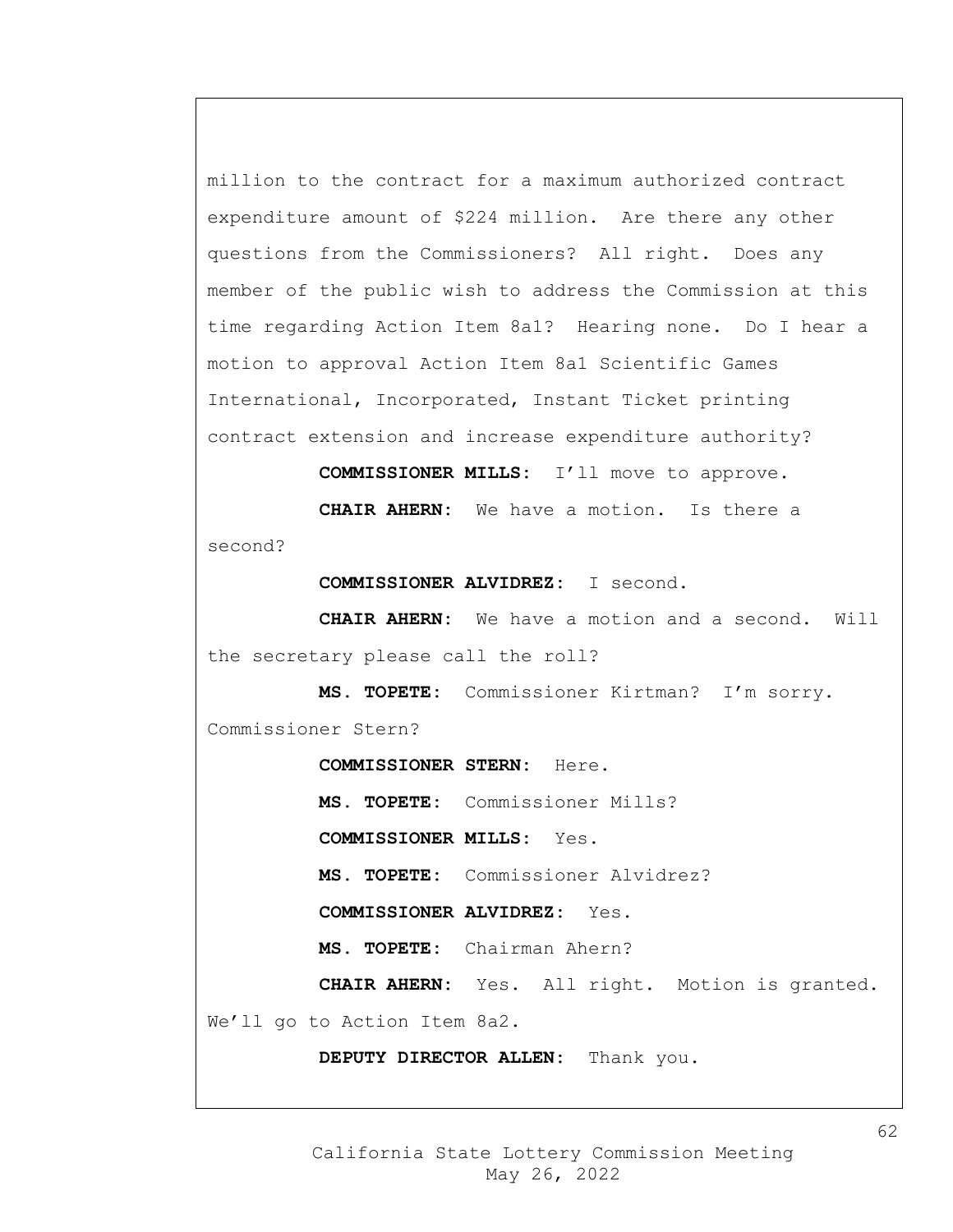## **CHAIR AHERN:** 8a2.

**DEPUTY DIRECTOR ALLEN:** 8a2. This is Pollard Banknote Limited Instant Ticket Printing Contract Extension and Increase in Expenditure Authority.

As a secondary Scratchers printing vendor, Pollard has also proven to be a crucial and engaged business partner that has helped the Lottery achieve our record sales by providing exceptional products as well as strategic insights on industry trends. Pollard also has been very proactive in helping us address our changing needs during the pandemic.

The current maximum authorized expenditure authority is \$105 million with approximately \$31 million of funding available for the extended term. To allow for sufficient funding, an increase of \$7.8 million is recommended. Our recommendation is that the Commission approve an extension of Pollard Banknote's printing contract for one year and an increase in expenditure authority. The new contract will go through November 30th, 2023 and have a maximum authorized amount of \$112.8 million.

**CHAIR AHERN:** All righty. Thank you. Do any of the Commissioners have any questions or comments on Action Item 8a2? Hearing none, does any member of the public want to address the Commission at this time regarding Action Item 8a2? Hearing none, do I hear a motion to approve Action Item 8a2 Pollard Banknote Limited Instant Ticket Printing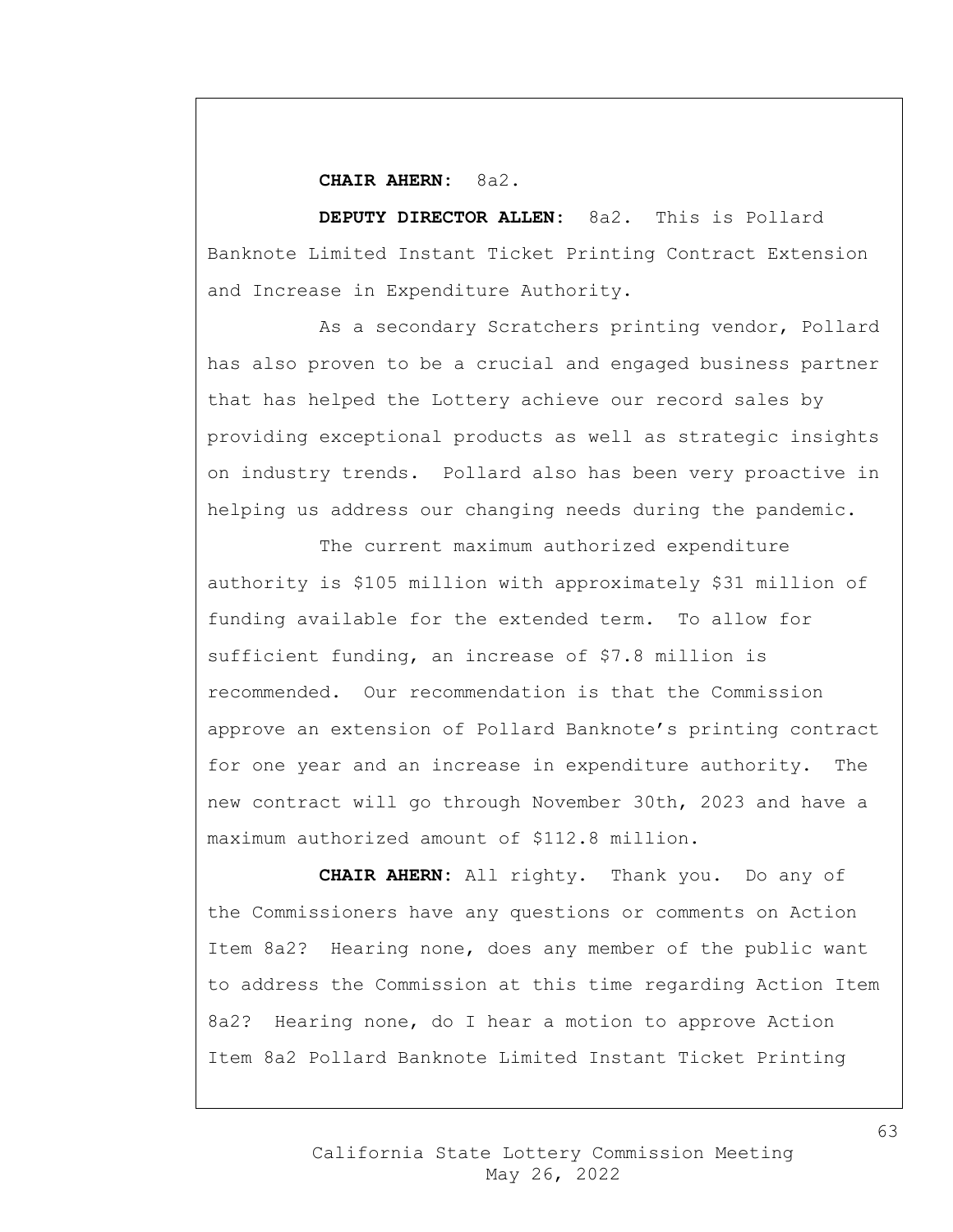Contract Extension and increase in expenditure authority?

**COMMISSIONER MILLS:** Move to approve.

**COMMISSIONER ALVIDREZ:** Second.

**CHAIR AHERN:** We have a motion and a second, will the secretary please call the roll?

**MS. TOPETE:** Commissioner Stern?

**COMMISSIONER STERN:** Yes.

**MS. TOPETE:** Commissioner Mills? **COMMISSIONER MILLS:** Yes. **MS. TOPETE:** Commissioner Alvidrez? **COMMISSIONER ALVIDREZ:** Yes.

**MS. TOPETE:** Chairman Ahern?

**CHAIR AHERN:** Yes. All right. That motion is approved as well. Moving on to Action Item 8a3, Sharon you are still up to bat.

**DEPUTY DIRECTOR ALLEN:** Okay. This is my last one for now. This is IGT Global Solutions Corporation Instant Ticket Printing Contract Extension.

As the other secondary vendor, IGT also plays an integral part in the Lottery's overall success with Scratcher sales and proven to be responsive partner particularly during the pandemic. The Lottery was able to ensure our distribution of its games in part because of the orders and reorders of certain IGT games even when they faced capacity issues in supply chains themselves -- supply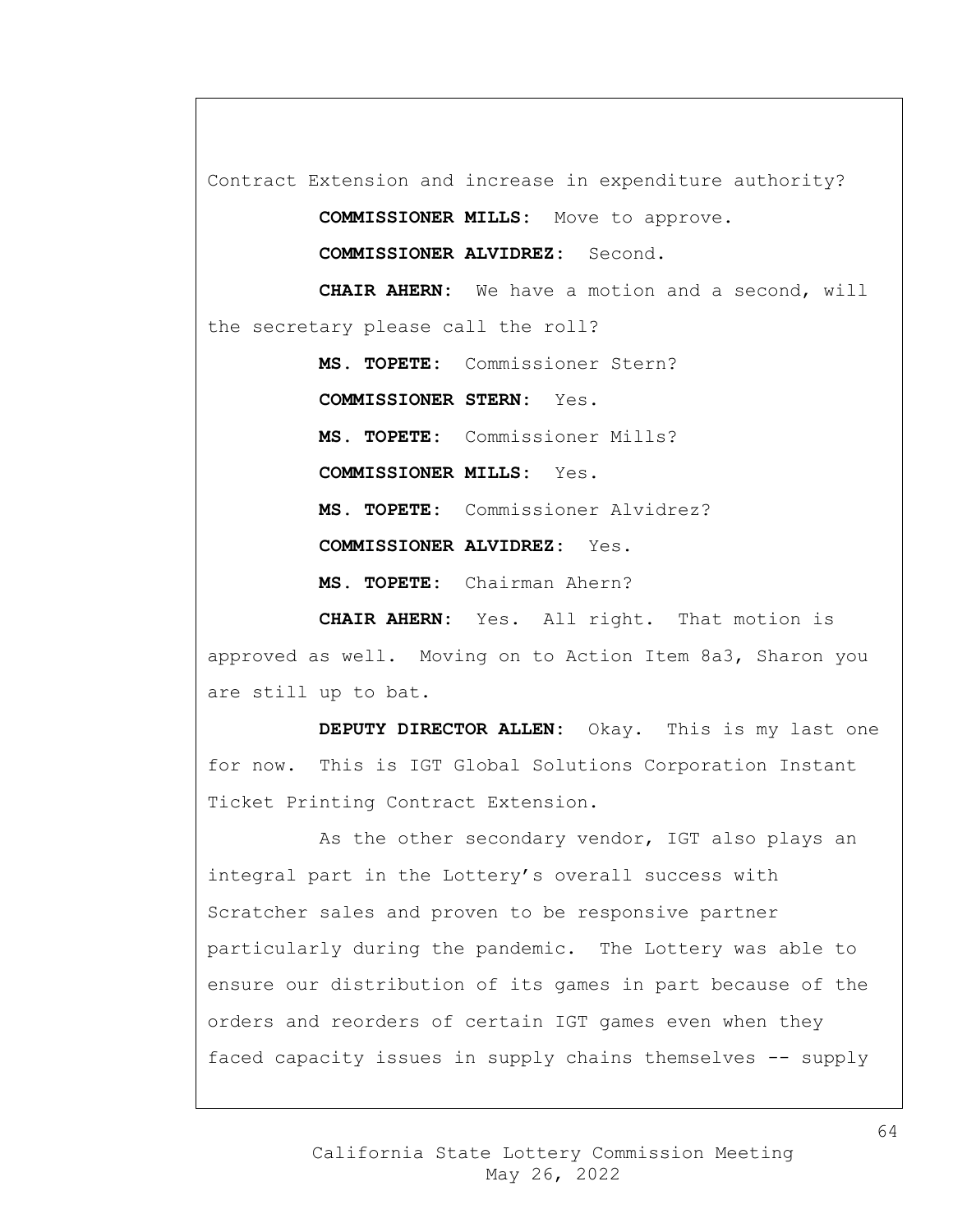chain issues themselves. With approximately \$14 million of funding remaining, staff estimates it will be sufficient for the one-year extension. We recommend that the Commission approve an extension of the IGT Instant Ticket printing contract for one year to also expire on November 30th of 2023 with the maximum expenditure amount remaining at \$25 million. Any questions on this one?

> **CHAIR AHERN:** Okay. Thank you. **DEPUTY DIRECTOR ALLEN:** All right.

**CHAIR AHERN:** Do any of our Commissioners have any questions or comments regarding Action Item 8a3? All right. Does any member of the public want to address the Commission at this time regarding Action Item 8a3? Seeing none, we will move on. Do we have a motion to approve Action Item 8a3 IGT Global Solutions Corporation Instant Ticket printing contract extension?

**COMMISSIONER STERN:** Motion to approve 8a3.

**CHAIR AHERN:** We have a motion. Is there a

second?

**COMMISSIONER MILLS:** I'll second.

**CHAIR AHERN:** We have a motion and a second, will the secretary please call the roll?

**MS. TOPETE:** Commissioner Stern?

**COMMISSIONER STERN:** Yes.

**MS. TOPETE:** Commissioner Mills?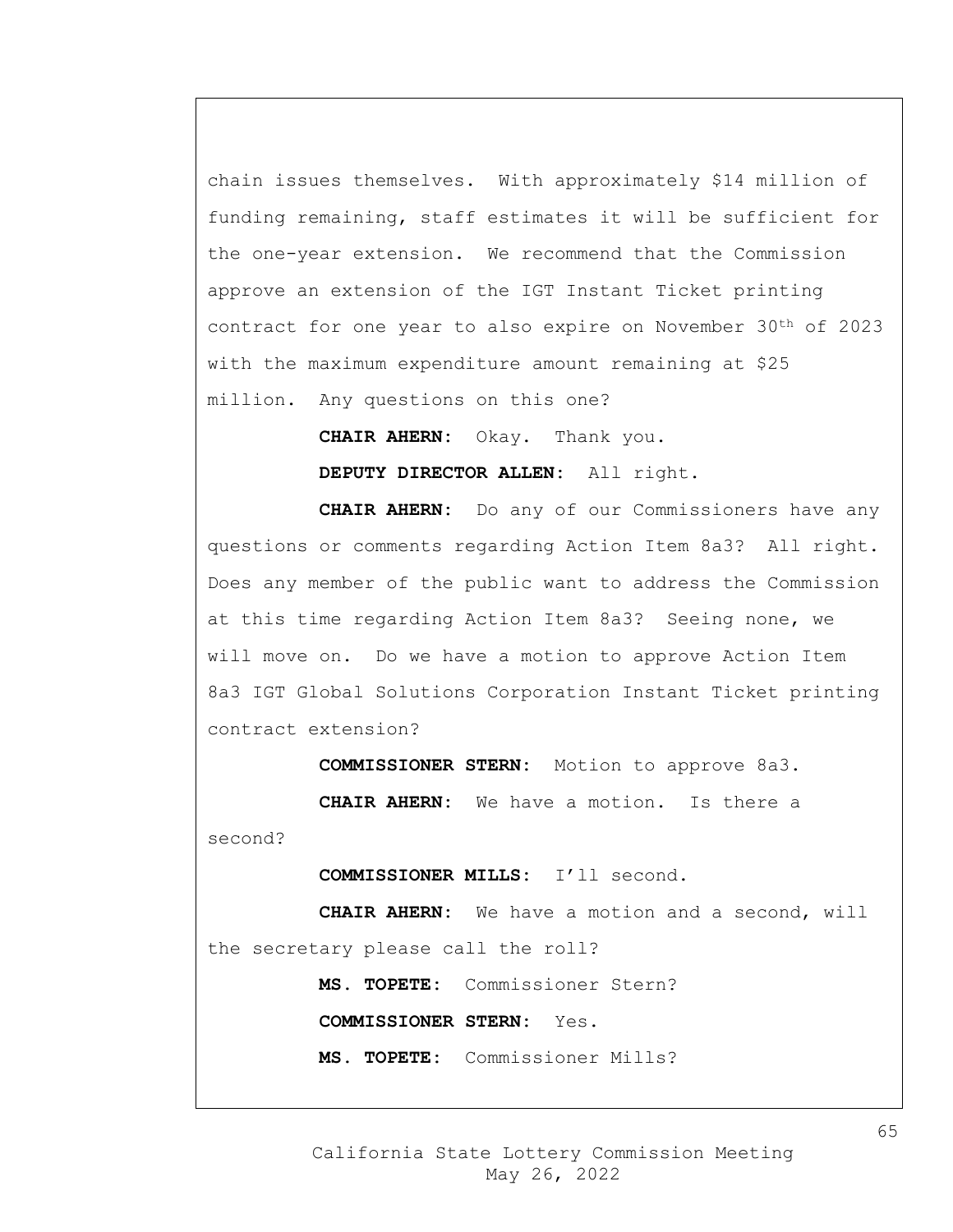**COMMISSIONER MILLS:** Yes. **MS. TOPETE:** Commissioner Alvidrez? **COMMISSIONER ALVIDREZ:** Yes. **MS. TOPETE:** Chairman Ahern? **CHAIR AHERN:** Yes. **DEPUTY DIRECTOR ALLEN:** Thank you.

**CHAIR AHERN:** Thank you very much, Sharon. Sanitation crew is on the move. Okay. Our next item is Action Item 8b Amendment of Interagency Agreement with the Department of Rehabilitation. And Sara is up. Good morning, Sara.

**DEPUTY DIRECTOR SHEIKHOLISLAM:** Good morning, Commissioners. May name is Sara Sheikholislam, and I'm the Deputy Director over internal audits. Sanitize and talk at the same time.

I am reporting on the Amendment to the Interagency Agreement with the Department of Rehabilitation also known as DOR. The Lottery is in an interagency agreement with the DOR that provides inspection services for our Retailer Access Program. The Retailer Access Program ensures individuals with disabilities have access to our Lottery products. Retailers must comply with the program and the regulation. The Lottery must select -- randomly select 5 percent for all active retailers and DOR performs the inspections. That is about 1,100 to 1,200 inspections a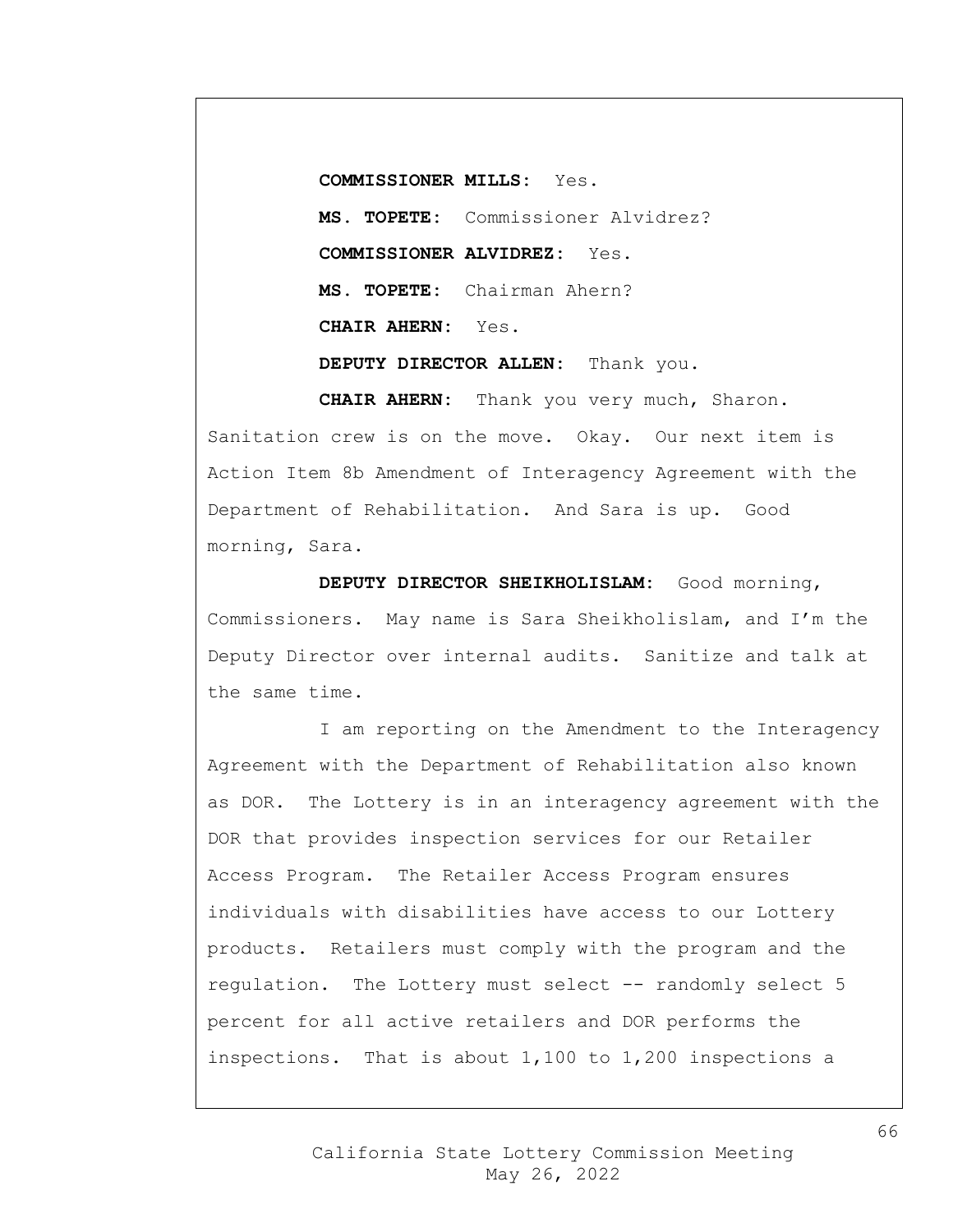year.

DOR has provided quality inspections and excellent customer service to both Lottery retailers and Lottery staff since 2013. DOR is a primary state agency with expertise in accessibility compliance. The current IAA, interagency agreement, has been in place since July of 2019. The agreement is for three years with a one-time option to extend for three additional years. The current maximum agreement is \$1,071,000; \$362,000 have been expended for invoices paid through October 2021; \$709 million remains for services not invoiced from November 2021 through June 2022.

Extending services for an additional three years through June 2025 will permit the Lottery to extend services with DOR without interruption. Additional funding will be necessary. The estimated three-year cost is \$945 thousand. The current contract will require an additional \$500,000 to reimburse services through the end of the contract term. Lottery staff recommends that the California State Lottery Commission approve a final option to extend the term in additional three years through June 2025 and augment contract funds by \$500,000 bringing the maximum authorized contract amount to \$1,571,000. I can answer any questions you might have.

**CHAIR AHERN:** All right. Thank you. Do any of the Commissioners have any questions or comments on Action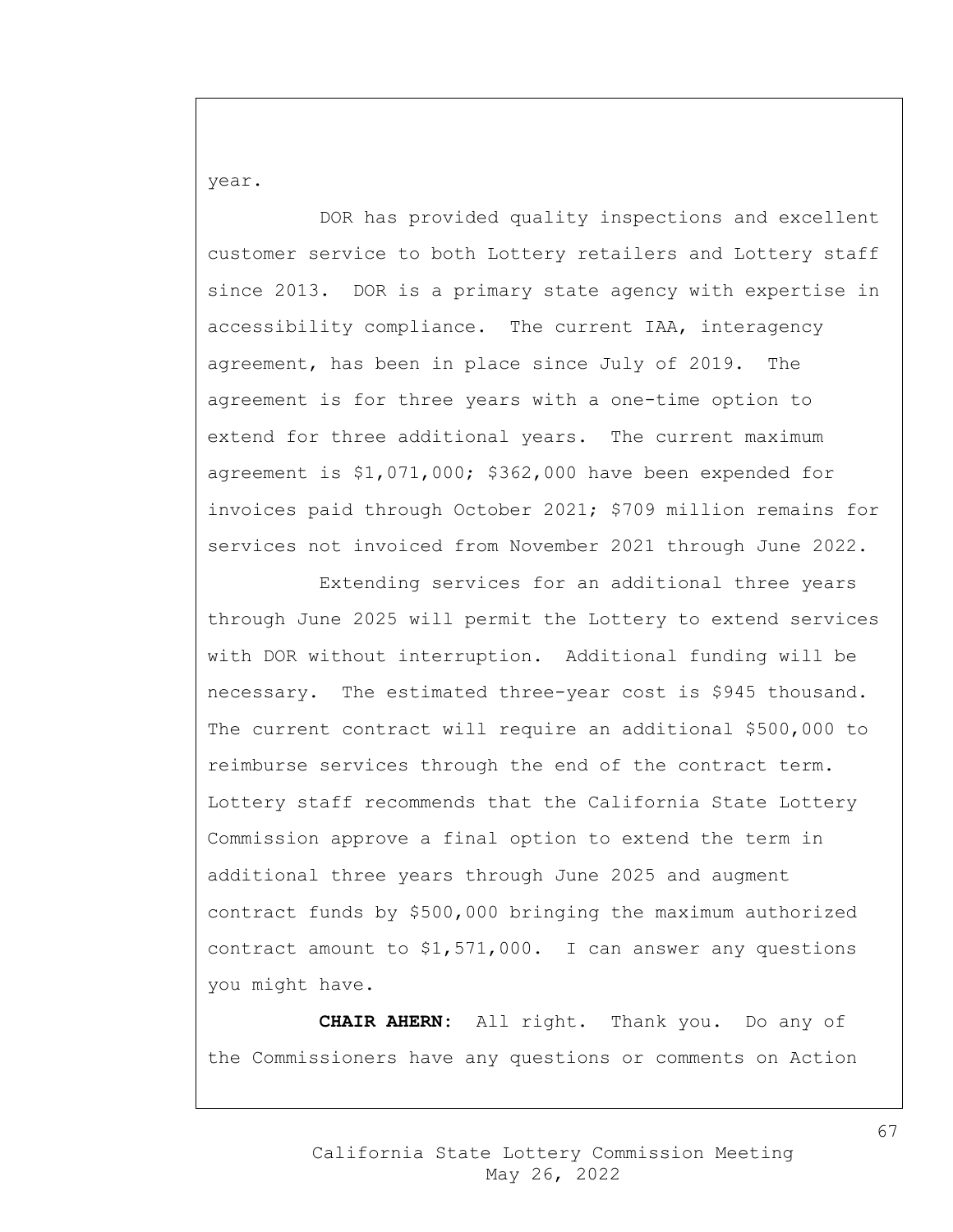Item 8b? Seeing none, does any member of the public want to address the Commission at this time regarding Action Item 8b? Hearing none, do I hear a motion to approve Action Item 8b, the Amendment on an Interagency Agreement with the Department of Rehabilitation?

**COMMISSIONER ALVIDREZ:** I'll move to approve.

**CHAIR AHERN:** We have a motion. Is there a second?

**COMMISSIONER STERN:** Second.

**CHAIR AHERN:** A motion and a second, will the secretary please call the roll?

**MS. TOPETE:** Commissioner Stern?

**COMMISSIONER STERN:** Yes.

**MS. TOPETE:** Commissioner Mills?

**COMMISSIONER MILLS:** Yes.

**MS. TOPETE:** Commissioner Alvidrez?

**COMMISSIONER ALVIDREZ:** Yes.

**MS. TOPETE:** Chairman Ahern?

**CHAIR AHERN:** Yes. All right. Sara, thank you. Motion passes. Safety protocols continue. Next up we will Action Item 8c in regard to Microsoft Unified Performance Level Support Agreement. And we will be calling on Jennifer Chan.

**DEPUTY DIRECTOR CHAN:** Good morning, Commissioners and Chairman. My name is Jennifer Chan, and I am the Deputy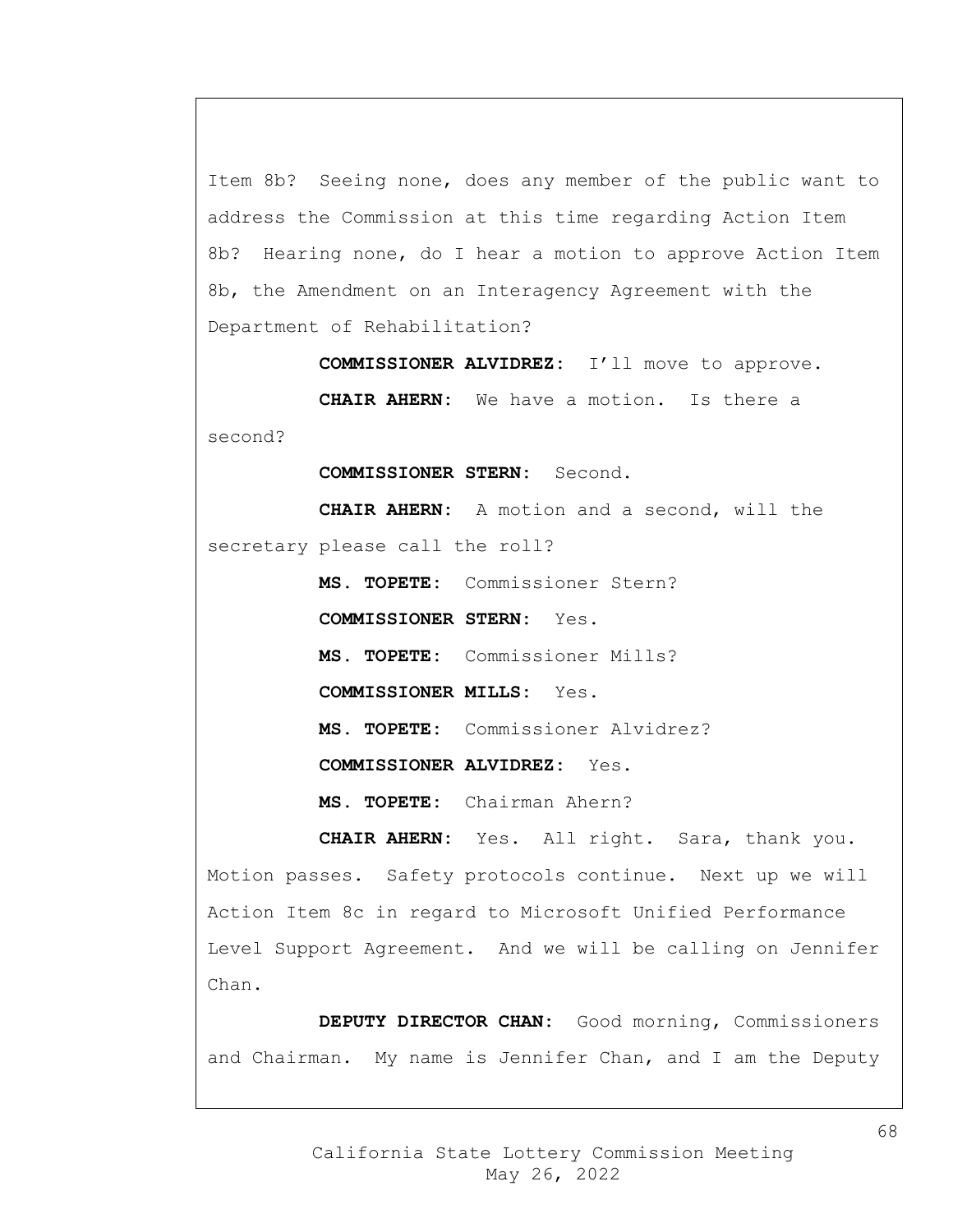Director of the Information Technology Services Division.

**CHAIR AHERN:** Good morning.

**DEPUTY DIRECTOR CHAN:** I am here to present Item 8c. Item 8c is a request to renew the Microsoft Unified Performance Level Support Agreement for a period of 12 months. As a Microsoft Shop, the Lottery has purchased specialized expert support for all Microsoft software products and services through the Microsoft Premiere Support. This provides the Lottery with specialized technical expertise, support and issue and incident resolution beyond the first level trouble shooting that information technology services staff are responsible for.

In 2019, the Lottery replaced its Microsoft Premiere Support agreement with an upgraded support model called Microsoft Unified Support. This change was made based on the Lottery's increased support needs and the evaluation of the best value of the support model's available.

With the Microsoft Unified Support, there are two tiers that are available. One is advanced and the other is performance. The Lottery selected the performance tier because it provides a maximum level of support including specifically a response time of 30 minutes or less for critical incidents. Since 2019, the cost of the Microsoft Unified Performance Level Support Agreement has increased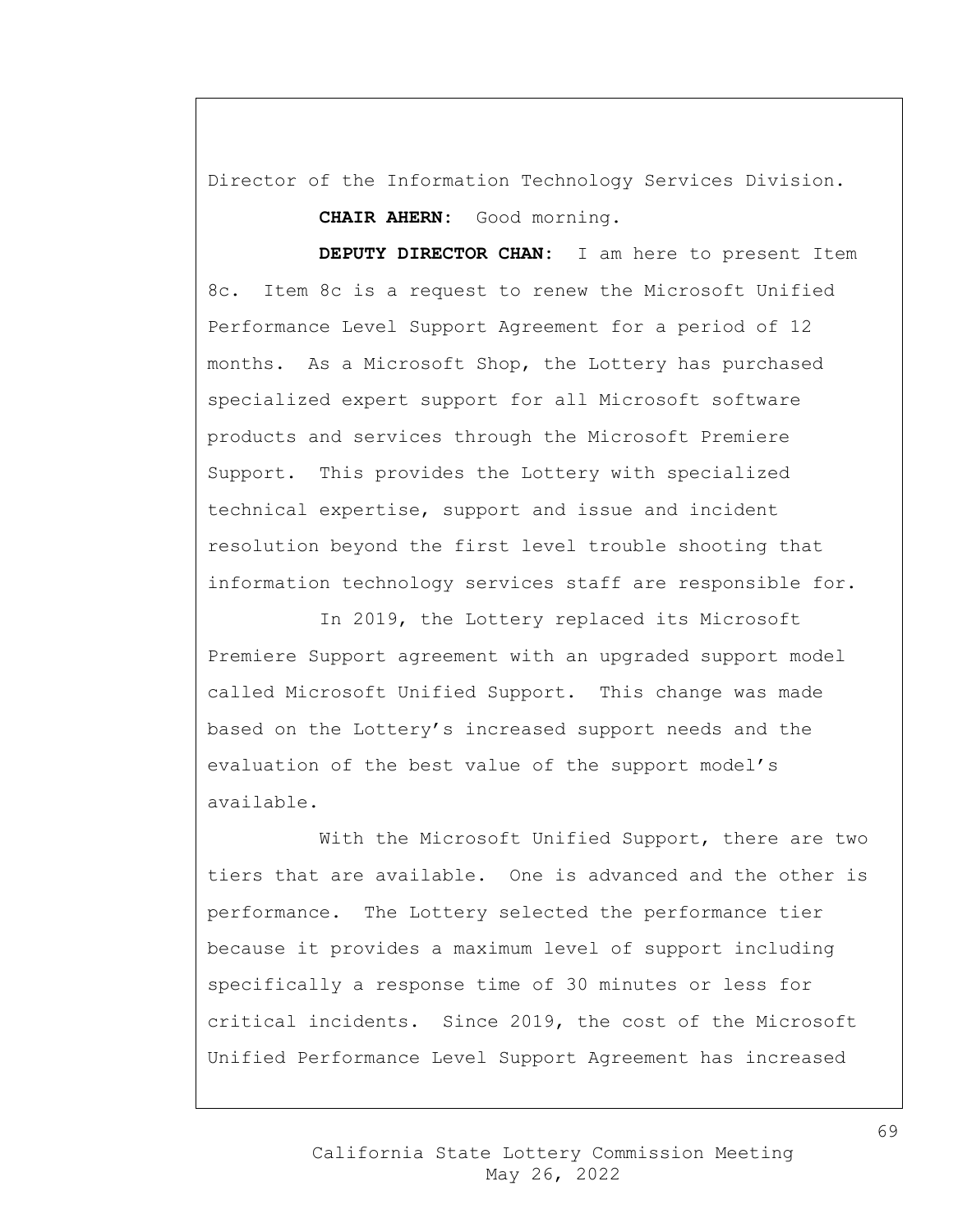incrementally but has not previously met the threshold to require Commission approval. However, for fiscal year 2022- 23, there are several critical Lottery technology initiatives that will require a team of specialized and dedicated support from expert level Microsoft-designated support engineers also called DSEs in addition to what is covered under the agreement. This additional need is the reason that the cost of the Microsoft Unified Performance Level Support Agreement is higher than in previous years.

For fiscal year 2022-23, the Microsoft Unified Performance Level Support Agreement and the Microsoft DSEs will support technology infrastructure initiatives related to cloud services, Azure, business productivity tools such as Microsoft Word and Excel, collaboration tools such as Microsoft Teams and SharePoint and data center tools that provide the critical infrastructure functions of virtualization, application development, network management, and database administration.

Of the four critical initiatives, as I mentioned, the first is Azure cloud infrastructure expansion and optimization. This enables the Lottery to address its aging end-of-life backup data center infrastructure and migrate to the cloud. Thereby reducing the overall hardware maintenance costs and support costs while also improving our disaster recovery capabilities.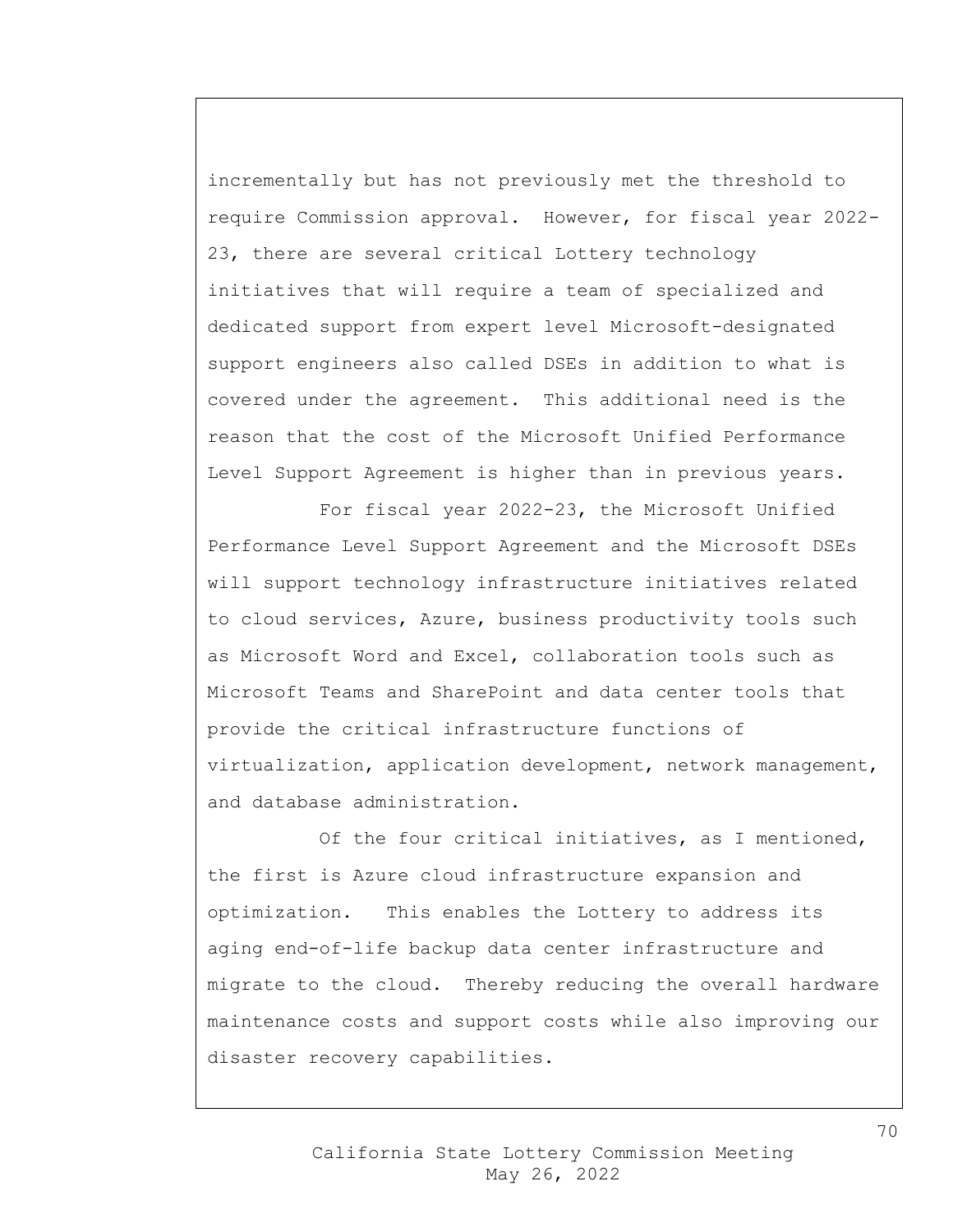The second is data warehouse modernization and migration. This aligns with our Lottery cloud strategy by leveraging cloud services and ensuring the continuity of our data warehouse capabilities. This is a continued modernization effort that provides the Lottery the ability to implement functionality like predictive analytics that will help with forecasting things such as sales.

The third is migration to SharePoint online. This also aligns with the Lottery's cloud strategy and enables the Lottery to address end-of-life and legacy components, improve our disaster recovery capabilities and increase our security posture while providing scalability and reliability while reducing our overall maintenance and support costs required for on prem hardware.

And the fourth is modernizing tools to support inhouse application development in Azure. This supports the Lottery's continued modernization of its internally developed applications and services by standardizing our development practices using Microsoft Power Platform.

Continuing the Microsoft Unified Performance Level Support Agreement is essential to conducting Lottery business and must remain uninterrupted. Lottery staff recommend that the Commission approve the renewal of the Microsoft Unified Performance Level Support Agreement. The total contract amount is \$829,072 with a term date of July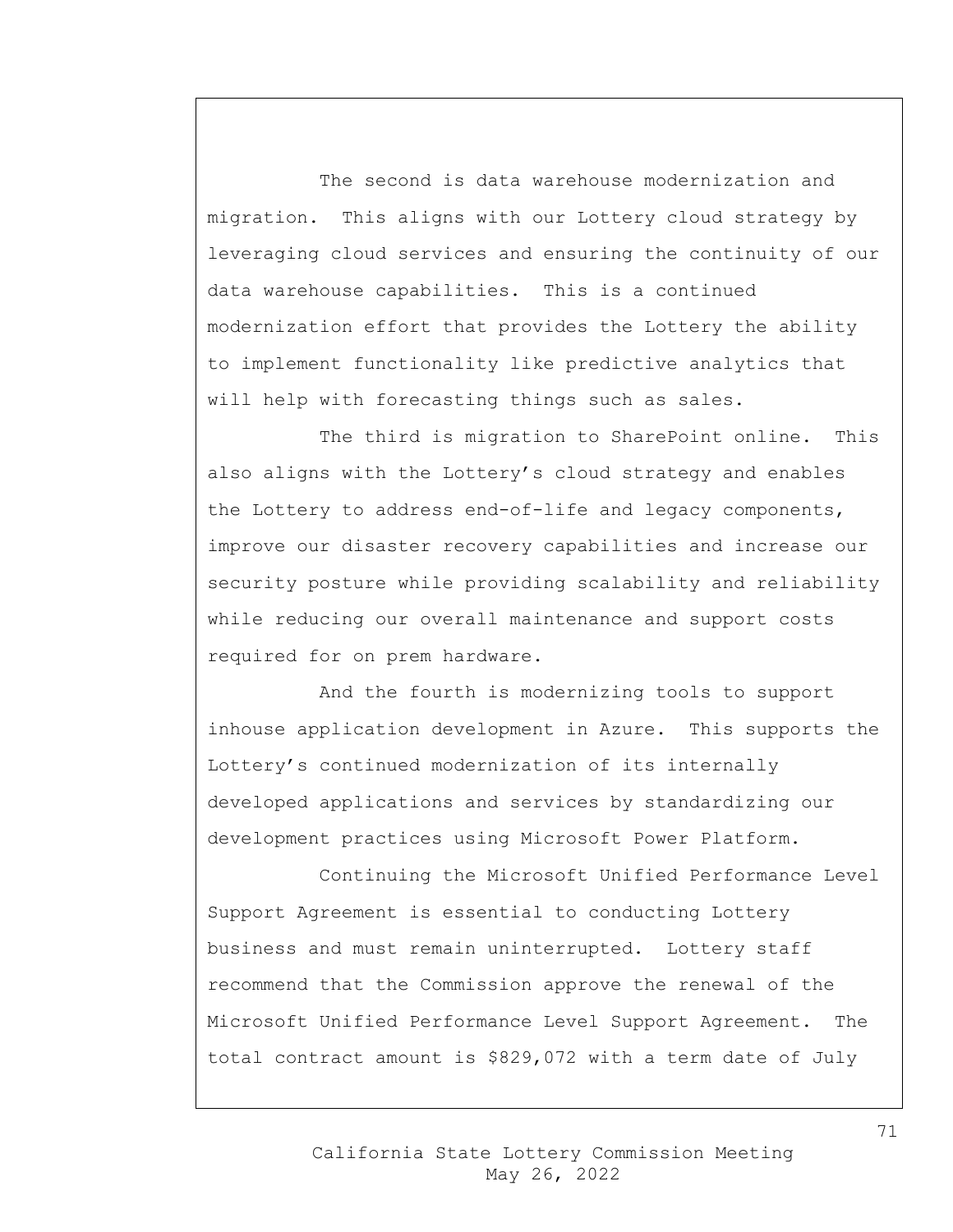6th, 2022 through July 5th of 2023. And I am happy to answer any questions you may have.

**CHAIR AHERN:** All right. Thank you, Jennifer. Do any of our Commissioners have any questions or comments regarding Action Item 8c?

**COMMISSIONER MILLS:** I have one comment. Thank you, Jennifer, for the presentation. I just wanted to acknowledge and recognize the utilization of the leverage procurement agreement with DGS. I just think that is a really smart move. Not only does it save the time and cost of going through your own RFP process, but it really leverages the buying power of the entire state of California so that gives me great comfort that we are indeed getting best price for these services. So, well done.

**DEPUTY DIRECTOR CHAN:** Thank you.

**CHAIR AHERN:** All right. Thank you.

**COMMISSIONER STERN:** Just one quick question as it relates to the Epicore implementation. Does that sit on top of Microsoft infrastructure?

**DEPUTY DIRECTOR CHAN:** I'm sorry?

**COMMISSIONER STERN:** Does the Epicore

implementation run on top of Microsoft?

**DEPUTY DIRECTOR CHAN:** It runs off of or has some integration points to some of the Microsoft operating pieces, but it is a separate implementation and a separate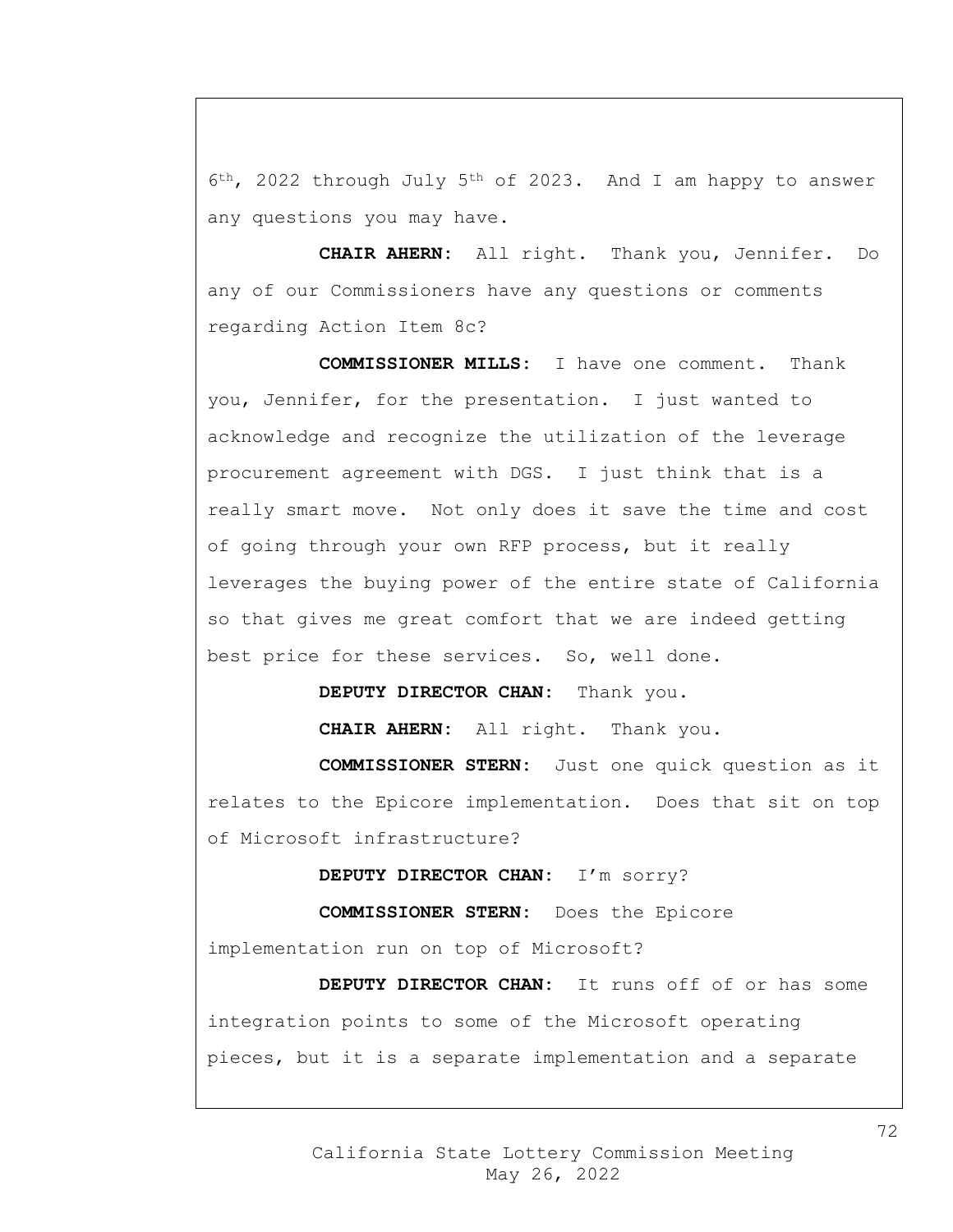application.

**COMMISSIONER STERN:** Okay. Thank you.

**CHAIR AHERN:** All right. And formalities, does any member of the public want to address the Commission at this time regarding Action Item 8c? Hearing none, do I hear a motion to approve Action Item 8c Microsoft Unified Performance Level Support Agreement?

**COMMISSIONER MILLS:** I'll move to approve.

**CHAIR AHERN:** We have a motion to approve. Is there a second?

**COMMISSIONER STERN:** Second.

**CHAIR AHERN:** Motion and a second. Will the secretary please call the roll?

**MS. TOPETE:** Commissioner Stern?

**COMMISSIONER STERN:** Yes.

**MS. TOPETE:** Commissioner Mills?

**COMMISSIONER MILLS:** Yes.

**MS. TOPETE:** Commissioner Alvidrez?

**COMMISSIONER ALVIDREZ:** Yes.

**MS. TOPETE:** Chairman Ahern?

**CHAIR AHERN:** Yes. All right, Jennifer. Thank

you very much.

**DEPUTY DIRECTOR CHAN:** Thank you.

**CHAIR AHERN:** Next Action Item is 8d. And 8d has been removed from the agenda as stated earlier. So, we are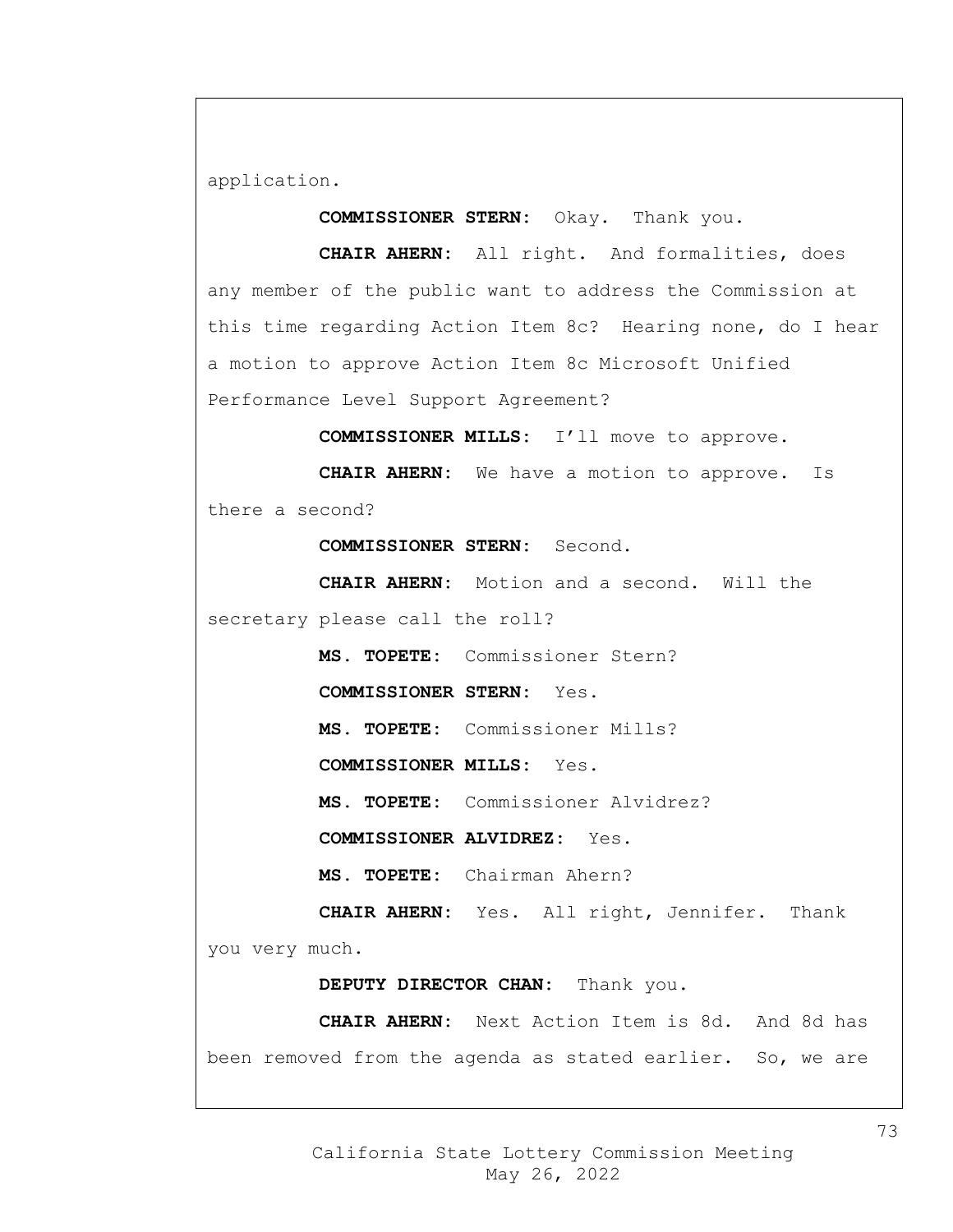moving on to Action Item 8e, Amendment to Statewide Modular Systems Furniture Services Contract, Tiffany Donohue.

> **DEPUTY DIRECTOR DONOHUE:** Good morning. **CHAIR AHERN:** Good morning, Tiffany.

**DEPUTY DIRECTOR DONOHUE:** Good morning, Chief Deputy Chima.

**CHIEF DEPUTY DIRECTOR CHIMA:** Good morning. **DEPUTY DIRECTOR DONOHUE:** It's good to see everybody. As Commissioner Ahern indicated, my name is Tiffany Donohue. I'm the Deputy Director of the Operations Division. Hopefully, I'm not too loud on the microphone. I speak kind of loudly. I'm here to present Agenda Item 8e seeking the Commission's approval of an amendment to the Lottery's agreement with Western Contract Furnishers.

This amendment will extend the term of the Lottery's agreement for an additional two-year period through June 14th, 2024. Apologies, I do have to lower my mask. It fogs up my glasses and I can't see.

Western Contract Furnishers provides the Lottery with design services, provides labor and modular components required to maximize the Lottery's facility's square footage and to provide a better built environment for all of our employees statewide. The Commission approved the Lottery's agreement with Western Contract Furnishers in June 2019 for \$300,000 and a term of three years. I did want to take an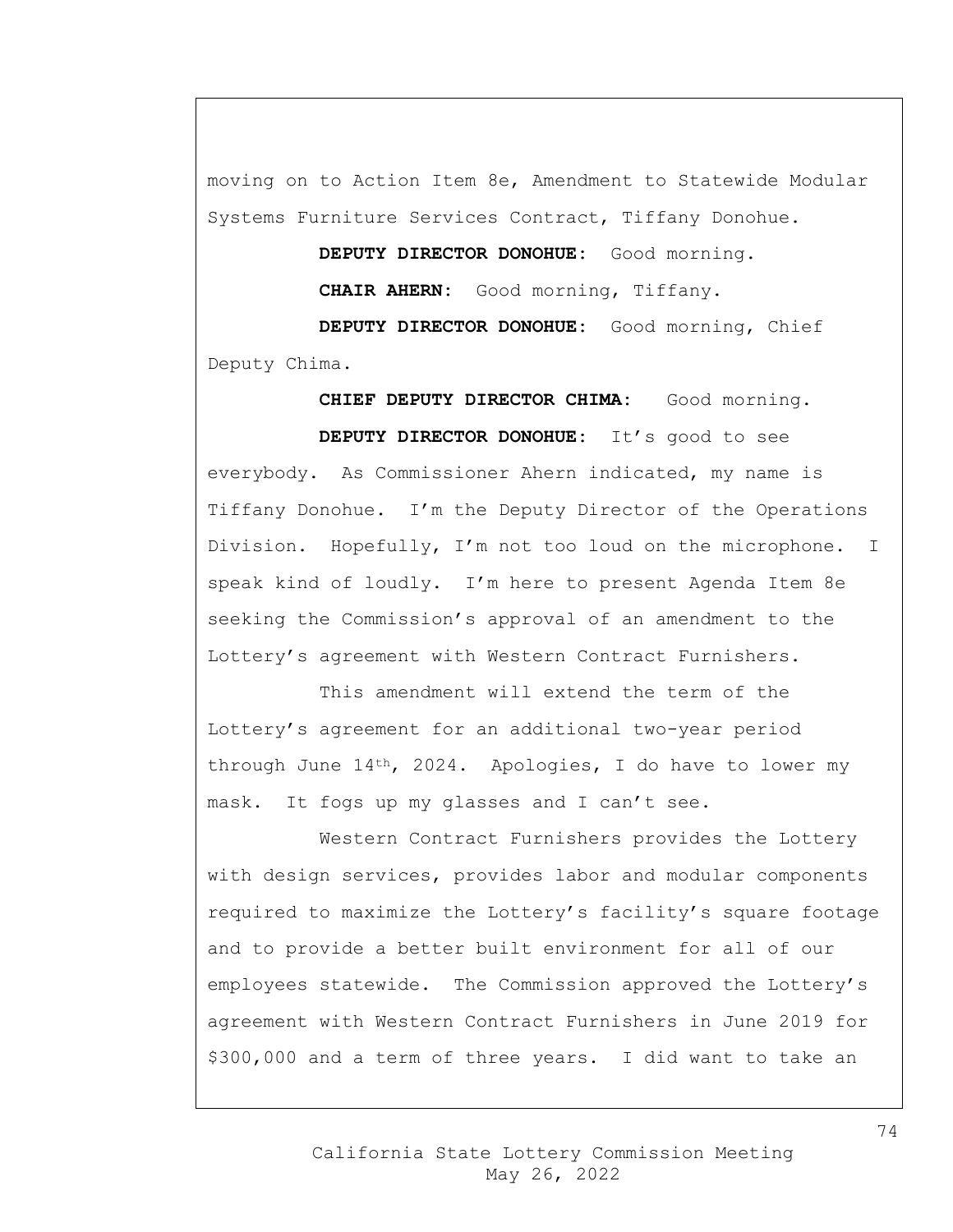opportunity to correct an error in the written agenda item regarding the agreement with Western Contract Furnishers being competitively bid. That was incorrect. The selection of Hayworth Furniture, which this contractor provides, was part of a competitive process, but the agreement with Western Contract Furnishers was let via sole source as they are only supplier of Hayworth Furniture in Northern California. And that is why we chose to go with that vendor.

In November of 2019, the Commission subsequently approved an amendment to increase funding by \$2,420,000 for a project to optimize the Lottery's Headquarters' building, which had reached capacity. Shortly after the Commission approved that amendment, the COVID-19 pandemic hit, and the Lottery put a hold on all renovation projects statewide thereby eliminating the need to address that space reconfiguration and optimization project.

This calendar year, the Lottery will be implementing a formal telework program and as part of that program, these services will again be required. The services that Western Contract Furnishers provides also support the Lottery's payment of claims at the District Offices. Both of these efforts require modular furniture procurement, reconfiguration and installation services. The Lottery does not require additional funding to progress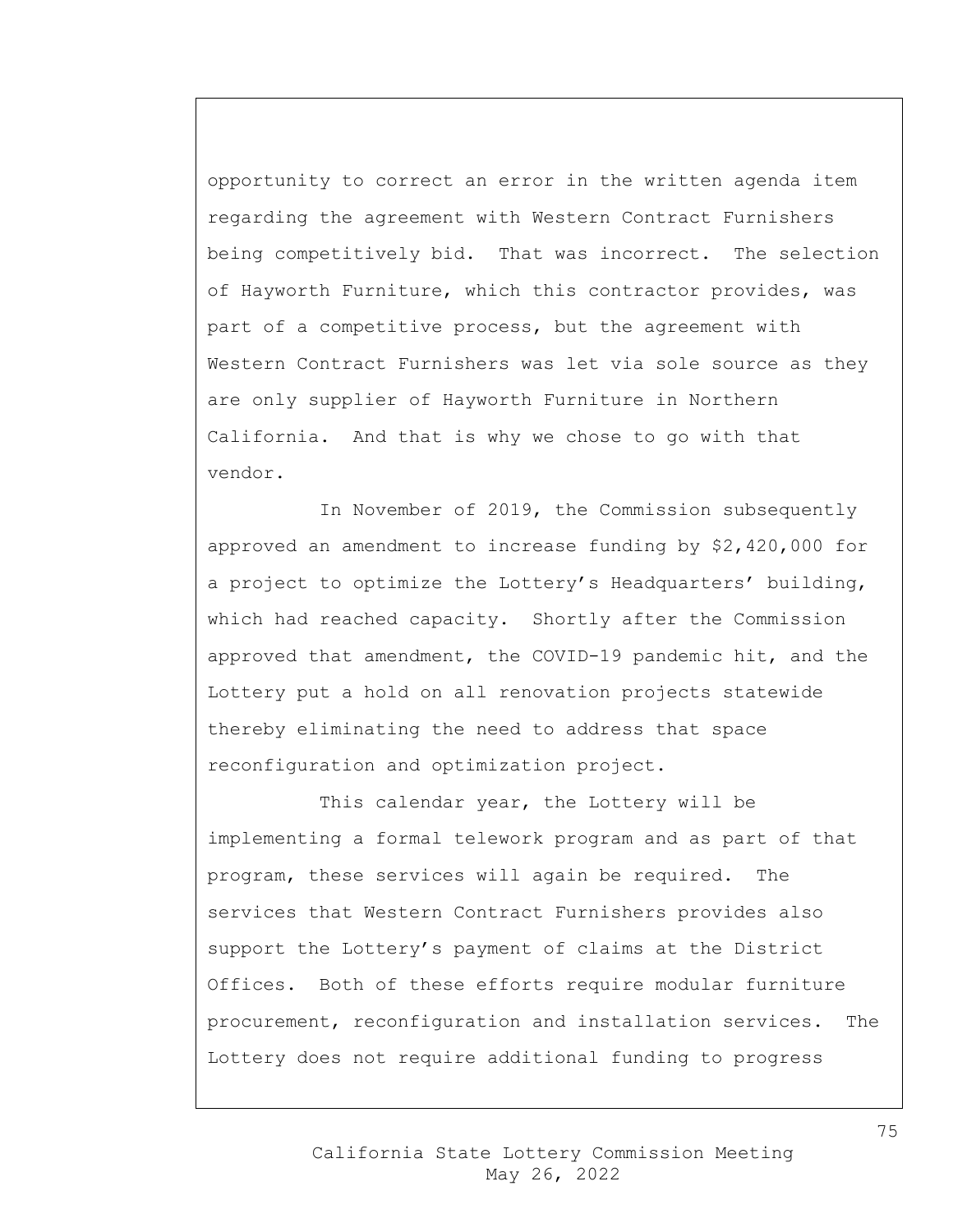these two projects as little of the contract budget has been spent over the last two years and the Lottery anticipates the remaining balance is sufficient to cover those projects.

In conclusion, the Lottery seeks the Commission's approval of an amendment to its agreement with Western Contract Furnishers to extend the term of our agreement for an additional two-year period through June 14, 2024. And I can answer any questions you may have.

**CHAIR AHERN:** Okay. Tiffany, thank you. Do you have a question?

**COMMISSIONER MILLS:** I do have a question. Hi, Tiffany. Thank you for the presentation. Can you say a little bit more about the sole source contract? Specifically, what are the products or services that are being provided and then what steps did the Lottery take to ensure we were getting best price out of this sole source contract?

**DEPUTY DIRECTOR DONOHUE:** Absolutely. So, the sole source, it really is more of like a regional proprietary supplier situation, but the way that the Lottery Act defines a sole source, it really does kind of fall under that category. And so, Hayworth Furniture, the Lottery went through a competitive process laying out their specifications before they came into this facility and Hayworth was the selected furniture provider from that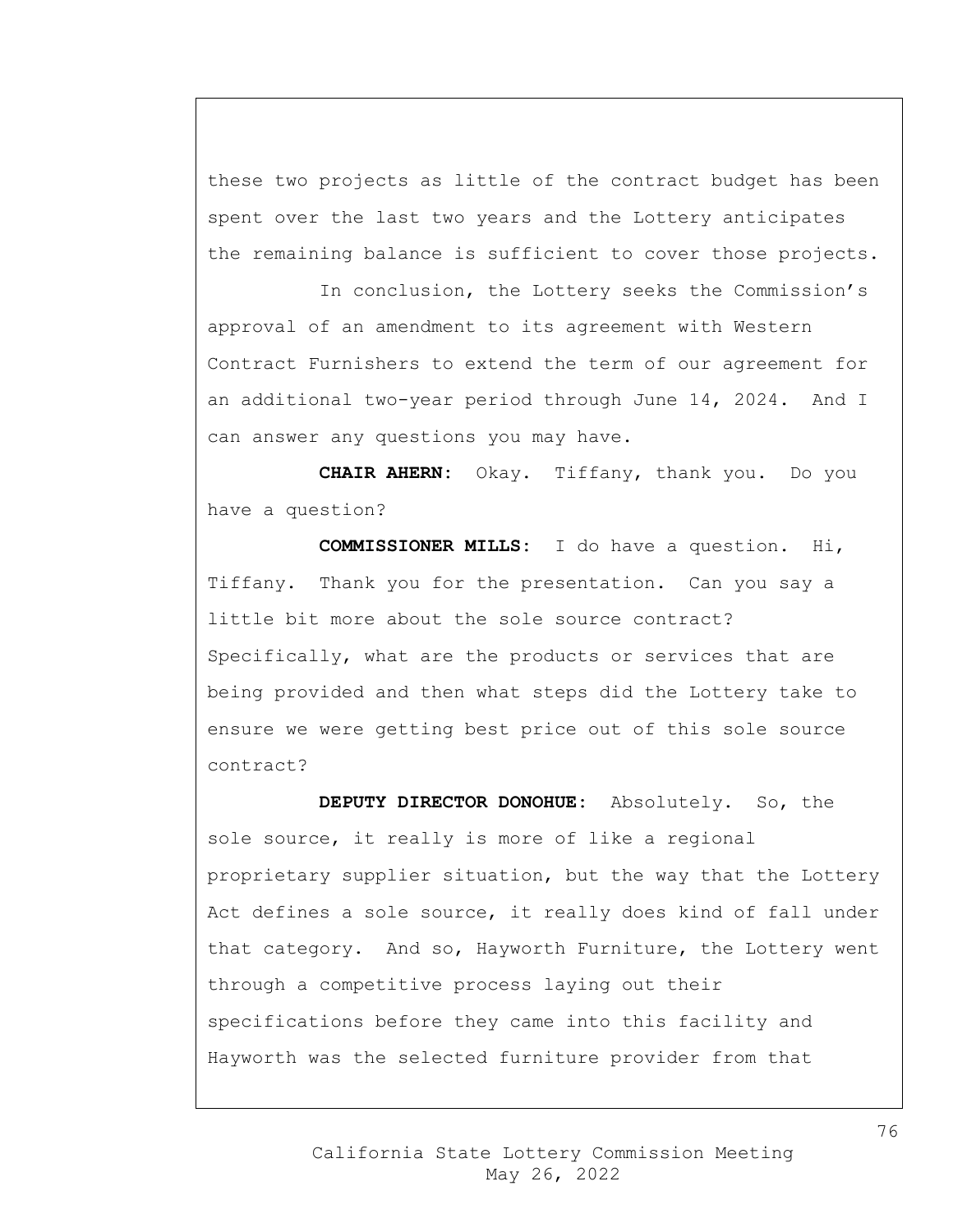competitive process. And then from that point, then the Lottery looked at who could supply that furniture for the Lottery, and it is Western Contract Furnishers.

## **COMMISSIONER MILLS:** Okay.

**DEPUTY DIRECTOR DONOHUE:** In addition to that, they do provide designing services for each of our floor plates. So, they help us understand how we can best utilize our internal space, what modular configuration setups would best support the type of business that the Lottery does on a daily basis. And so, they help us design that. They also provide the installation providers, which is the labor of that agreement to come in and install the designed concepts of that modular reconfiguration project.

As far as the labor requirements, those are per diem type labor providers and so, we are held to certain requirements in who we secure and the rates that we pay them. So, we do not have a lot of flexibility in best value on that because it is defined. In terms of cost for design services and the furniture, we do do some price comparison just to make sure that we are in a good ballpark as to what we are spending, but we really are, you know, kind of committed to the Hayworth product at this point.

In the future, as we continue to grow and evolve, the Lottery does plan to put this particular service contract back out to bid to see what other type of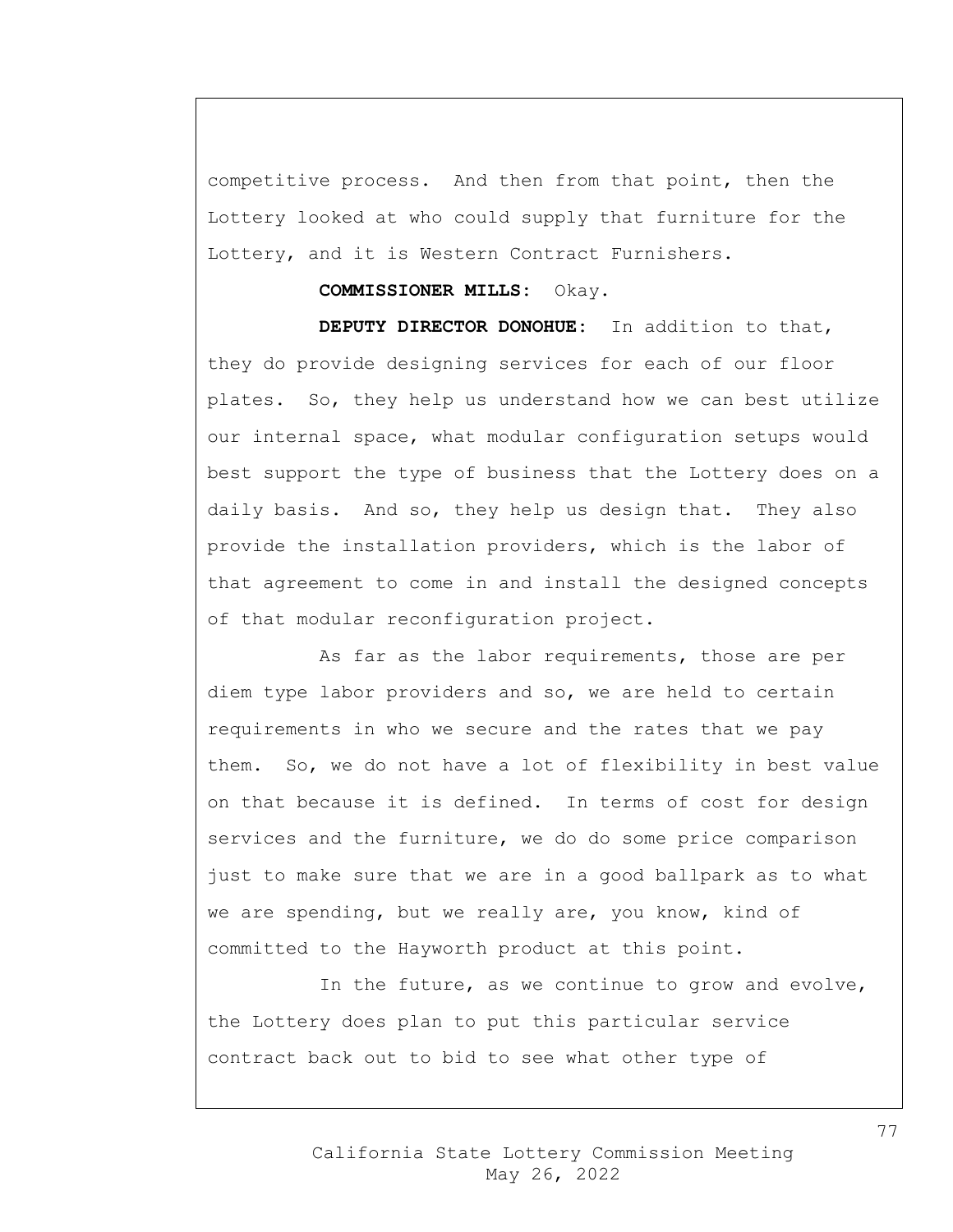opportunity we can find in terms of getting providers and if there is better value to be had out there.

**COMMISSIONER MILLS:** All right. Thank you.

**DEPUTY DIRECTOR DONOHUE:** Does that answer your question?

**COMMISSIONER MILLS:** It did. Thank you.

**CHAIR AHERN:** Any other questions? All right. Does any member of the public want to address the Commission at this time regarding Action Item 8e? Hearing none, do I hear a motion to approve Action Item 8e, Amendment to Statewide Modular Systems Furniture Services Contract?

**COMMISSIONER MILLS:** I'll move to approve.

**CHAIR AHERN:** We have a motion to approve. Is there a second?

**COMMISSIONER STERN:** Second.

**CHAIR AHERN:** We have a motion and a second. Will the secretary please call the roll?

**MS. TOPETE:** Commissioner Stern?

**COMMISSIONER STERN:** Yes.

**MS. TOPETE:** Commissioner Mills?

**COMMISSIONER MILLS:** Yes.

**MS. TOPETE:** Commissioner Alvidrez?

**COMMISSIONER ALVIDREZ:** Yes.

**MS. TOPETE:** Chairman Ahern?

**CHAIR AHERN:** Yes. All right. Tiffany, thank you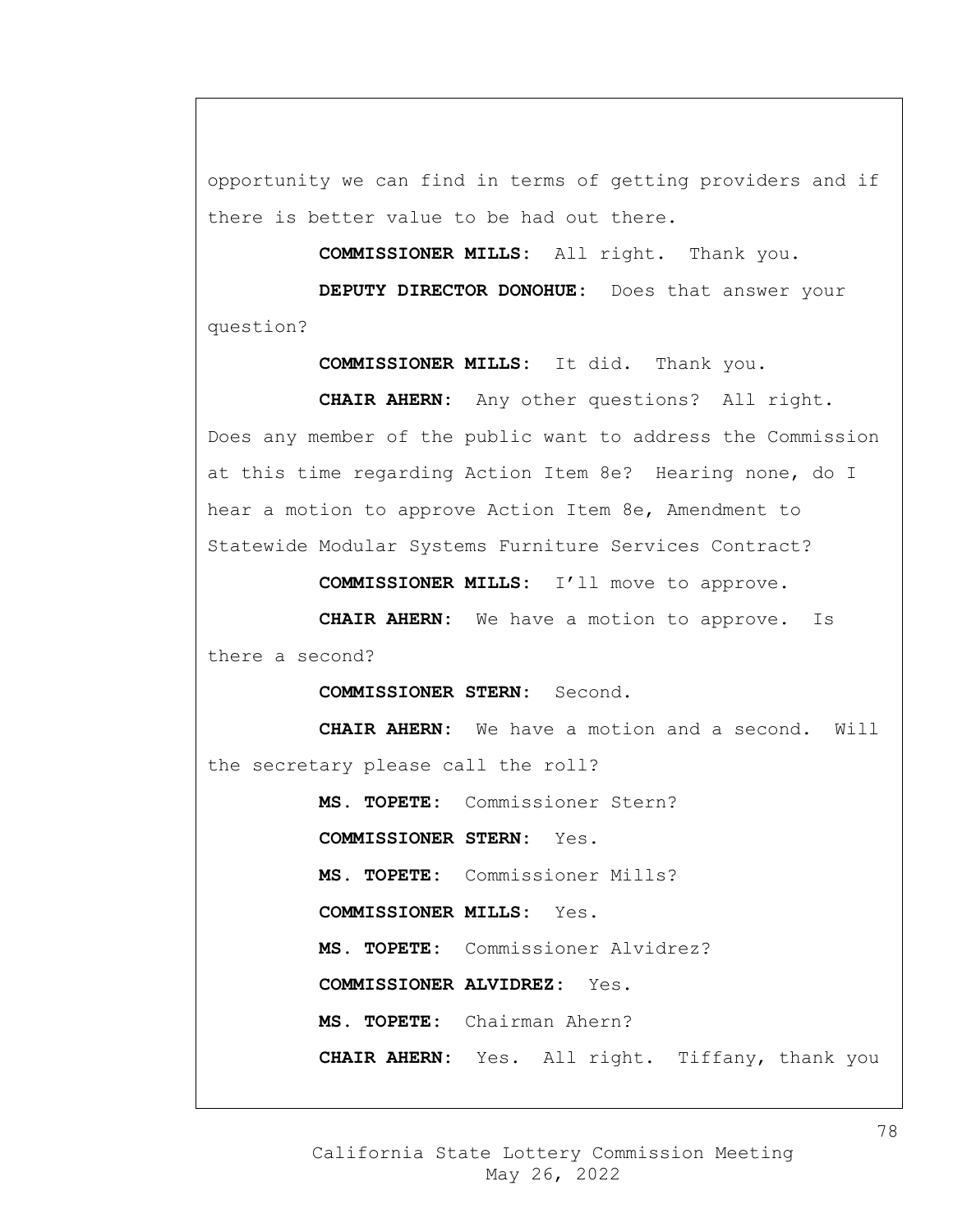very much. Motion is approved. Next, we will move on to Action Item 8f. (Inaudible) again for the second time today, Sharon Allen. Sharon is going to give us a brief overview on 8f1 through 8f3 and then proceed each item for voting purposes. This is about Contract Amendments Concerning Bulk Delivery Services.

> **DEPUTY DIRECTOR ALLEN:** All right. Hi, again. **CHAIR AHERN:** And hello again.

**DEPUTY DIRECTOR ALLEN:** It's been a long time. All right. I will do the overview first. The Lottery's two distribution centers are responsible for shipping Scratchers' products to our 23,000 retailers. In addition, they also move Scratchers and point-of-sale materials between the two distribution centers and to the district offices. Typically, these shipments are large, bulk quantities on freight pallets. It is necessary to move product between the two distribution centers to balance inventory. The distribution centers receive the initial shipment of Scratchers and point-of-sale from the manufactures. Due to sales and campaign schedules, these initial shipments often become unbalanced, and inventory needs to be transported from one distribution center to the other.

The distribution centers also support the efforts of the field sales team to service retailers by shipping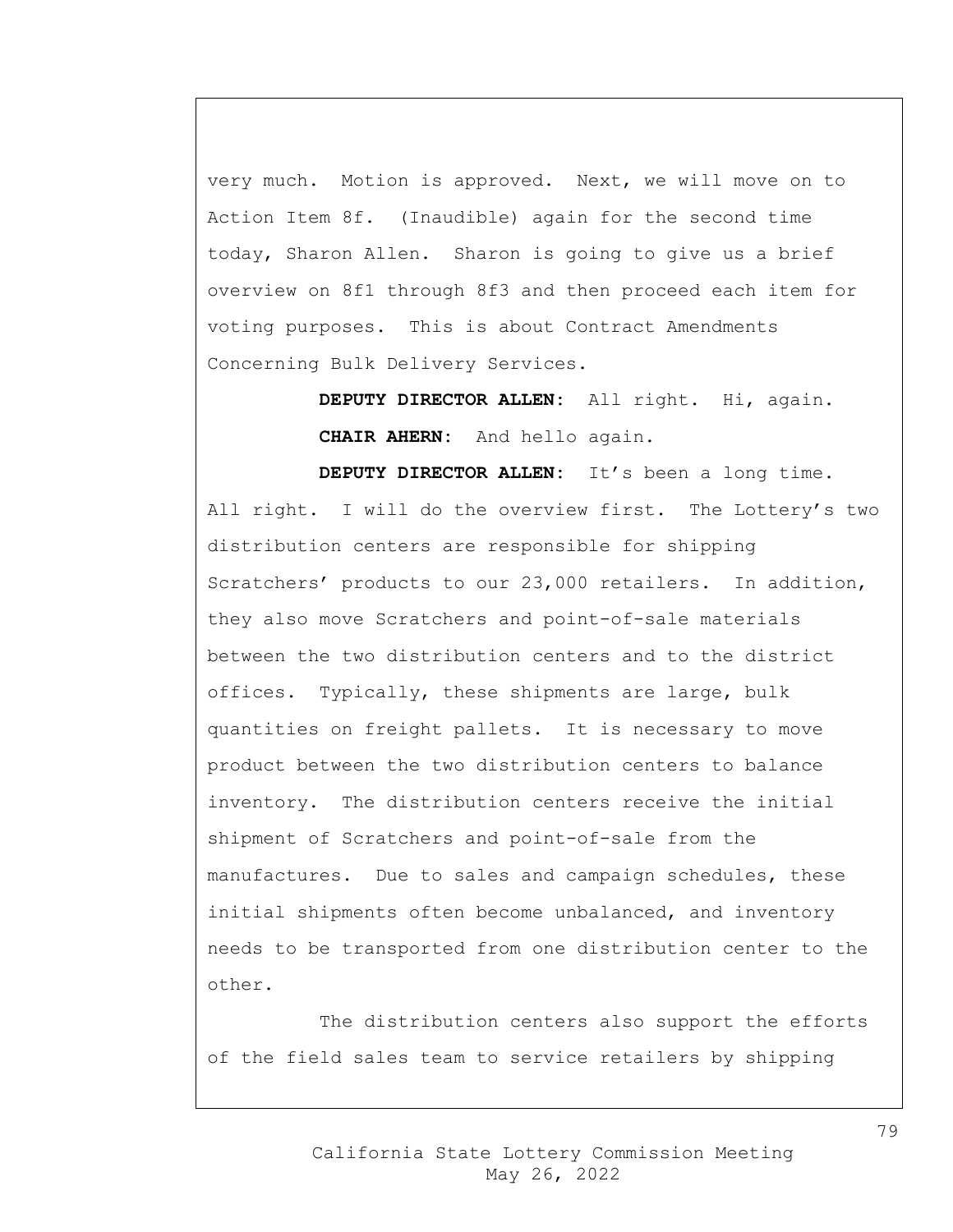bulk quantities of Scratchers and point-of-sale to the Lottery's nine district offices. The needs of each DO also vary depending on sales trends and campaign activity. In order to meet retailer needs and avoid out of stocks, it is critical for the Lottery to have a fast, secure, and reliable method of balancing inventory between distribution centers and to transport product and point-of-sale to the district offices when needed.

The Lottery has been using informal procurements and short-term purchase orders. However, the Lottery identified that utilizing contracted vendors would provide more timely and secure service, thus providing better service to our retailer partners while also better maximizing sales.

In January of 2022, an IFB for these services was released with a contract term of three years with an option to extend for two additional one-year terms. However, due to the unique logistical needs of each type of shipment, the IFB allowed vendors best suited for each type of delivery to bid on the work. As a result, the evaluation team identified three vendors to provide these services. One to ship from distribution center to distribution center, one to ship from the distribution center to the district offices in Northern California, and one to ship from the distribution center to the district offices in Southern California.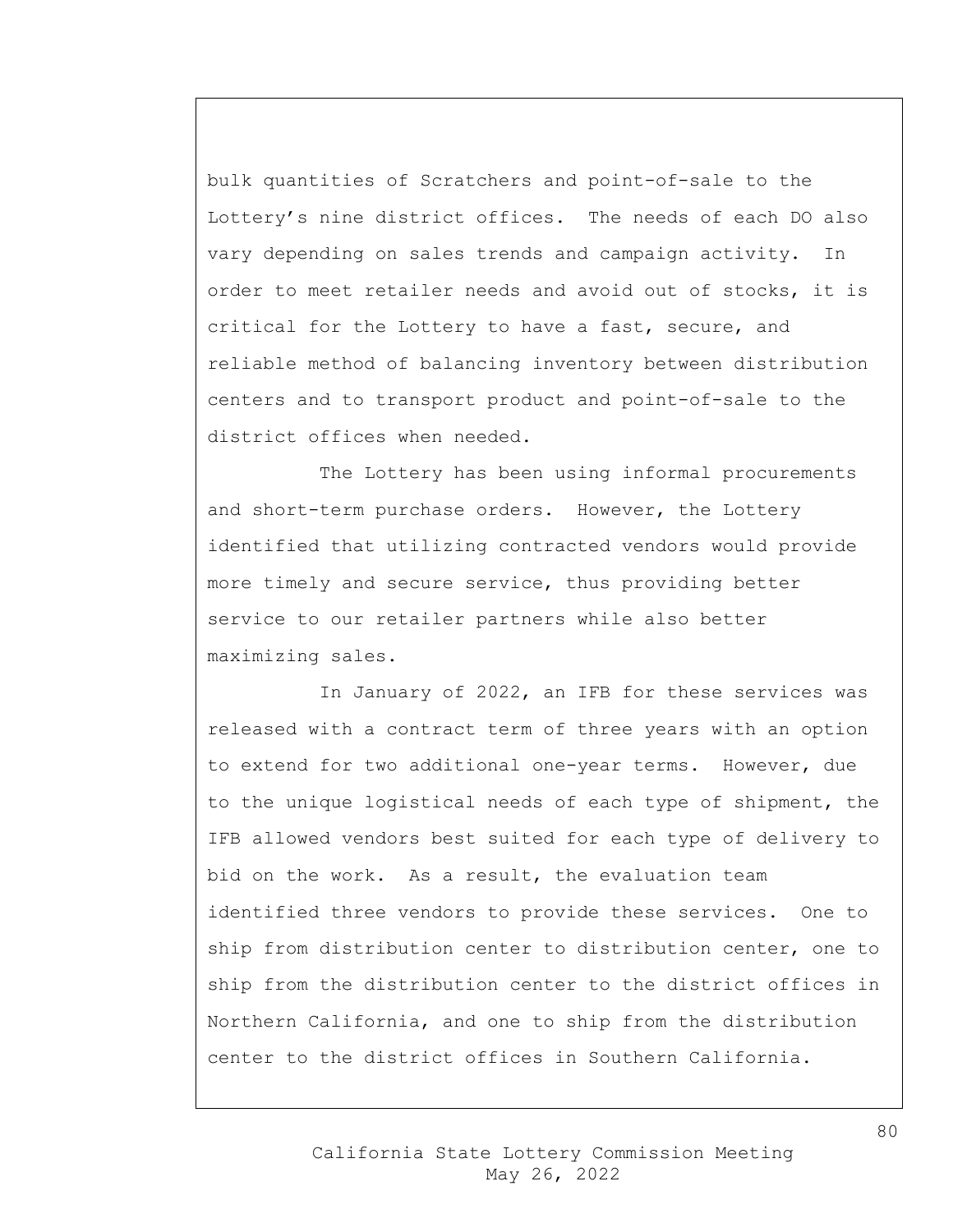The three vendors were selected based solely on price. These vendors will provide the best cost value to the Lottery while meeting the Lottery's service and security requirements. Additionally, the fixed rate price schedule provided by each vendor offered the lowest amount of price increases through the life of the contracts.

I'd be happy to answer any questions now or we can go into the three contract items.

**CHAIR AHERN:** I think you answered my questions during the briefing. Thank you.

**DEPUTY DIRECTOR ALLEN:** Okay. The new service or new contracts for us. All right. The first item is Item 8f1 Mytess Designated Bulk Carrier Services Contract. Mytess was selected as the vendor to provide designated bulk carrier services between the two distribution centers. Using historical averages and projected growth, the Lottery estimates a total contract expenditure authority of \$400,000 for the three-year contract is needed. We recommend that the Commission approve the award of the designated bulk carrier services contract to Mytess for a term of three years and a maximum authorized contract expenditure of \$400,000.

**CHAIR AHERN:** Okay. Do any of the Commissioners have any questions or comments regarding Action Item 8f1? I just had a comment. I didn't realize your guys were moving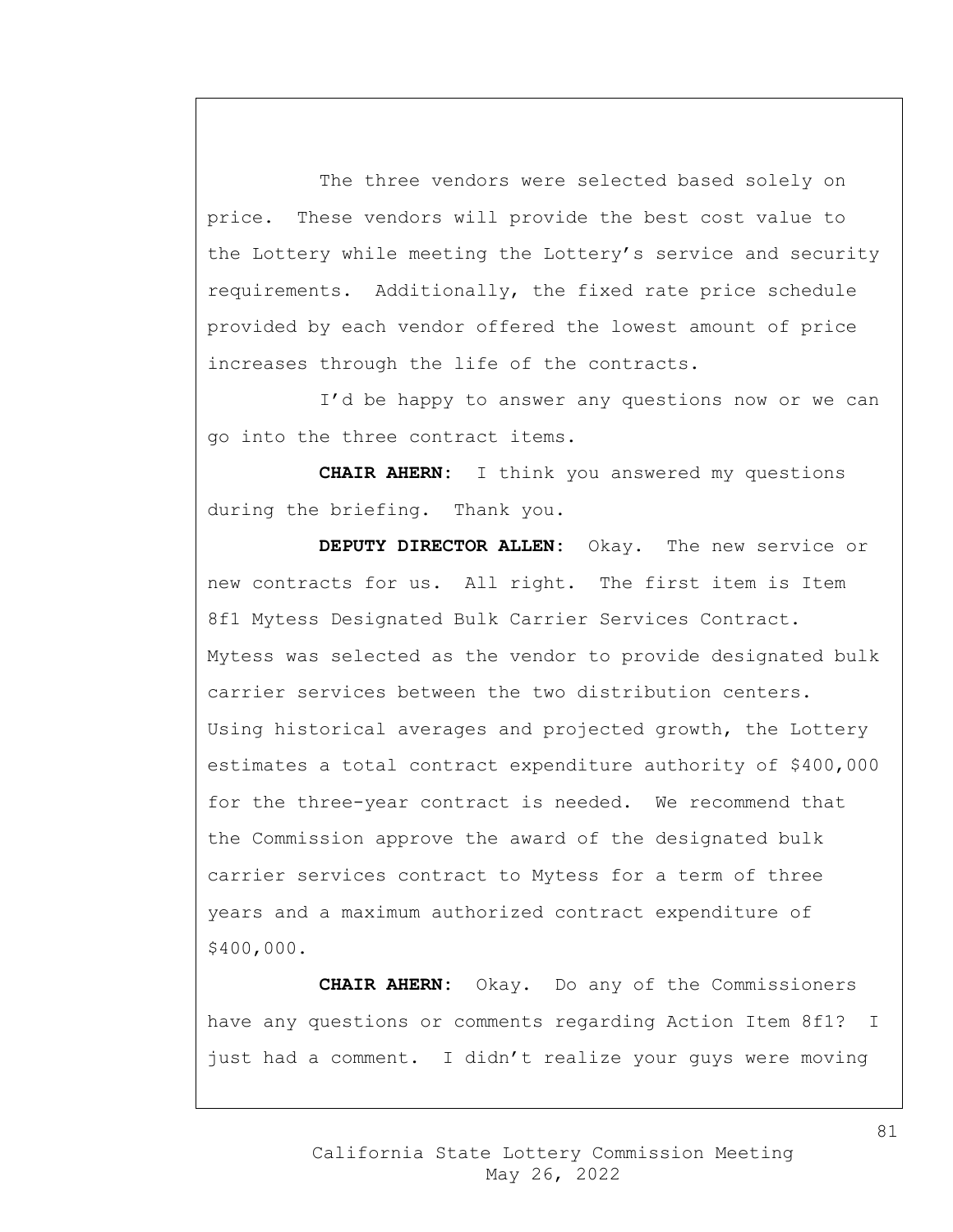things that weighed up to 90,000.

**DEPUTY DIRECTOR ALLEN:** Yeah, a big pallet. That's why we need the big tractor trailers to go from distribution center to distribution center, big pallets of Scratchers.

**CHAIR AHERN:** Well, that's interesting and informative. So, thank you. Okay. No other questions, we will go to members of the public want to address the Commission at this time regarding Action Item 8f1? Hearing none, do I hear a motion to approve Action Item 8f1, the Mytess Designated Bulk Carrier Services Contract?

**COMMISSIONER STERN:** Motion to approve 8f1.

**CHAIR AHERN:** We have a motion. Is there a second?

**COMMISSIONER ALVIDREZ:** I second.

**CHAIR AHERN:** Motion and a second. Will the secretary please call the roll?

**MS. TOPETE:** Commissioner Stern? **COMMISSIONER STERN:** Yes. **MS. TOPETE:** Commissioner Mills? **COMMISSIONER MILLS:** Yes. **MS. TOPETE:** Commissioner Alvidrez? **COMMISSIONER ALVIDREZ:** Yes. **MS. TOPETE:** Chairman Ahern? **CHAIR AHERN:** Yes. All right, Sharon 8f1 is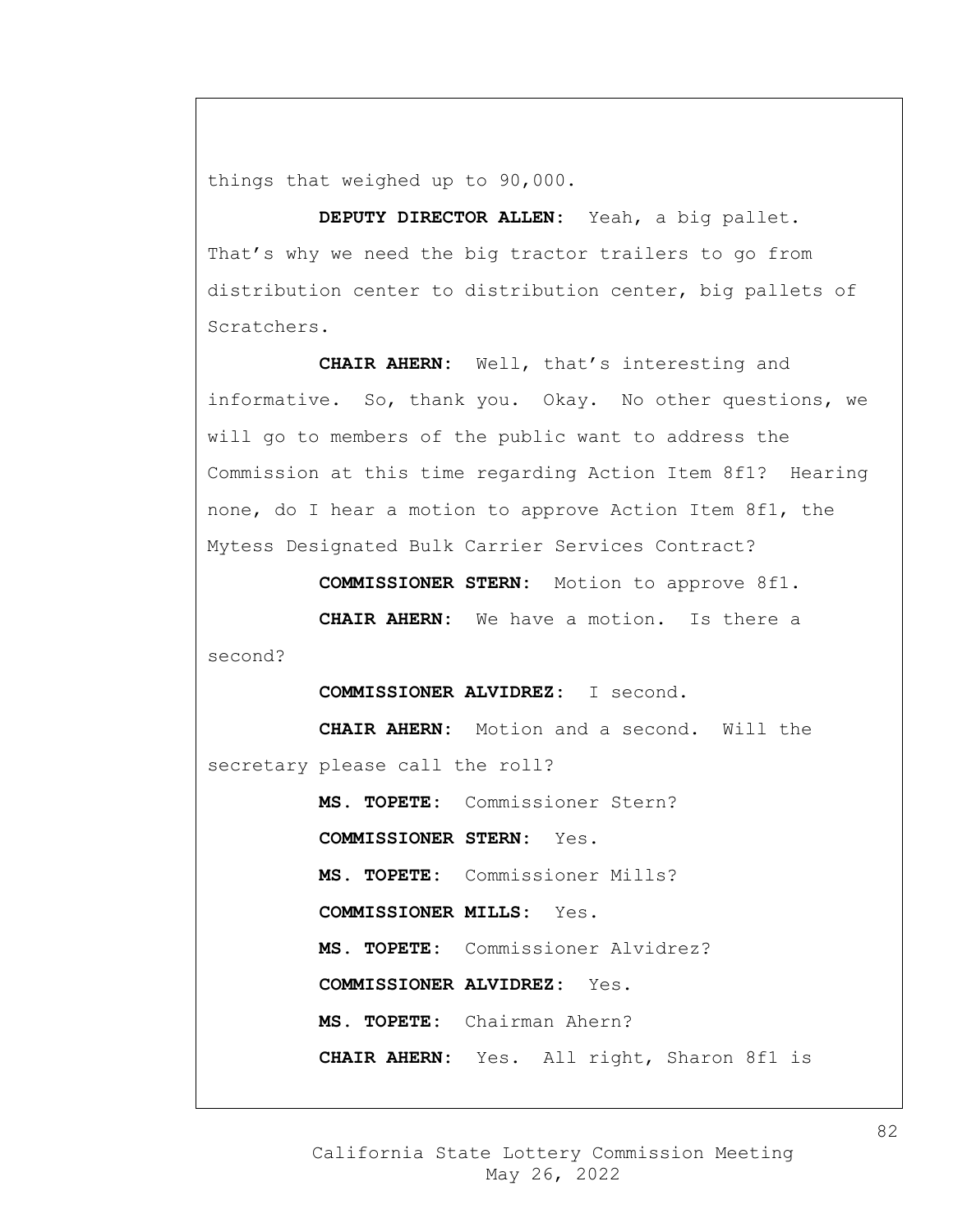approved. We will move on to 8f2.

**DEPUTY DIRECTOR ALLEN:** Thank you. This is PacTrack Designated Bulk Carrier Services Contract. PacTrack was selected as the vendor to provide the Lottery with designated bulk carrier services from the Southern Distribution Center to the five southern district offices. Using historical averages and projected growth, we estimate the total expenditure authority needed is \$478,000 for the three-year contract. We recommend the Commission approve the award of this contract to PacTrack for a term of three years and maximum authorized contract expenditure of \$478,000. Any questions on PacTrack?

**CHAIR AHERN:** All right. Any Commissioners have any questions or comments regarding Action Item 8f2? Only thing that is hard in the briefing is to keep up with all your initials that you are using. I had to write them down to keep up with you.

**DEPUTY DIRECTOR ALLEN:** I gotcha.

**CHAIR AHERN:** All right. Does any member of the public want to address the Commission at this time regarding 8f2? Seeing none, will do a motion to approve Action Item 8f2, the PacTrack Designated Bulk Carrier Services Contract. **COMMISSIONER MILLS:** Move to approve. **CHAIR AHERN:** We have a motion. Is there a

second?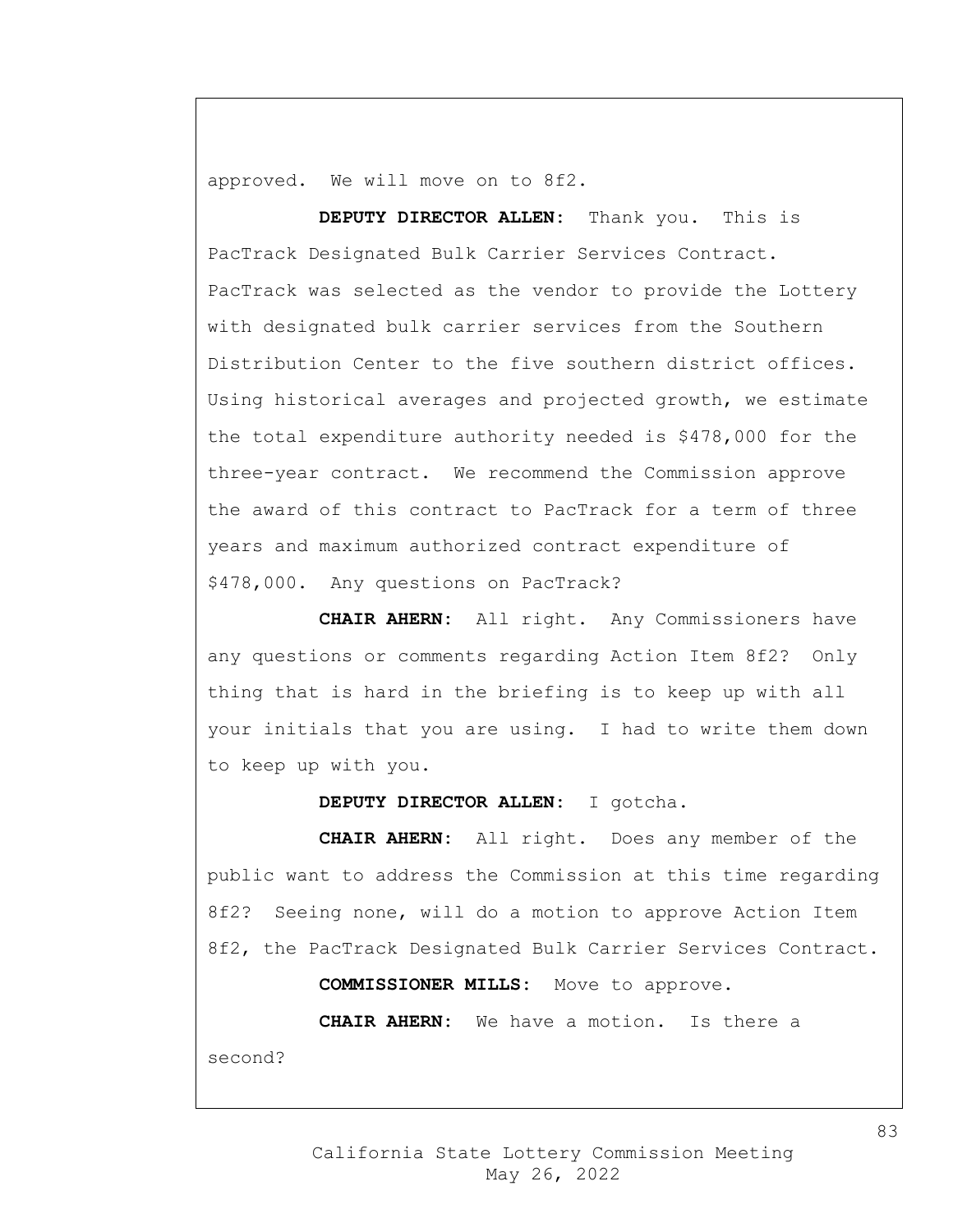**COMMISSIONER STERN:** Second.

**CHAIR AHERN:** We have a motion and a second, will the secretary please call the roll?

> **MS. TOPETE:** Commissioner Stern? **COMMISSIONER STERN:** Yes. **MS. TOPETE:** Commissioner Mills? **COMMISSIONER MILLS:** Yes. **MS. TOPETE:** Commissioner Alvidrez? **COMMISSIONER ALVIDREZ:** Yes. **MS. TOPETE:** Chairman Ahern?

**CHAIR AHERN:** Yes. All right. Ladies and gentleman, we continue on with the Great Sharon will proceed with 8f3.

**DEPUTY DIRECTOR ALLEN:** All right. This is GG Delivery Designated Bulk Carrier Services Contract. GG Delivery was selected as the vendor to provide the Lottery with designated bulk carrier services from the Northern Distribution Center to the four northern district offices. Using historical averages and projected growth, we estimate the total expenditure authority of \$320,000 will be needed. We recommend the Commission approve the award of this contract to GG Delivery for a term of three years and maximum authorized contract expenditure authority of \$320,000.

**CHAIR AHERN:** Okay. Any Commissioners have any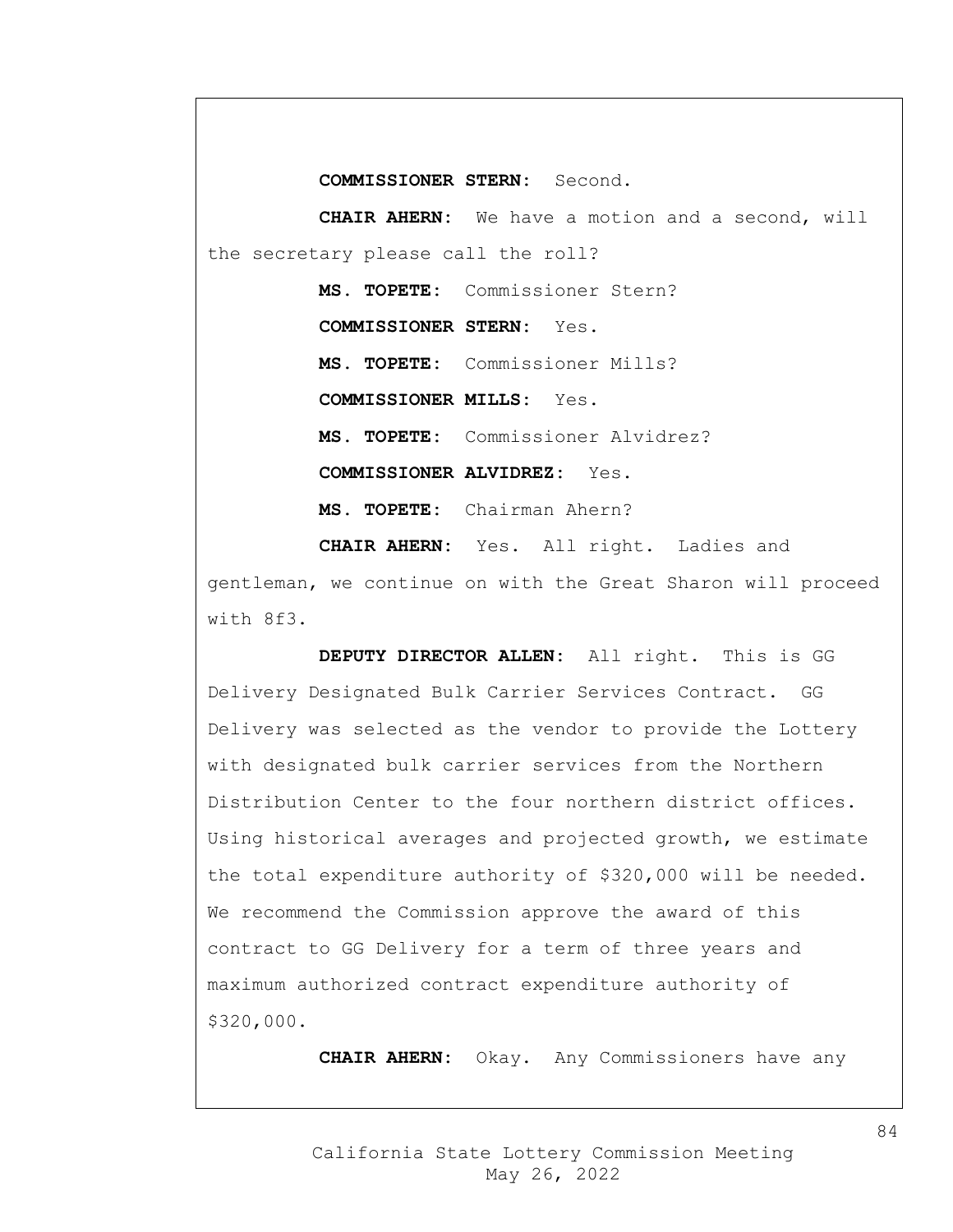questions regarding Action Item 8f3? Seeing none, do we have a motion to approve -- excuse me. Does any member of the public want to address the Commission at this time regarding 8f3? Hearing none, do I hear a motion to approve Action Item 8f3, the GG Delivery Designated Bulk Carrier Services Contract.

**COMMISSIONER STERN:** Motion to approve.

**CHAIR AHERN:** We have a motion. I'll make the second. And I haven't said that all day. Will the secretary please call the roll?

> **MS. TOPETE:** Commissioner Stern? **COMMISSIONER STERN:** Yes. **MS. TOPETE:** Commissioner Mills? **COMMISSIONER MILLS:** Yes. **MS. TOPETE:** Commissioner Alvidrez? **COMMISSIONER ALVIDREZ:** Yes. **MS. TOPETE:** Chairman Ahern?

**CHAIR AHERN:** Yes. All right. Sharon, thank you very much for all your hard work. Very well done. Very informative briefing for us. I appreciate the time and effort.

Next on the agenda is the Commissioner's General Discussion. Do any of the Commissioners have anything they would like to bring up at this time?

**COMMISSIONER MILLS:** I had a comment or a request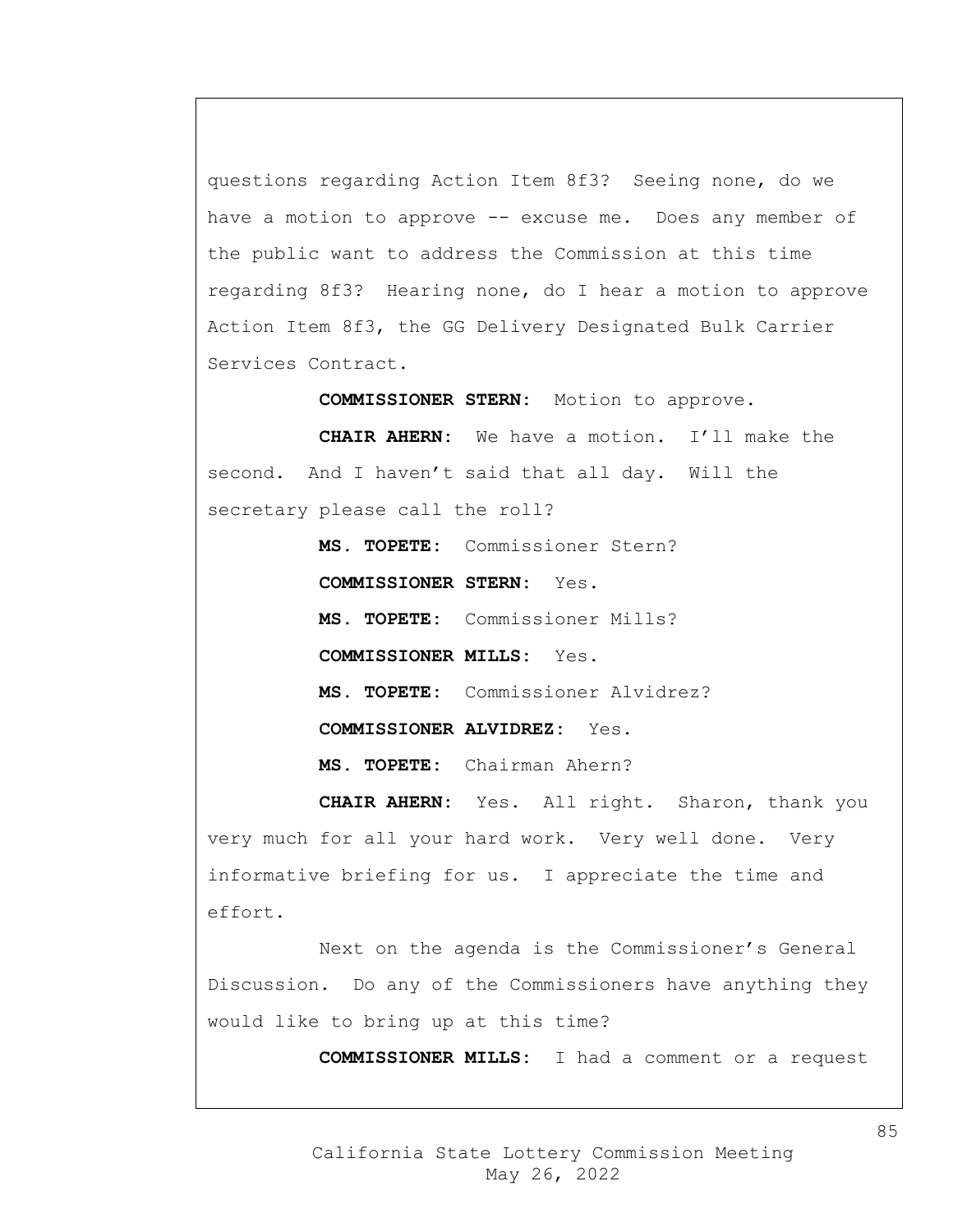just thinking about the presentation we heard today on our long-range goals and trying to change perception or improve perception of the Lottery and getting us grounded and why we are here, which is our contributions to education. I just wondered if we could consider into the future adding, you know, a brief story-telling aspect to our meetings as we, you know, we start with sales and all of that, but also adding some stories around how schools are using our contributions and how those contributions are impacting California students.

I think that would just be -- I don't want to add the length of our meetings, but just if we could gather, if it was possible to gather those types of stories and tell a short story to get us grounded in our mission, I would really appreciate that.

**CHAIR AHERN:** That's good. Thank you. **CHIEF DEPUTY DIRECTOR CHIMA:** Yes. Absolutely. I do think that we can do that. I know that our Deputy Director of Public Affairs and Communications is actually working on something very similar to what you suggested and to utilize that in social media to make people understand because so many people are telling us that they didn't realize that the money went to education. So, we are really working on trying to get that process out, but we can also add something to future Commission meetings. Absolutely.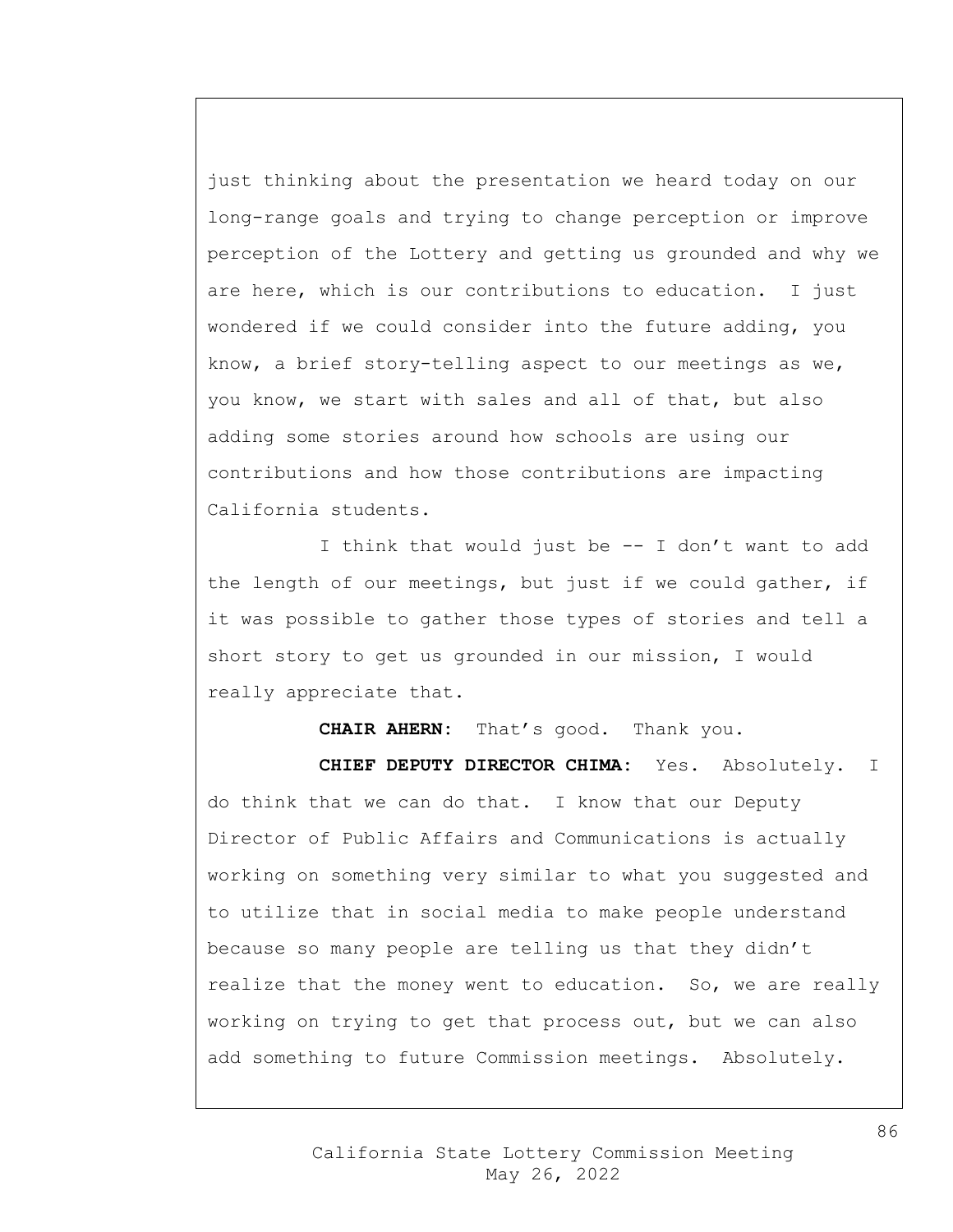**COMMISSIONER MILLS:** Excellent. Thank you.

**CHAIR AHERN:** Okay. I'd like to note that the Commission will elect its chairperson and vice chairperson at the June Commission Meeting that is upcoming. A Commissioner can self-nominate another Commissioner to selfserve in either role. And please direct your nominations to me, and we will pass that on to Alva and our Council so that it can be done properly.

Is there anything else that we need to cover? Our looking at our team here. We are all good to go. We have scheduled meetings tentatively scheduled for June 30<sup>th</sup>, 2022. Item Number 11 is Public Discussion. We had no public comment, but I will ask formally are there any members of the public that want to address the Commission at this time. Hearing none, we will move on to adjournment. And again, we would like to welcome our newest Commissioner, Tiffani. Tiffani, thank you very much for joining us. It is nice to have a crew up here. So appreciate the effort.

With that, I believe we can adjourn. Thank you for your hard work. You guys go out and enjoy the rest of the day.

(End of Recording)

**(MEETING ADJOURNED)**

 $--000--$